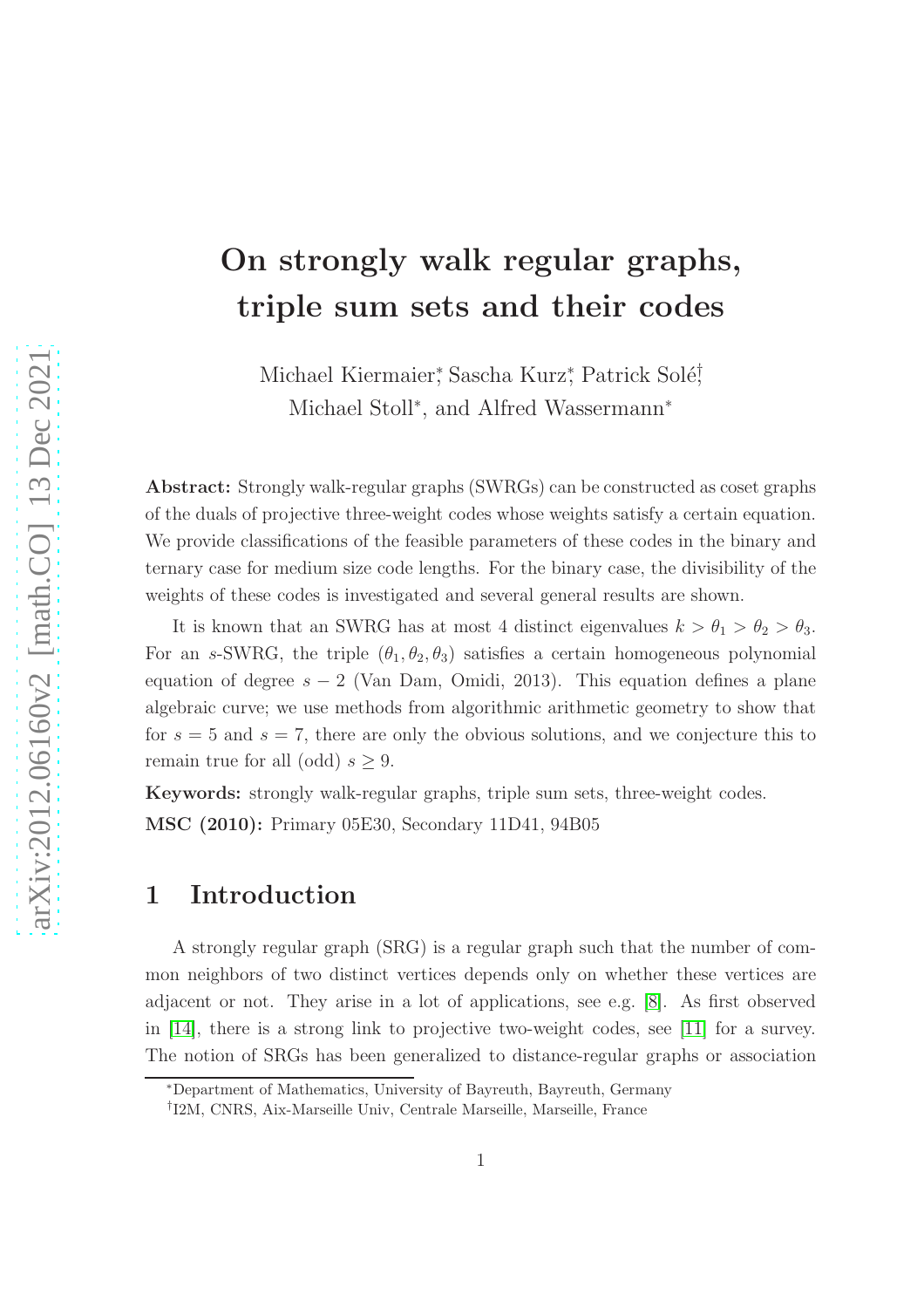schemes. Noting that the number of common neighbors of two vertices equals the number of walks of length two between them, strongly walk-regular graphs (SWRG) were introduced in  $[32]$ . A graph is an s-SWRG if the number of walks of length s from a vertex to another vertex depends only on whether the two vertices are the same, adjacent, or not adjacent. Note that SRGs are s-SWRGs for all  $s > 1$ . In [\[32,](#page-32-0) Theorem 3.4] it is shown that the adjacency matrix of a SWRG has at most four distinct eigenvalues and the following characterization of SWRGs is given.

<span id="page-1-1"></span>**Lemma 1.1** (van Dam, Omidi [\[32,](#page-32-0) Proposition 4.1]). Let  $\Gamma$  be a k-regular graph with four distinct eigenvalues  $k > \theta_1 > \theta_2 > \theta_3$ . Then  $\Gamma$  is an s-SWRG for  $s \geq 3$  if and only if

<span id="page-1-0"></span>
$$
(\theta_2 - \theta_3)\theta_1^s + (\theta_3 - \theta_1)\theta_2^s + (\theta_1 - \theta_2)\theta_3^s = 0.
$$
 (1)

Moreover, it is known that s has to be odd. All known examples for s-SWRGs with  $s > 3$  satisfy  $\theta_2 = 0$  and  $\theta_3 = -\theta_1$ , where Equation [\(1\)](#page-1-0) is automatically satisfied for all odd  $s \geq 3$ .

Mimicking the mentioned link between SRGs and projective two-weight codes, a construction of SRWGs as coset graphs of the duals of projective three-weight codes was given recently in [\[29\]](#page-32-1). The eigenvalues of such graphs are integral and depend on the weights of the three-weight code, so that Equation [\(1\)](#page-1-0) turns into a number theory question. In [\[29\]](#page-32-1), a construction of SWRGs from triple sum sets (TSS) is given.

Several research papers consider the feasible parameters of SRGs, see e.g. [\[6\]](#page-30-2) for a large table together with references summarizing the state of knowledge. We remark that the smallest cases, where the existence or non-existence of a SRG is unclear, consist of 65 or 69 vertices. The corresponding parameters cannot be attained by two-weight codes since these always give graphs where the number of vertices is a power of the field size. Still, the existence of projective projective two-weight codes is an important source for the construction of SRGs, see e.g. [\[22\]](#page-31-1), where several new examples have been found. An online database of known two-weight codes can be found at [\[12\]](#page-30-3). Due to a result of Delsarte [\[14,](#page-31-0) Corollary 2] the possible weights of two-weight codes are quite restricted, see Lemma [2.2.](#page-3-0)

Given the relation between the weights of a projective three-weight code and the eigenvalues of the coset graph of its dual, corresponding solutions of Equation [\(1\)](#page-1-0) can be easily enumerated. However, not all cases are feasible, i.e., attainable by a projective three-weight code. The aim of this paper is to study feasibility for the smallest cases. For binary codes we give results for lengths smaller than 72 and for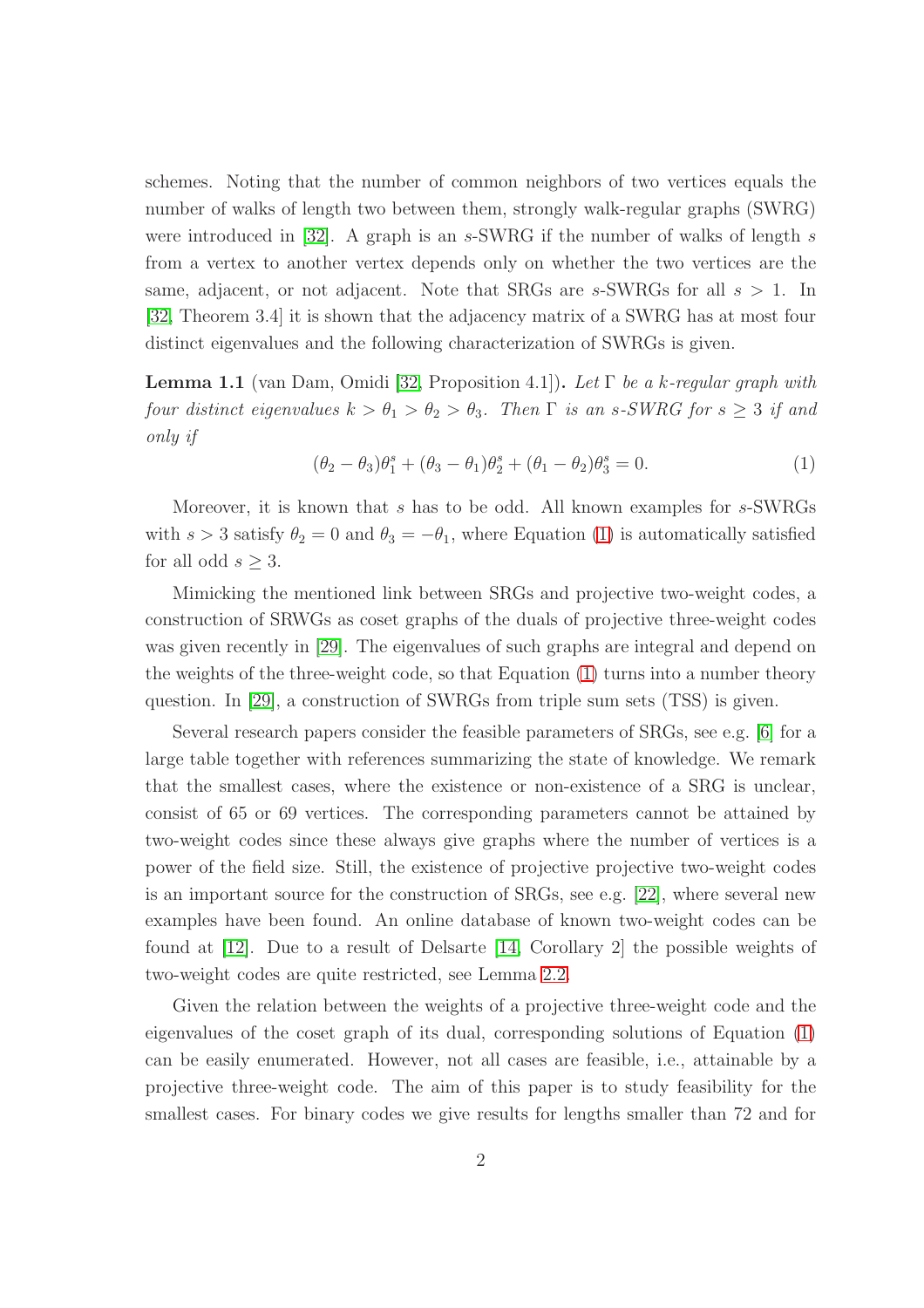ternary codes for lengths up to 39. Within that range only very few cases are left as open problems. This extends and corrects first enumeration results from [\[29\]](#page-32-1). Similar results for some special rings instead of finite fields are obtained in [\[20\]](#page-31-2).

The remaining part of this paper is organized as follows. The necessary preliminaries are introduced in Section [2](#page-2-0) followed by the enumeration results in Section [3.](#page-8-0) In Section [4](#page-18-0) it is shown that for  $s = 5$  and  $s = 7$  the only rational solutions of Equation [\(1\)](#page-1-0) are given by the parametric solution  $\theta_2 = 0$ ,  $\theta_3 = -\theta_1$ . For  $s = 5$ , this reduces to the determination of the set of rational points on an elliptic curve and for  $s = 7$ , it leads to a curve of genus 2.

The computational results from Section [3](#page-8-0) for the case  $q = 2$  suggest that projective three-weight codes of length n whose weights satisfy  $w_1 + w_2 + w_3 = 3n/2$  possess a high divisibility of the weights and the length by powers of two. In Section [5](#page-20-0) this is shown, see Lemma [5.11](#page-26-0) and the following theorems for the details. In Appendix [A](#page-33-0) we collect generator matrices for the mentioned feasible parameters from Section [3.](#page-8-0)

### <span id="page-2-0"></span>2 Preliminaries

In this article,  $q \geq 2$  will always be the power of some prime p.

A linear q-ary code C of length n and dimension k is called an  $[n, k]_q$  code. The number of positions which are not all-zero is called the *effective length* of C. If the length equals the effective length, C is called full-length. Two positions  $i, j \in$  $\{1,\ldots,n\}$  of C are called projectively equivalent if there is a  $\lambda \in \mathbb{F}_q^*$  with  $c_i = \lambda c_j$ for all codewords  $c \in C$ . The code C is called *projective* if it is full-length and there are no projectively equivalent positions. For a general full-length code, the position multiplicity type is the sequence  $(m_i)$  where  $m_i$  denotes the number of projective equivalence classes of size i.

### 2.1 Restrictions on the weights

If there is only a single non-zero weight,  $C$  is called a *constant weight code*. The constant weight codes are completely classified.

<span id="page-2-1"></span>**Lemma 2.1** (Bonisoli [\[2\]](#page-30-4)). Let C be a full-length  $[n, k]_q$  code of constant weight w of dimension  $k \geq 1$ . Then  $q^{k-1} \mid w$ , and C is isomorphic to the u-fold repetition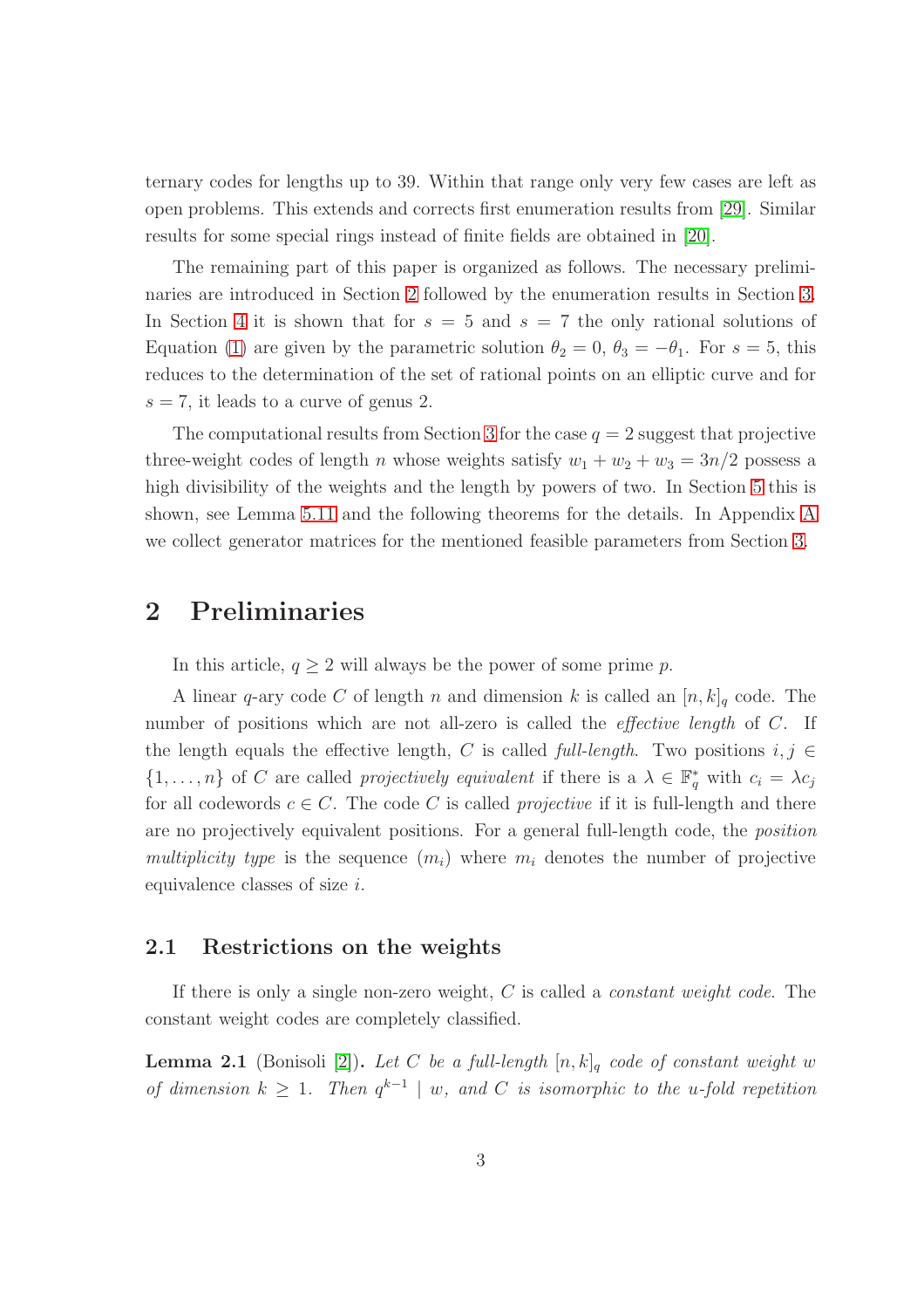of the q-ary simplex code  $\text{Sim}_q(k)$  of dimension k with  $u = w/q^{k-1}$ . In particular,  $n=u\cdot \frac{q^k-1}{q-1}$  $rac{1}{q-1}$ .

If C has exactly two different non-zero weights, C is called a two-weight two-weight code.

<span id="page-3-0"></span>**Lemma 2.2** (Delsarte [\[14,](#page-31-0) Corollary 2]). Let C be a projective two-weight code over  $\mathbb{F}_q$ , where  $q = p^e$  for some prime p. Then there exist suitable integers u and t with  $u \geq 1, t \geq 0$  such that the weights are given by  $w_1 = up^t$  and  $w_2 = (u+1)p^t$ .

If  $C$  has exactly three different non-zero weights,  $C$  is called a two-weight *three*weight code. Furthermore, C is called  $\Delta$ -divisible for some integer  $\Delta > 1$  if all weights of C are divisible by  $\Delta$ .

<span id="page-3-2"></span>**Lemma 2.3.** Let C be a linear projective  $[n, k]_q$  three-weight code. Then  $n \leq \frac{q^k-1}{q-1}-2$ .

*Proof.* Let G be a generator matrix of C. Since C is projective, G neither has a zero column, nor a pair of projectively equivalent columns. So each of the  $\frac{q^{k}-1}{q-1}$  $\frac{q^{n}-1}{q-1}$  projective equivalence classes of non-zero vectors in  $\mathbb{F}_q^k$  appears at most once as a column of G, showing that  $n \leq \frac{q^k-1}{q-1}$  $\frac{q^{k}-1}{q-1}$ . In the case  $n = \frac{q^{k}-1}{q-1}$  $\frac{q^{n}-1}{q-1}$ , C is the simplex code  $\text{Sim}_q(k)$  of dimension k over  $\mathbb{F}_q$ , which is a code of constant weight  $q^{k-1}$ . In the case  $n = \frac{q^{k-1}}{q-1} - 1$ , C is the simplex code  $\text{Sim}_q(k)$  punctured in a single position, so C has only the two weights  $q^{k-1}$  $q^{k-1}$  $q^{k-1}$  and  $q^{k-1}-1$ .<sup>1</sup> This contradicts the assumption that C is a three-weight code.  $\Box$ 

### 2.2 Weight enumerators and the MacWilliams identity

The weight distribution of C is the sequence of numbers  $(A_i)$  where  $A_i$  denotes the number of codewords of weight i. It can also be denoted as  $(0^{A_0}1^{A_1}2^{A_2}\ldots)$ , where entries with  $A_i = 0$  may be omitted. The weight distribution is often given in polynomial form as the *(univariate)* weight enumerator  $W_C(x) = \sum_i A_i x^i$  or the homogeneous weight enumerator  $W_C(x, y) = \sum_i A_i x^{n-i} y^i$ .

The weight distribution of the dual code  $C^{\perp}$  will be denoted by  $(B_i)$ . We always have  $A_0 = B_0 = 1$ . Furthermore,  $B_0 = 0$  if and only if C is full-length and  $B_0 =$  $B_1 = 0$  if and only C is projective. For the number  $B_2$  of general full-length codes, the following statement can be checked.

<span id="page-3-1"></span><sup>&</sup>lt;sup>1</sup>In fact, in this case  $C$  is a MacDonald code.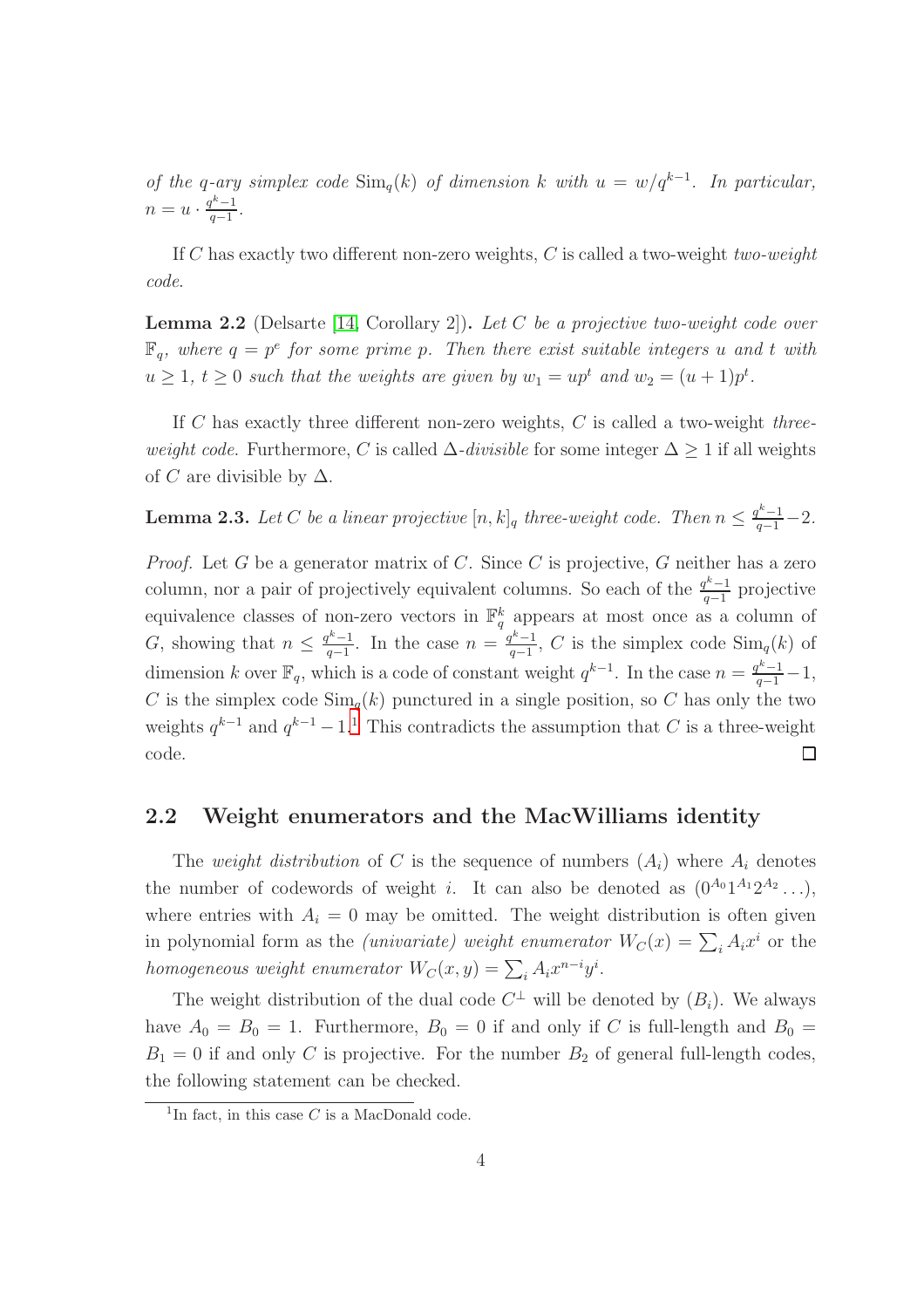<span id="page-4-1"></span>**Lemma 2.4.** Let C be a full-length q-ary linear code of length n and  $(m_i)$  the position multiplicity type of C. Then

$$
\sum_{i} im_i = n \quad and
$$

$$
\sum_{i} (q-1) \binom{i}{2} m_i = B_2
$$

The weight distributions of C and  $C^{\perp}$  are related via the MacWilliams identities [27]

$$
\sum_{j=0}^{n-\nu} \binom{n-j}{\nu} A_j = q^{k-\nu} \cdot \sum_{j=0}^{\nu} \binom{n-j}{n-\nu} B_j \quad \text{for } 0 \le \nu \le n. \tag{2}
$$

or in homogeneous polynomial form as

$$
W_{C^{\perp}}(x,y) = \frac{1}{\#C} \cdot W_C(x + (q-1)y, x - y).
$$

In fact, the  $B_i$  are uniquely determined by the  $A_i$ , as can be seen by the following variant of the MacWilliams identities. Based on the  $i$ -th  $q$ -nary Krawtchouk polynomial

$$
K_i(x) = \sum_{\nu=0}^i (-1)^{\nu} \binom{x}{\nu} \binom{n-x}{i-\nu} (q-1)^{i-\nu},
$$

we have

$$
B_i = \frac{1}{\#C} \cdot \sum_{j=0}^n K_i(j) A_j.
$$

For a binary projective  $[n, k]_2$  code, the system of the four equations with  $i \in$  $\{0, 1, 2, 3\}$  can be rewritten to

<span id="page-4-0"></span>
$$
\sum_{i>0} A_i = 2^k - 1,\tag{3}
$$

$$
\sum_{i\geq 0} iA_i = 2^{k-1}n,\tag{4}
$$

$$
\sum_{i\geq 0} i^2 A_i = 2^{k-2} \cdot n(n+1), \tag{5}
$$

$$
\sum_{i\geq 0} i^3 A_i = 2^{k-3} \cdot (n^2(n+3) - 6B_3).
$$
 (6)

In this special form of the left hand side, they are also called the first four (Pless) power moments, see [\[28\]](#page-32-2). Given the length  $n$ , the dimension  $k$ , and the weights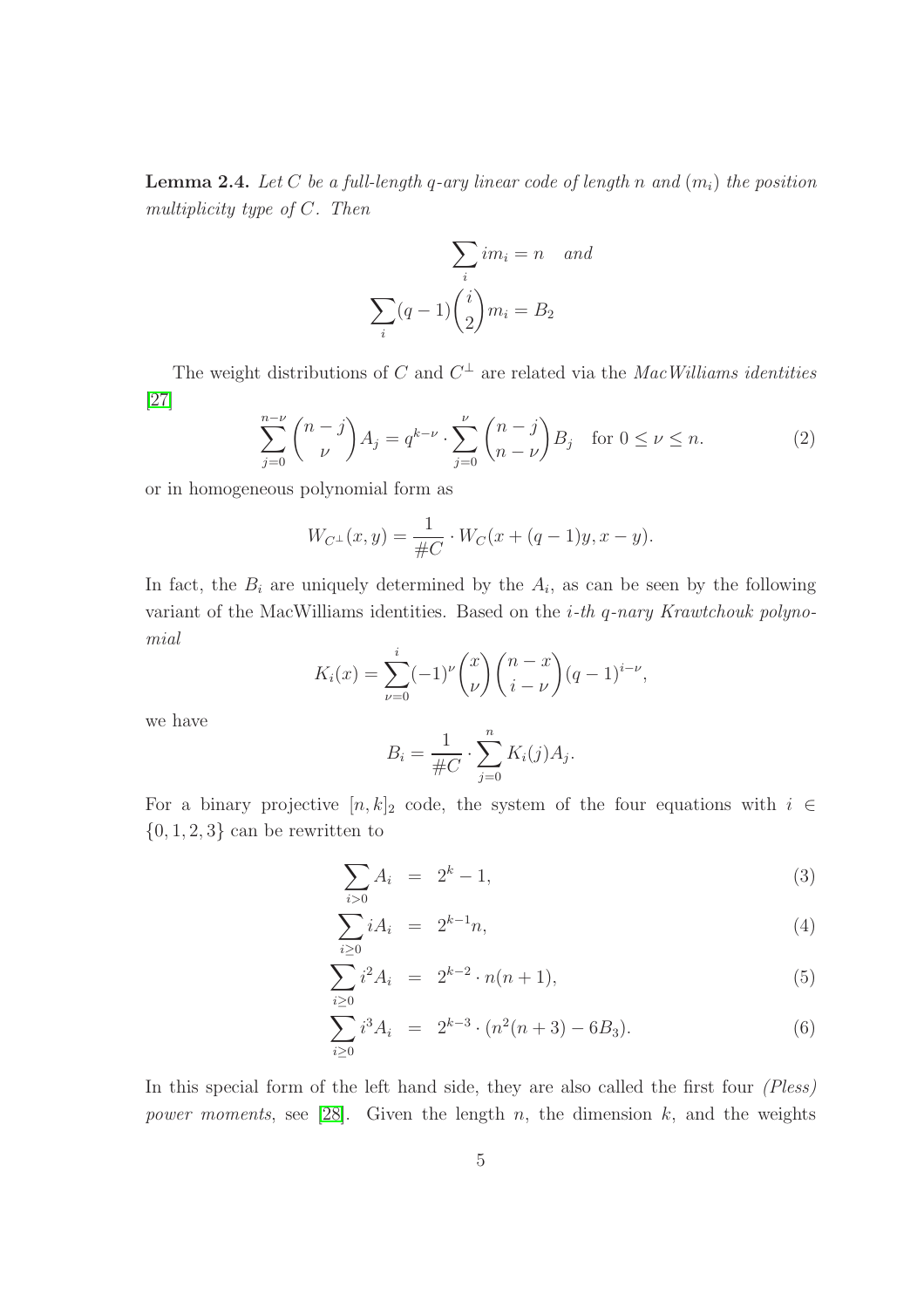$w_1, w_2, w_3$  of a projective three-weight code, we can compute  $A_{w_i}$  and  $B_3$ :

<span id="page-5-0"></span>
$$
A_{w_1} = \frac{2^{k-2} \cdot (n^2 - 2nw_2 - 2nw_3 + 4w_2w_3 + n) - w_2w_3}{(w_2 - w_1)(w_3 - w_1)} \tag{7}
$$

$$
A_{w_2} = \frac{2^{k-2} \cdot (n^2 - 2nw_1 - 2nw_3 + 4w_1w_3 + n) - w_1w_3}{(w_2 - w_3)(w_2 - w_1)}
$$
(8)

$$
A_{w_3} = \frac{2^{k-2} \cdot (n^2 - 2nw_1 - 2nw_2 + 4w_1w_2 + n) - w_1w_2}{(w_3 - w_1)(w_3 - w_2)} \tag{9}
$$

$$
3B_3 = \frac{n^2(n+3)}{2} - (w_1 + w_2 + w_3) n(n+1) + 2 (w_1w_2 + w_1w_3 + w_2w_3) n - 4w_1w_2w_3 + w_1w_2w_3 \cdot 2^{2-k}
$$
 (10)

All  $A_j$  except  $A_0 = 1$  and  $A_{w_1}, A_{w_2}, A_{w_3}$  are equal to zero, so that the  $B_i$  with  $i \geq 4$ are be uniquely determined using the remaining MacWilliams identities, i.e., those for  $\nu \geq 4$ . Note that [\(10\)](#page-5-0) implies that the product  $w_1w_2w_3$  has to be divisible by  $2^{k-2}$ . We remark that we will obtain stronger divisibility conditions in Section [5.](#page-20-0) Of course, similar explicit expressions can also be determined for field sizes  $q > 2$ . However, we will mostly restrict our theoretical considerations to  $q = 2$  in the remaining part of the paper.

For a linear  $[n_1, k_1]_q$  code  $C_1$  and a linear  $[n_2, k_2]_q$  code  $C_2$ , the *direct sum* of  $C_1$ and  $C_2$  is defined as

$$
C_1 \oplus C_2 = \{ (c_1, c_2) \mid c_1 \in C_1, c_2 \in C_2 \}.
$$

It is a linear  $[n_1 + n_2, k_1 + k_2]_q$  code. Its weight enumerator is given by

$$
W_{C_1 \oplus C_2}(x) = W_{C_1}(x) \cdot W_{C_2}(x).
$$

### 2.3 The coset graph triple sum sets

A coset of a linear code  $C$  is any translate of  $C$  by a constant vector. A coset leader of a fixed coset is any element that minimizes the weight. The weight of a coset is the weight of any of its coset leaders. With this, the *coset graph*  $\Gamma_C$  of a linear code C is defined on the cosets of C as vertices, where two cosets are connected iff they differ by a coset of weight one. To ease notation, we speak of the eigenvalues of a graph  $\Gamma$ meaning the eigenvalues of the corresponding adjacency matrix. For a projective code C the eigenvalues of the coset graph  $\Gamma_{C^{\perp}}$  of its dual code are completely determined by the occurring non-zero weights  $w_i$  of C, see [\[7,](#page-30-5) Theorem 1.11.1]: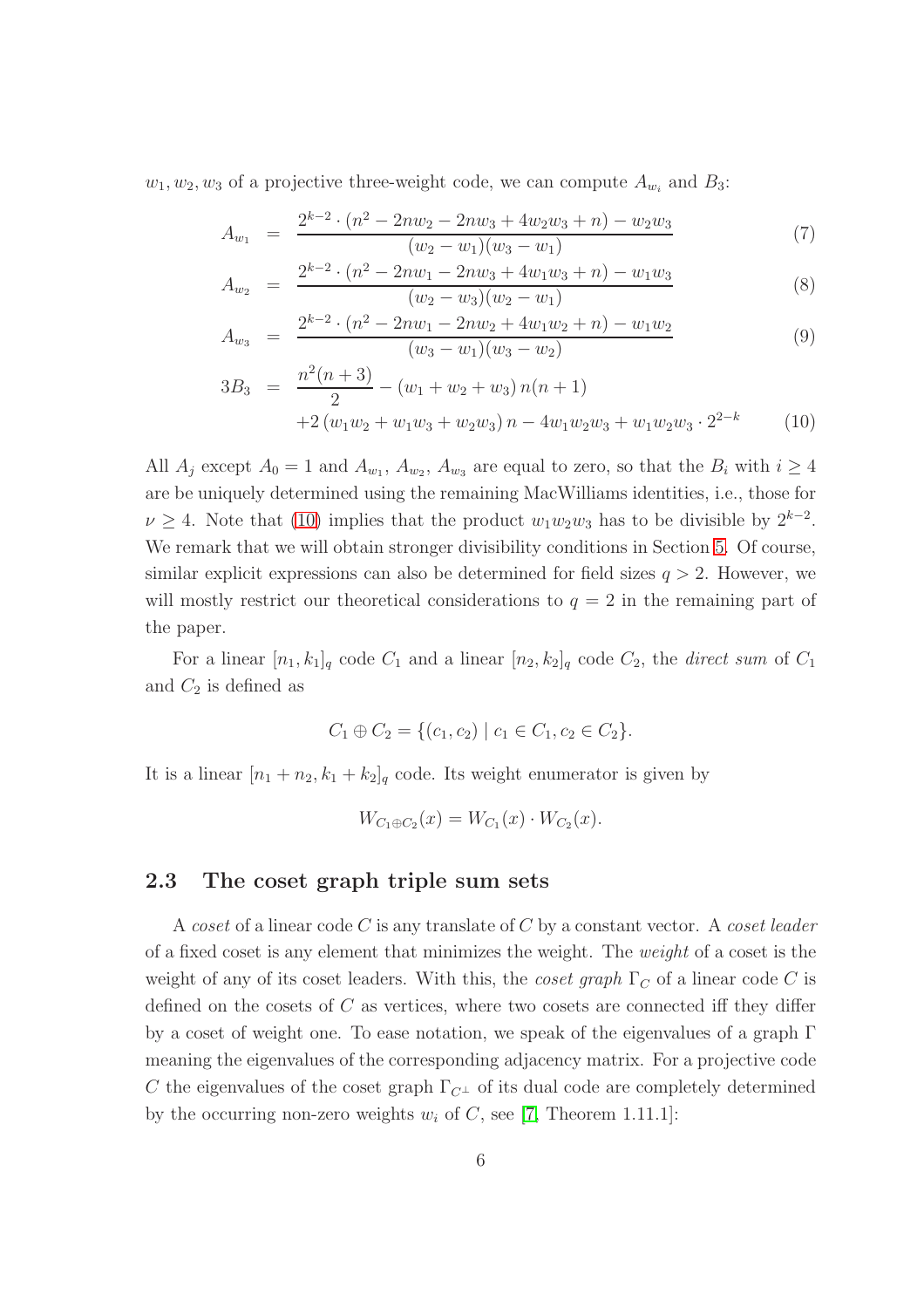<span id="page-6-2"></span>**Theorem 2.5.** Let C be a projective  $[n, k]_q$  code with distinct weights  $w_0 = 0, w_1$ ,  $\ldots, w_r$ . Then, the coset graph  $\Gamma_{C^{\perp}}$  of its dual code  $C^{\perp}$  is  $n(q-1)$ -regular and the eigenvalues are given by  $n(q-1) - qw_i$  for  $i \in \{0, ..., r\}$ .

Triple sum sets (TSS) have been introduced in [\[13\]](#page-30-6) as generalization of partial difference sets. A set  $\Omega \subseteq \mathbb{F}_q^k$  is called a *triple sum set* if it is closed under scalar multiplication and there are constants  $\sigma_0$  and  $\sigma_1$  such that a each non-zero  $h \in \mathbb{F}_q^k$ can be written as  $h = x + y + z$  with  $x, y, z \in \Omega$  exactly  $\sigma_0$  times if  $h \in \Omega$  and  $\sigma_1$ times if  $h \in \mathbb{F}_q^k \backslash \Omega$ .

If  $\Omega \subseteq \mathbb{F}_q^k$  and  $0 \notin \Omega$ , then we denote by  $C(\Omega)$  the projective code of length  $n = \frac{\mu Q}{q-1}$  obtained as the kernel of the  $k \times n$  matrix H whose columns are the projectively non-equivalent elements of  $\Omega$ . Thus, H is the parity check matrix of the linear code  $C(\Omega)$ . In order to ease the notation, we abbreviate  $\Gamma_{C(\Omega)}$  as  $\Gamma(\Omega)$ . In [\[29,](#page-32-1) Theorem 2] it was shown that  $\Omega$  is a TSS if and only if  $\Gamma(\Omega)$  is a 3-SWRG. (Actually, [\[29,](#page-32-1) Theorem 2] states the equivalence of  $\Gamma(\Omega)$  being an s-SWRG and  $\Omega$  being an s-sum set, where the element h in the definition of a TSS is a sum of s elements from Ω.)

<span id="page-6-1"></span>**Lemma 2.6.** Let an integer  $s \geq 2$ . The following equation holds for all  $\theta_1$ ,  $\theta_2$ ,  $\theta_3$ over any commutative ring:

<span id="page-6-0"></span>
$$
(\theta_2 - \theta_3)\theta_1^s + (\theta_3 - \theta_1)\theta_2^s + (\theta_1 - \theta_2)\theta_3^s = (\theta_1 - \theta_2)(\theta_1 - \theta_3)(\theta_2 - \theta_3) \cdot \sum_{h+i+j=s-2} \theta_1^h \theta_2^i \theta_3^j.
$$
 (11)

A coding-theoretic characterization of triple sum sets is given as follows, see [\[13,](#page-30-6) Theorem 2.1] or [\[29,](#page-32-1) Theorem 5].

**Theorem 2.7.** If  $\Omega \subseteq \mathbb{F}_q^k$  so that  $C(\Omega)^{\perp}$  has length n and attains exactly three nonzero weights  $w_1, w_2,$  and  $w_3$ , then  $\Omega$  is a TSS iff  $w_1 + w_2 + w_3 = \frac{3n(q-1)}{q}$  $\frac{q-1)}{q}$ .

*Proof.* Using Equation [\(11\)](#page-6-0) from Lemma [2.6](#page-6-1) for  $s = 3$ , [\(1\)](#page-1-0) becomes

$$
(\theta_1 - \theta_2)(\theta_1 - \theta_3)(\theta_2 - \theta_3)(\theta_1 + \theta_2 + \theta_3) = 0.
$$

Theorem [2.5](#page-6-2) shows that the eigenvalues are pairwise different and we conclude that [\(1\)](#page-1-0) is satisfied iff  $\theta_1 + \theta_2 + \theta_3 = 0$ . Plugging in the formula for the eigenvalues from Theorem [2.5](#page-6-2) gives the condition  $w_1 + w_2 + w_3 = \frac{3n(q-1)}{q}$  $\frac{q-1)}{q}$ .  $\Box$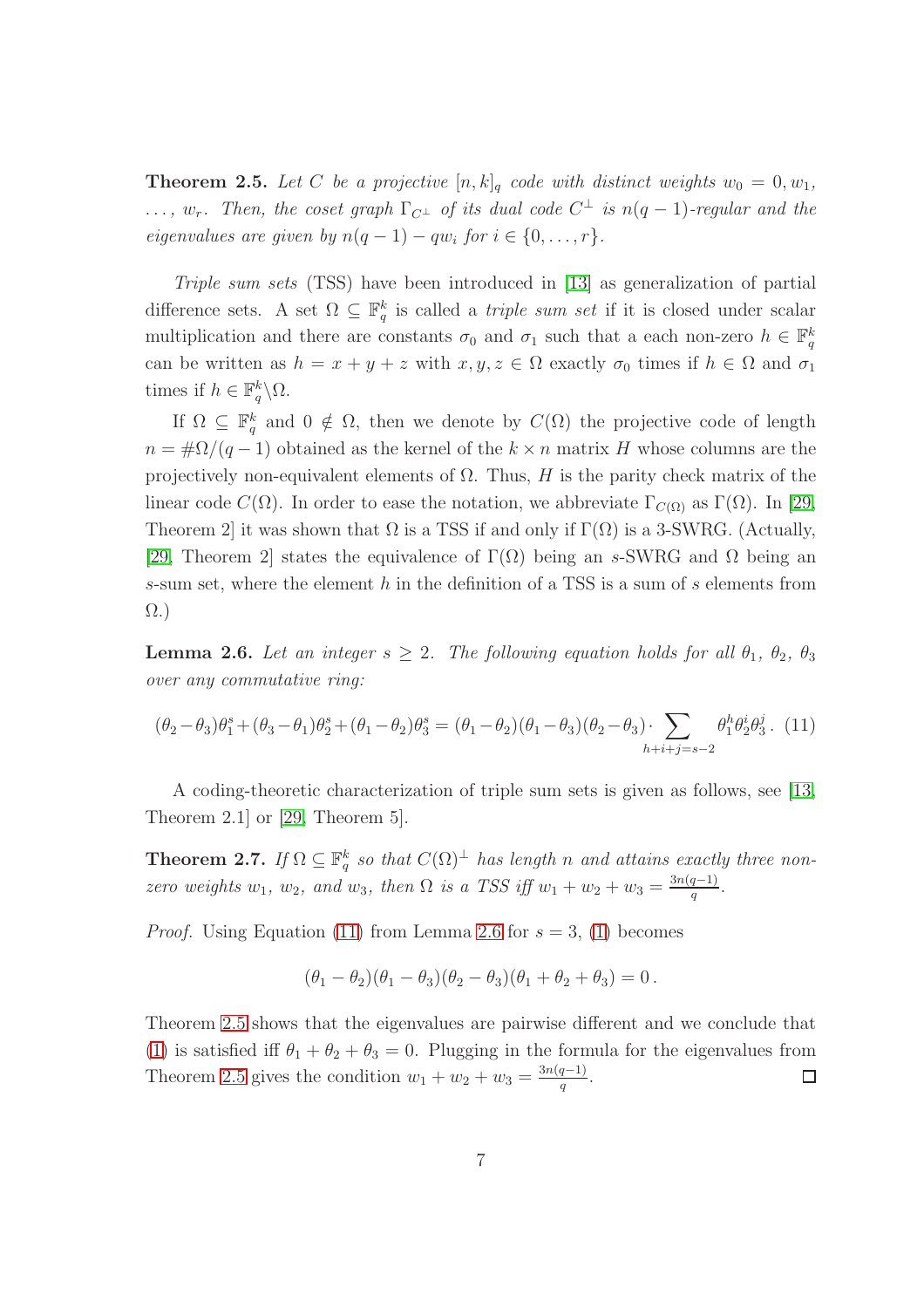As mentioned in the introduction, all known examples for s-SWRGs satisfy  $\theta_2 = 0$ and  $\theta_3 = -\theta_1$ , i.e., they are s-SWRGs for all odd  $s \geq 3$ . So, starting from projective three-weight codes to construct SWRGs it is sufficient to study those that satisfy the weight constraint  $w_1 + w_2 + w_3 = 3n(q-1)/q$ . We do so in Section [3.](#page-8-0) We would like to point out that there are (many) binary projective three-weight codes with  $w_1 + w_2 + w_3 \neq 3n(q-1)/q$ . As an example, consider the binary  $[6, 5]_2$  parity check code. It is a projective three-weight-code with weight distribution is  $(0^12^{15}4^{15}6^1)$ . The sum of its weights is 12, but  $\frac{3}{2}n = 9$ .

### 2.4 The geometric point of view to linear codes

For a vector space V, let  $\begin{bmatrix} V \\ k \end{bmatrix}$  $\binom{V}{k}_q$  be the set of all subspaces of dimension k. If V is of finite dimension  $v, \# \begin{bmatrix} V_k \\ k \end{bmatrix}$  $\binom{V}{k}_q$  equals the Gaussian binomial coefficient  $\binom{V}{k}$  $\left[\begin{smallmatrix} v \\ k \end{smallmatrix}\right]_q$ . Conveniently, we will identify a vector space V with the set  $\begin{bmatrix} V \\ 1 \end{bmatrix}$  $\binom{V}{1}_q$  of *points* contained in V.

A multiset on a base set S is a mapping  $M : S \to \mathbb{Z}_{\geq 0}$ , assigning a multiplicity to each element in S. For  $T \subseteq S$ , we set  $M(T) = \sum_{s \in T} M(s)$ . The *cardinality* of M is  $#M = M(S)$ , which is the sum of the multiplicities of all elements. In enumerative form, a multiset may be written by statements of the form  $M = \{s_1, s_2, \ldots, s_n\}$ , with the obvious interpretation. If N is a multiset on a base set T and  $\phi$  is a predicate on T, we may also use the multiset-builder notations like  $M = \{t \in N \mid \phi(t)\}.$ 

We will make use of the geometric description of linear codes as in [\[16\]](#page-31-3). There is a bijective correspondence of (semi-)linear equivalence classes of linear full-length  $[n, k]_q$ -codes C and (semi-)linear equivalence classes of spanning multisets C of n points in  $PG(V) \cong PG(k-1, q)$ , where V is a  $\mathbb{F}_q$ -vector space of dimension k. For a concrete assignment, let G be a generator matrix of C and  $v_1, \ldots, v_n$  the columns of G and consider the multiset  $\mathcal{C} = \{ \langle v_1 \rangle, \ldots, \langle v_n \rangle \}$  of points in  $V = \mathbb{F}_q^k$ . In this way, a codeword  $c = xG$  is represented by the hyperplane  $H = x^{\perp}$  (in fact, H represents all the  $q-1$  codewords which are projectively equivalent to c). The weight of c has a natural geometric description, namely  $w(c) = n - C(H)$ , where the hyperplane H is identified with the set of points contained in  $H$ . In other words,  $w(c)$  is the number of points in  $\mathcal{C}$ , counted with multiplicity, which are not contained in  $H$ . The code  $C$ is projective if and only if  $\mathcal C$  is a proper set.

The following codes have an easy geometric description:

(i) The q-ary simplex code  $\text{Sim}_{q}(k)$  of dimension  $k \geq 1$  corresponds to the set of all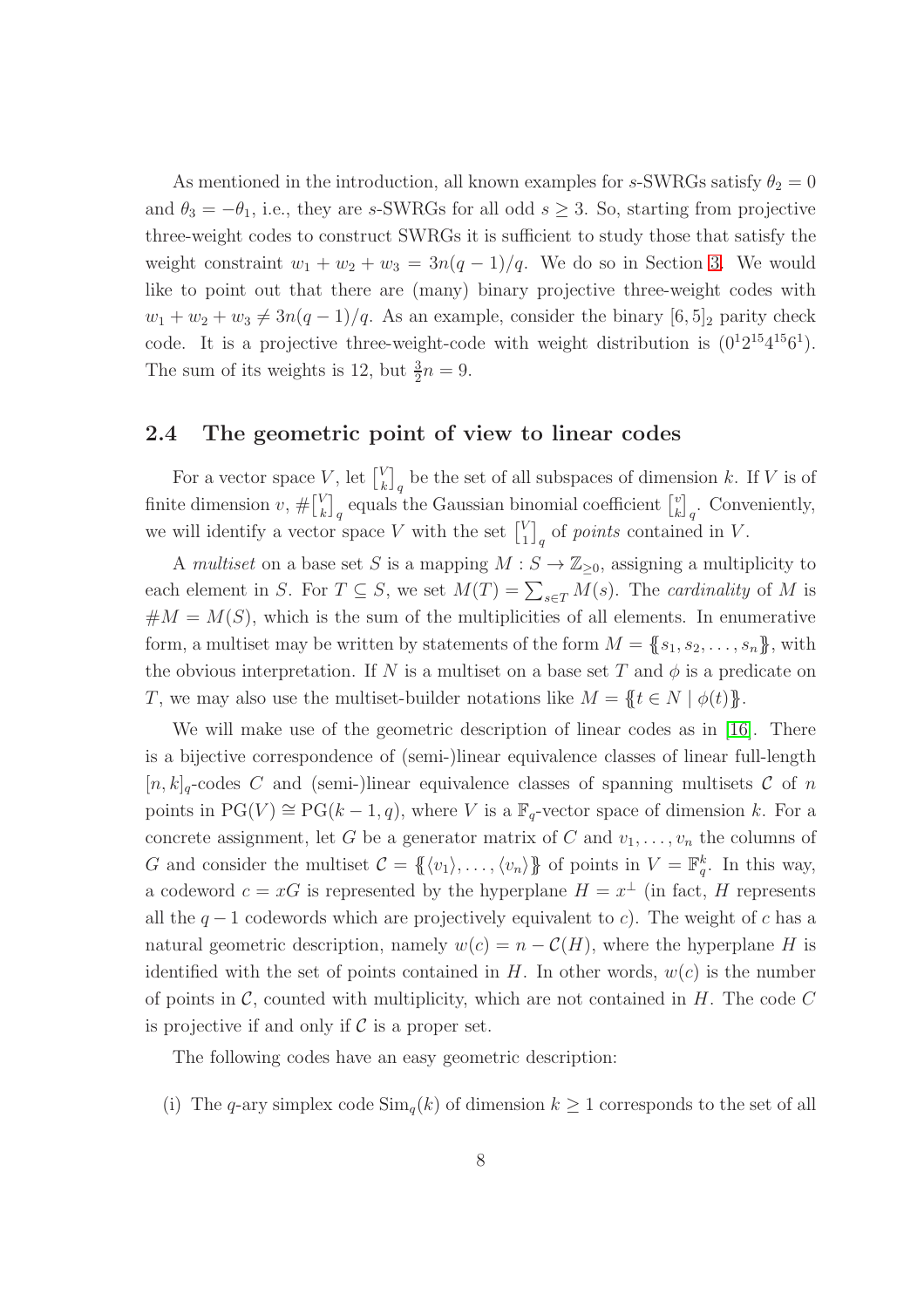points contained in a vector space of (algebraic) dimension  $k$ . It is a projective linear  $[(q^k-1)/(q-1), k]_q$  constant code weight code with weight enumerator  $W_{\text{Sim}_q(k)}(x) = 1 + (q^k - 1)x^{q^{k-1}}.$ 

(ii) The q-ary first order Reed-Muller code  $RM_q(k)$  of dimension  $k \geq 2$  corresponds to an affine subspace of dimension  $k - 1$ , that is the set of points contained in  $A = V \setminus W$ , where V is an  $\mathbb{F}_q$ -vector space of dimension k and W is a subspace of codimension 1. It is a projective linear  $[q^{k-1}, k]_q$  two-weight code with weight enumerator  $W_{\text{RM}_q(k)}(x) = 1 + (q^k - q)x^{(q-1)q^{k-2}} + (q-1)x^{q^{k-1}}$ . In the geometric description, the space  $W$  is known as the *hyperplane at infinity* of A. It corresponds to the  $q-1$  codewords of weight  $q^{k-1}$ .

For a fixed point P in V, we consider the standard projection  $\pi_P : V \to V/P$ ,  $x \mapsto$  $x + P$ . It is extended to the multiset C of points as

$$
\pi_P(\mathcal{C}) = \{ \pi_P(Q) \mid Q \in \mathcal{C} \text{ with } Q \neq P \}.
$$

We have  $\#\pi_P(C) = \#C - C(P)$ .

The projections  $\pi_P(C)$  with  $P \in \begin{bmatrix} V_1 \\ V_2 \end{bmatrix}$  $\binom{V}{1}_q$  correspond to the subcodes C' of C of codimension one. A codeword  $c \in C$  with corresponding hyperplane  $H \leq V$  is contained in  $C'$  if and only if  $P \in H$ .

Let C be a projective  $[n, k]_q$ -code with weight enumerator  $W_C(x) = \sum_i A_i x^i$ and C a corresponding point set. If the complement  $\mathcal{C}^{\mathbb{C}} = \begin{bmatrix} \mathbb{F}_q^k \\ 1 \end{bmatrix}_q \setminus \mathcal{C}$  is spanning (or equivalently,  $A_{q^{k-1}} = 0$ , we call its corresponding  $\left[\frac{q^{k-1}}{q-1} - n, k\right]_q$ -code  $C^{\complement}$  the *anticode* of  $C$ . In this way, the anticode of  $C$  is defined up to isomorphism. Its weight enumerator is  $W_C \mathfrak{c}(x) = 1 + \sum_{i>0} A_{q^{k-1}-i} x^i$ .

## <span id="page-8-0"></span>3 Feasible parameters of projective three-weight codes satisfying  $w_1 + w_2 + w_3 = 3n(q-1)/q$

As outlined in Section [2](#page-2-0) we can construct 3-SWRGs from projective  $[n, k]_q$  threeweight codes if the weights satisfy  $w_1 + w_2 + w_3 = 3n(q-1)/q$ . So, here we study the feasible sets of parameters  $n, k, w_1, w_2, w_3$  such that a corresponding projective three-weight code exists. In Subsection [3.1](#page-9-0) we consider the admissible parameters for all lengths  $n < 72$  in the binary case and in Subsection [3.2](#page-17-0) we consider the admissible parameters for all lengths  $n \leq 39$  in the ternary case.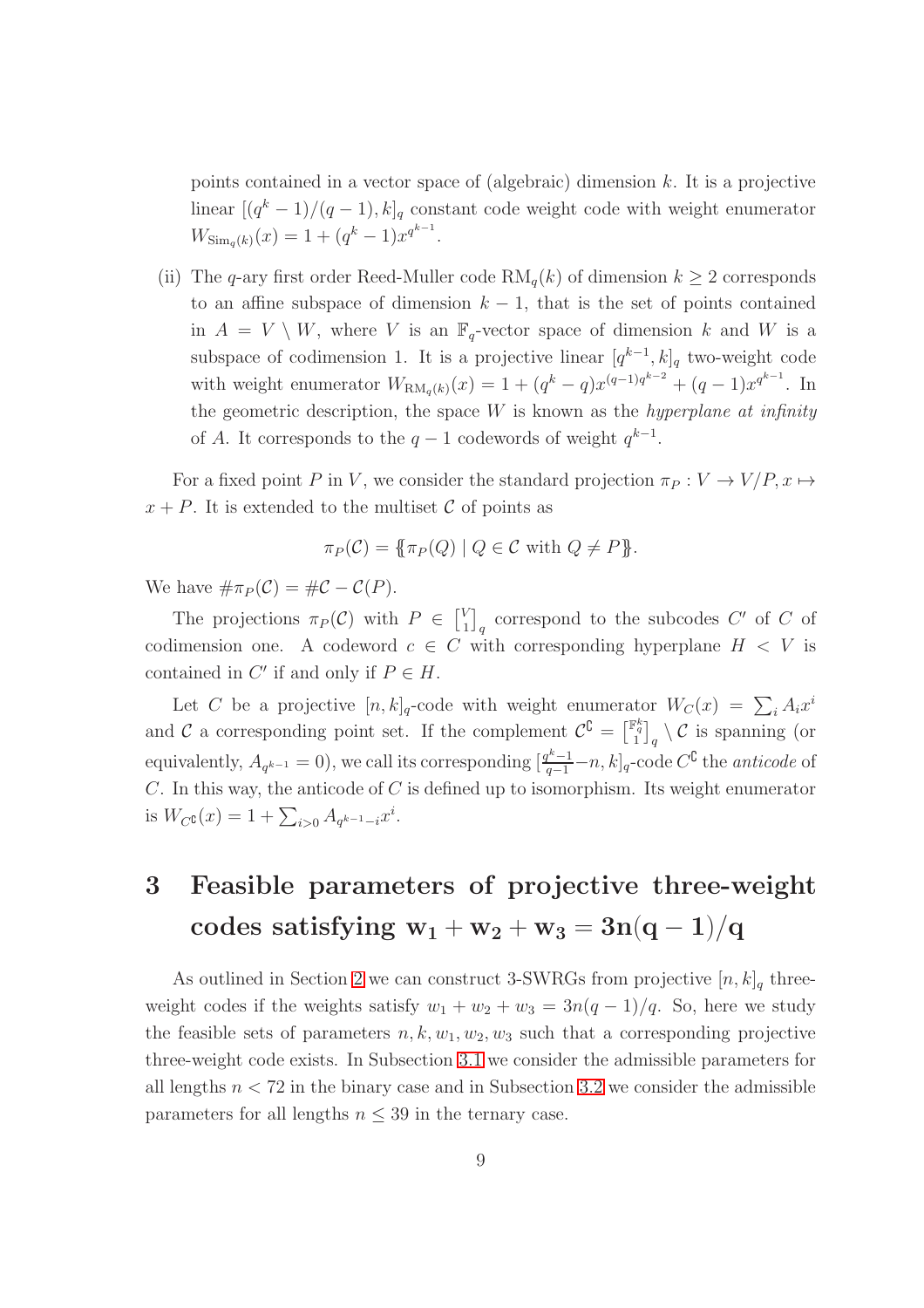In that range we can simply loop over all weight-triples  $(w_1, w_2, w_3)$  with  $1 \leq$  $w_1 < w_2 < w_3 \le n$  satisfying  $w_1 + w_2 + w_3 = 3n(q-1)/q$ . For  $q = 2$ , [\(10\)](#page-5-0) implies that the product  $w_1w_2w_3$  is divisible by  $2^{k-2}$ , which restricts the possible choices for the dimension k. For  $q = 3$  we may use the trivial bounds  $1 \leq k \leq n$ . Then, the MacWilliams identities uniquely determine the values of all  $A_i$ s and  $B_i$ s. As a first check we test if all of these values are non-negative integers. As a consequence of [\[33,](#page-32-3) Theorem 1], any full-length  $\Delta$ -divisible  $[n, k]_q$  code is the  $\Delta / \text{gcd}(\Delta, q^{k-1})$ -fold repetition of some code. As projectivity forbids proper repetitions, we can restrict ourselves to the cases where  $gcd(\Delta, q^{k-1}) = gcd(w_1, w_2, w_3, q)$  is a power of p. Examples where we can apply this criterion to exclude the existence of codes are  $q = 2$ ,  $n = 36, (w_1, w_2, w_3) = (12, 18, 24),$  and  $k \in \{6, 7, 8\}$ . The corresponding values of  $(A_{w_1}, A_{w_2}, A_{w_3})$  are  $(2, 56, 5)$ ,  $(10, 104, 13)$ , and  $(26, 200, 29)$ . For  $q = 3$ , this criterion can be applied to the parameters  $n = 24$ ,  $k = 4$  and weight triple  $w = (14, 16, 18)$  as well as  $n = 36$ ,  $k \in \{5, 6\}$  and weight triple  $w = (18, 24, 30)$ . In order to find examples, we have used the software package LinCode [\[4\]](#page-30-7) to enumerate matching codes or tried to reduce the problem complexity by prescribing automorphisms and applying exact or heuristic solvers for the resulting integer linear programs.

Summarizing the above, we call parameters  $(q, n, k, w_1, w_2, w_3)$  admissible if

- (i)  $1 \leq w_1 < w_2 < w_3 \leq n$  and  $w_1 + w_2 + w_3 = \frac{3n(q-1)}{q}$  and
- (ii)  $gcd(w_1, w_2, w_3, q)$  is a power of p and
- (iii)  $w_1w_2w_3$  is divisible by  $2^{k-2}$  (if  $q=2$ ) or  $1 \leq k \leq n$  (if  $q=3$ ) and
- (iv) all  $A_i$  and  $B_i$  with  $i \in \{0, \ldots, n\}$  are non-negative integers and
- <span id="page-9-0"></span>(v)  $B_1 = B_2 = 0$ .

### 3.1 Feasible parameters for projective binary three-weight codes with  $w_1 + w_2 + w_3 = 3n/2$

In Table [3.1](#page-11-0) we list the admissible parameters for projective binary three-weight codes with  $w_1 + w_2 + w_3 = 3n/2$ . For each length  $4 \leq n < 72$  we list the admissible dimensions k, weight triples  $w = (w_1, w_2, w_3)$ , and the weight distribution in the form  $(A_{w_1}, A_{w_2}, A_{w_3})$ . The last column contains known results about the existence of codes with these parameters, For some cases we can state the number of isomorphism types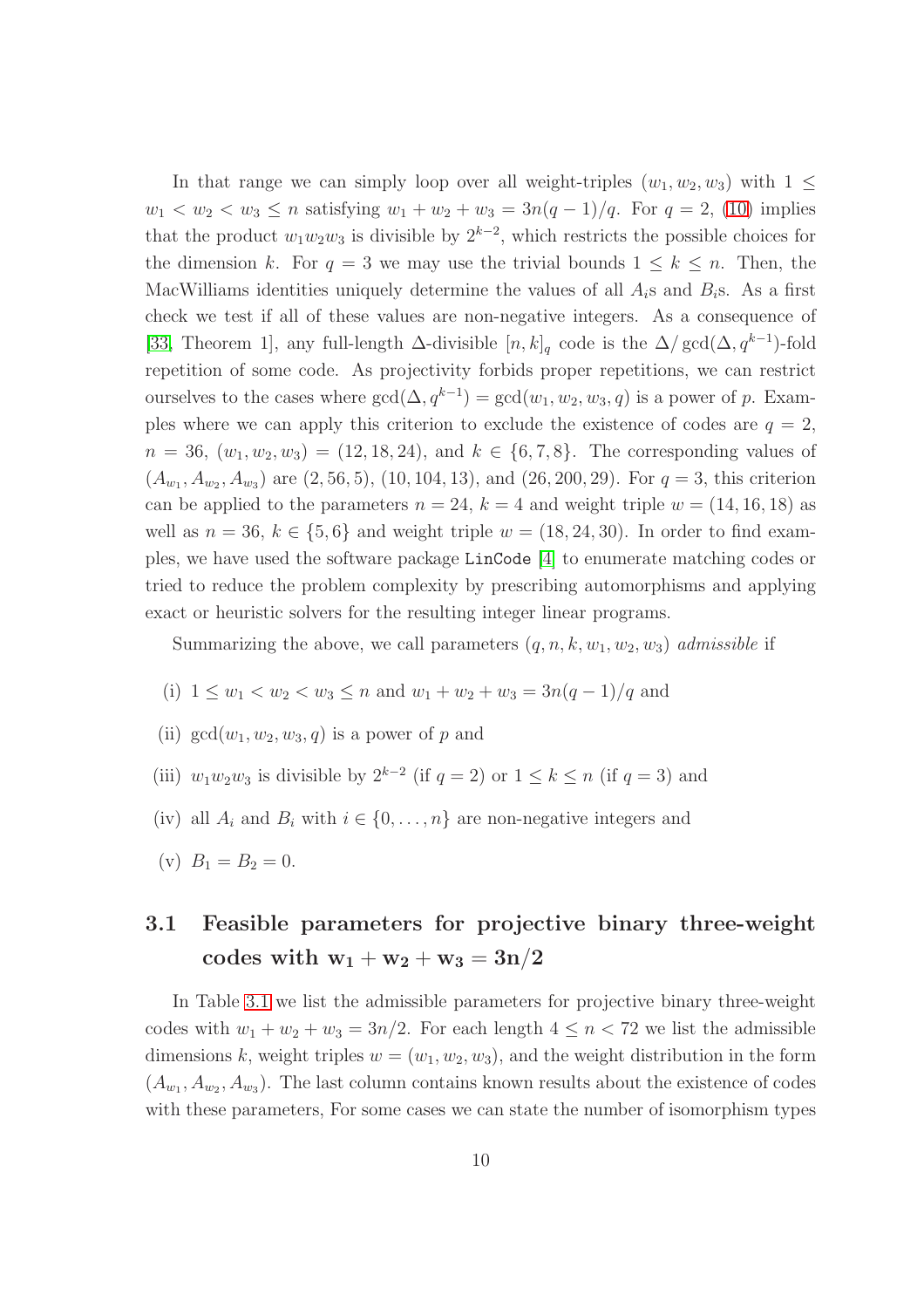of those codes. The 8-divisible  $[n, k]_2$  codes with length at most 48 are classified in [\[1\]](#page-30-8) and the projective codes are extracted in [\[18\]](#page-31-4). If not mentioned otherwise, the remaining complete classification results are obtained with the software package LinCode [\[4\]](#page-30-7). For the parameters marked with  $\geq 1$  we constructed at least one code by prescribing an automorphism group, see [\[5\]](#page-30-9).

We mark the non-existence results with the keyword "None" in the comment column of Table [3.1](#page-11-0) and give a reference to the used method. One frequently showing up is the following.

<span id="page-10-0"></span>**Lemma 3.1.** ([\[15,](#page-31-5) Proposition 5], cf. [\[30\]](#page-32-4)) Let C be an  $[n, k, d]_2$ -code with all weights divisible by  $\Delta = 2^a$  and let  $(A_i)_{i=0,1,...,n}$  be the weight distribution of C. Put

$$
\alpha := \min\{k - a - 1, a + 1\}, \n\beta := \lfloor (k - a + 1)/2 \rfloor, \text{ and } \n\delta := \min\{2\Delta i \mid A_{2\Delta i} \neq 0 \text{ and } i > 0\}.
$$

Then the integer

$$
T := \sum_{i=0}^{\lfloor n/(2\Delta)\rfloor} A_{2\Delta i}
$$

<span id="page-10-1"></span>satisfies the following conditions.

- (i) T is divisible by  $2^{\lfloor (k-1)/(a+1) \rfloor}$ .
- (ii) If  $T < 2^{k-a}$ , then

$$
T = 2^{k-a} - 2^{k-a-t}
$$

for some integer t satisfying  $1 \le t \le \max\{\alpha, \beta\}$ . Moreover, if  $t > \beta$ , then C has an  $[n, k - a - 2, \delta]_2$ -subcode and if  $t \leq \beta$ , it has an  $[n, k - a - t, \delta]_2$ -subcode.

<span id="page-10-2"></span>(iii) If  $T > 2^k - 2^{k-a}$ , then

$$
T = 2^k - 2^{k-a} + 2^{k-a-t}
$$

for some integer t satisfying  $0 \le t \le \max\{\alpha, \beta\}$ . Moreover, if  $a = 1$ , then C has an  $[n, k-t, \delta]_2$  subcode. If  $a > 1$ , then C has an  $[n, k-1, \delta]_2$  subcode unless  $t = a + 1 \leq k - a - 1$ , in which case it has an  $[n, k - 2, \delta]_2$  subcode.

A special and well-known subcase of Lemma [3.1](#page-10-0) is that the number of even weight codewords in a  $[n, k]_2$  code is either  $2^{k-1}$  or  $2^k$ , see Lemma [5.1.](#page-21-0) As an example, For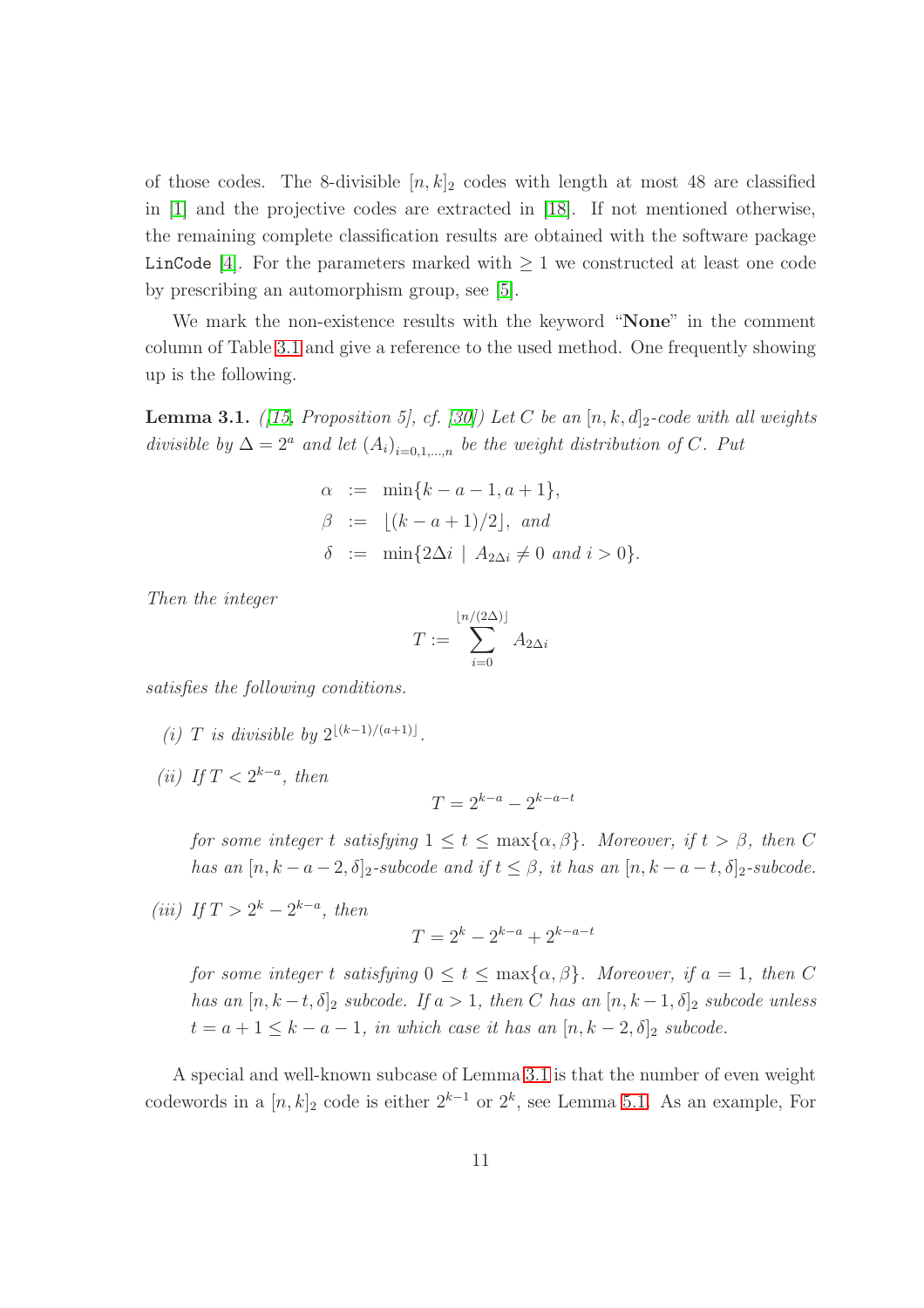$n = 32, k = 10,$  and weight triple  $w = (8, 16, 24)$  we obtain  $(A_{w_1}, A_{w_2}, A_{w_3}) =$ (61, 899, 63). Applying Lemma [3.1](#page-10-0) gives  $\Delta = 8$ ,  $a = 3$ ,  $\alpha = 4$ ,  $\beta = 4$ ,  $\delta = 16$ , and  $T = 900$ . As required by Part [\(i\),](#page-10-1) T is divisible by 4. However, Part [\(iii\)](#page-10-2) gives  $t = 5$ , which contradicts  $0 \le t \le \max\{\alpha, \beta\}$ , so that a code cannot exist.

Bounds for the largest possible minimum distance for given length and dimension are well studied in the literature, see e.g. the online tables [\[17\]](#page-31-6). For length  $n =$ 64 and dimension  $k = 11$  the largest possible minimum distance is known to be either 26 or 27, which rules out the existence of a projective code with weight triple  $w = (28, 32, 36)$ . We use the comment "codetables" in this case. For  $n = 64$  and  $w = (24, 32, 40)$  we use a classification result from [\[19\]](#page-31-7), i.e., every 13-dimensional 8divisible binary linear code with non-zero weights in {24, 32, 40, 56, 64} has to contain a codeword of weight 64. Anticipating the results from Section [5](#page-20-0) we also apply Corollary [5.7,](#page-23-0) which shows that the length n has to be divisible by 4. The case  $n = 58$ is excluded by that criterion. For length  $n = 64$  and weight triple  $w = (16, 32, 48)$ , the dimension can be at most 11 by Theorem [3.2.](#page-14-0) Just four cases remain undecided. They occur for length  $n \in \{40, 48, 56, 64\}$  and are marked by "**Open**". For each feasible case we give a suitable generator matrix as an example in Appendix [A.](#page-33-0)

<span id="page-11-0"></span>Table 3.1: Admissible and realizable parameters of binary projective three-weight codes

| $\, n$         | $\boldsymbol{k}$ | $(w_1, w_2, w_3)$ | $(A_{w_1}, A_{w_2}, A_{w_3})$ | isom. types    |
|----------------|------------------|-------------------|-------------------------------|----------------|
| $\overline{4}$ | $\mathfrak{Z}$   | (1, 2, 3)         | (1,3,3)                       | 1              |
| 8              | $\overline{4}$   | (2,4,6)           | (1, 11, 3)                    | $\mathbf{1}$   |
| 8              | $\overline{5}$   | (2,4,6)           | (5, 19, 7)                    | 1              |
| 8              | 6                | (2,4,6)           | (13, 35, 15)                  | $\mathbf{1}$   |
| 12             | $\overline{5}$   | (4,6,8)           | (6, 16, 9)                    | 4              |
| 12             | 6                | (4,6,8)           | (18, 24, 21)                  | $\overline{2}$ |
| 16             | $\overline{5}$   | (6, 8, 10)        | (6, 15, 10)                   | $\overline{5}$ |
| 16             | 6                | (6, 8, 10)        | (22, 15, 26)                  | 1              |
| 16             | $\overline{7}$   | (6, 8, 10)        | (54, 15, 58)                  | None Lem. 3.1  |
| 16             | 5                | (4, 8, 12)        | (1, 27, 3)                    | 1              |
| 16             | 6                | (4, 8, 12)        | (5, 51, 7)                    | 1              |
| 16             | 7                | (4, 8, 12)        | (13, 99, 15)                  | $\overline{2}$ |
| 20             | $\overline{5}$   | (8, 10, 12)       | (5, 16, 10)                   | 3              |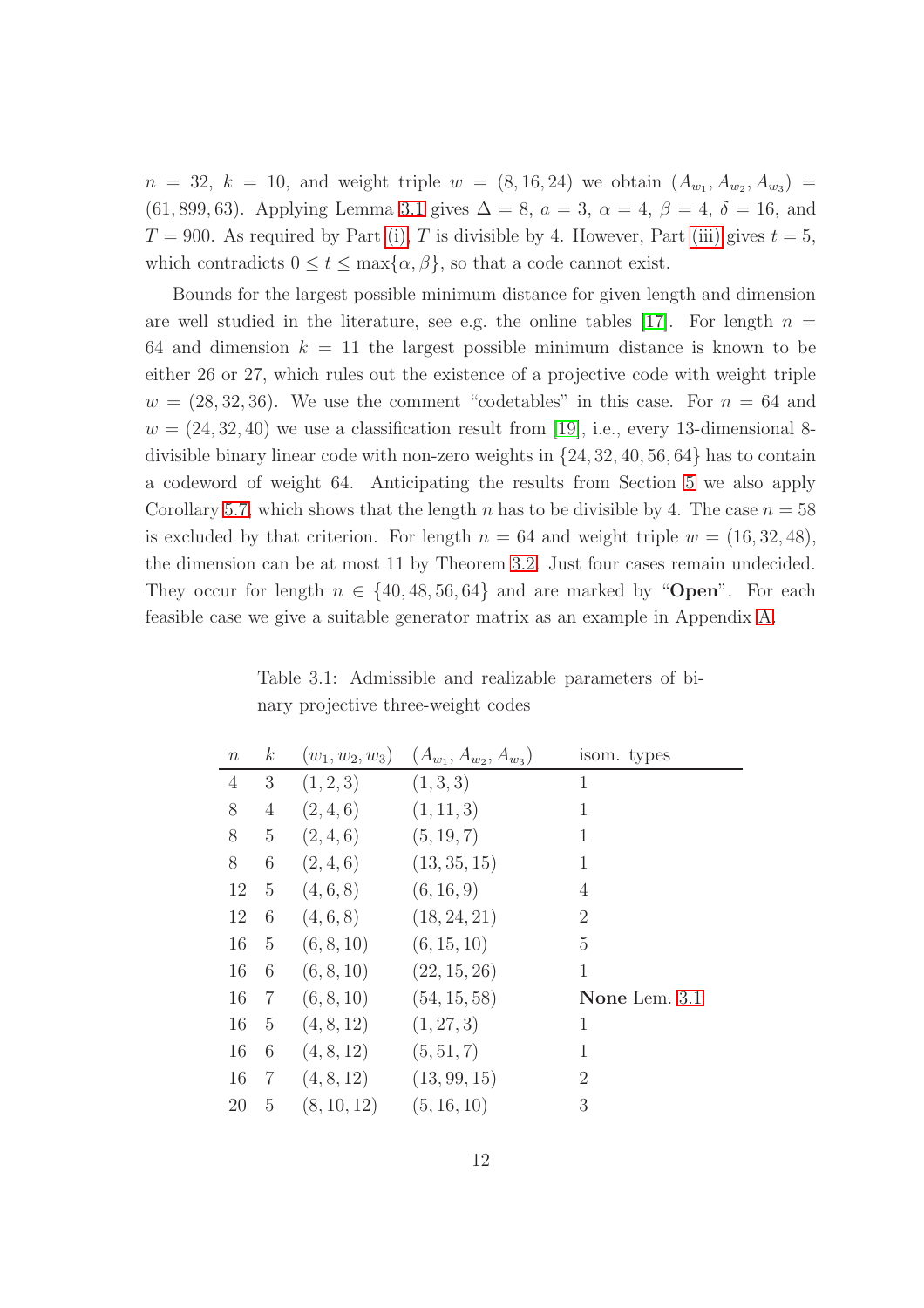| 20     | 6                | $(8, 10, 12)$ $(25, 8, 30)$                        |                                    | None Lem. 3.1  |
|--------|------------------|----------------------------------------------------|------------------------------------|----------------|
| 24     | $\overline{5}$   | $(10, 12, 14)$ $(3, 19, 9)$                        |                                    | $\mathbf{1}$   |
| 24     | 6                | $(10, 12, 14)$ $(27, 3, 33)$                       |                                    | None Lem. 3.1  |
| 24     | $\,6$            | $(8, 12, 16)$ $(6, 48, 9)$                         |                                    | 8              |
| 24     | $\overline{7}$   | $(8, 12, 16)$ $(18, 88, 21)$                       |                                    | $52\,$         |
| 24     | 8                |                                                    | $(8, 12, 16)$ $(42, 168, 45)$      | 66             |
| 24     | $9\phantom{.0}$  |                                                    | $(8, 12, 16)$ $(90, 328, 93)$      | 13             |
| 24     | 10               |                                                    | $(8, 12, 16)$ $(186, 648, 189)$    | $\overline{2}$ |
| 24     | 11               |                                                    | $(8, 12, 16)$ $(378, 1288, 381)$   | $\mathbf{1}$   |
| 32     | $\,6$            | $(12, 16, 20)$ $(6, 47, 10)$                       |                                    | $\geq 1$       |
| 32     | $\overline{7}$   | $(12, 16, 20)$ $(22, 79, 26)$                      |                                    | $\geq 1$       |
| 32     | 8                |                                                    | $(12, 16, 20)$ $(54, 143, 58)$     | $\geq 1$       |
| 32     | $\boldsymbol{9}$ |                                                    | $(12, 16, 20)$ $(118, 271, 122)$   | $\geq 1$       |
| 32     | 10               |                                                    | $(12, 16, 20)$ $(246, 527, 250)$   | $\geq 1$       |
| 32     | $\,6$            | $(8, 16, 24)$ $(1, 59, 3)$                         |                                    | $\mathbf{1}$   |
| 32     | $7\degree$       | $(8, 16, 24)$ $(5, 115, 7)$                        |                                    | $\mathbf{1}$   |
| 32     | 8                |                                                    | $(8, 16, 24)$ $(13, 227, 15)$      | $\overline{2}$ |
| 32     | 9                |                                                    | $(8, 16, 24)$ $(29, 451, 31)$      | $\mathbf{1}$   |
| 32     | 10               |                                                    | $(8, 16, 24)$ $(61, 899, 63)$      | None Lem. 3.1  |
| $40\,$ | $\,6$            | $(18, 20, 22)$ $(25, 3, 35)$                       |                                    | None Lem. 3.1  |
| $40\,$ | $6\,$            | $(16, 20, 24)$ $(5, 48, 10)$                       |                                    | $\geq 1$       |
| 40     | 7                |                                                    | $(16, 20, 24)$ $(25, 72, 30)$      | $\geq 1$       |
| 40     | 8                |                                                    | $(16, 20, 24)$ $(65, 120, 70)$     | $\geq 1$       |
| 40     | $\boldsymbol{9}$ |                                                    | $(16, 20, 24)$ $(145, 216, 150)$   | $\geq 1$       |
| 40     | 10               |                                                    | $(16, 20, 24)$ $(305, 408, 310)$   | Open           |
| 48     | 6                | (22, 24, 26)                                       | (18, 15, 30)                       | $\mathbf 1$    |
| 48     | 6                | $(20, 24, 28)$ $(3, 51, 9)$                        |                                    | $\mathbf{1}$   |
|        |                  | 48 7 $(20, 24, 28)$ $(27, 67, 33)$                 |                                    | > 209586       |
|        |                  | $48 \quad 8 \quad (20, 24, 28) \quad (75, 99, 81)$ |                                    | $\geq 86$      |
| 48     |                  |                                                    | 9 $(20, 24, 28)$ $(171, 163, 177)$ | Open           |
| 48     |                  | 7 $(16, 24, 32)$ $(6, 112, 9)$                     |                                    | 8              |
| 48     | 8                |                                                    | $(16, 24, 32)$ $(18, 216, 21)$     | 66             |
| 48     |                  |                                                    | 9 $(16, 24, 32)$ $(42, 424, 45)$   | $\geq 7$       |
| 48     |                  |                                                    | 10(16, 24, 32)(90, 840, 93)        | > 2            |
| 48     | 11               |                                                    | $(16, 24, 32)$ $(186, 1672, 189)$  | $\geq 2$       |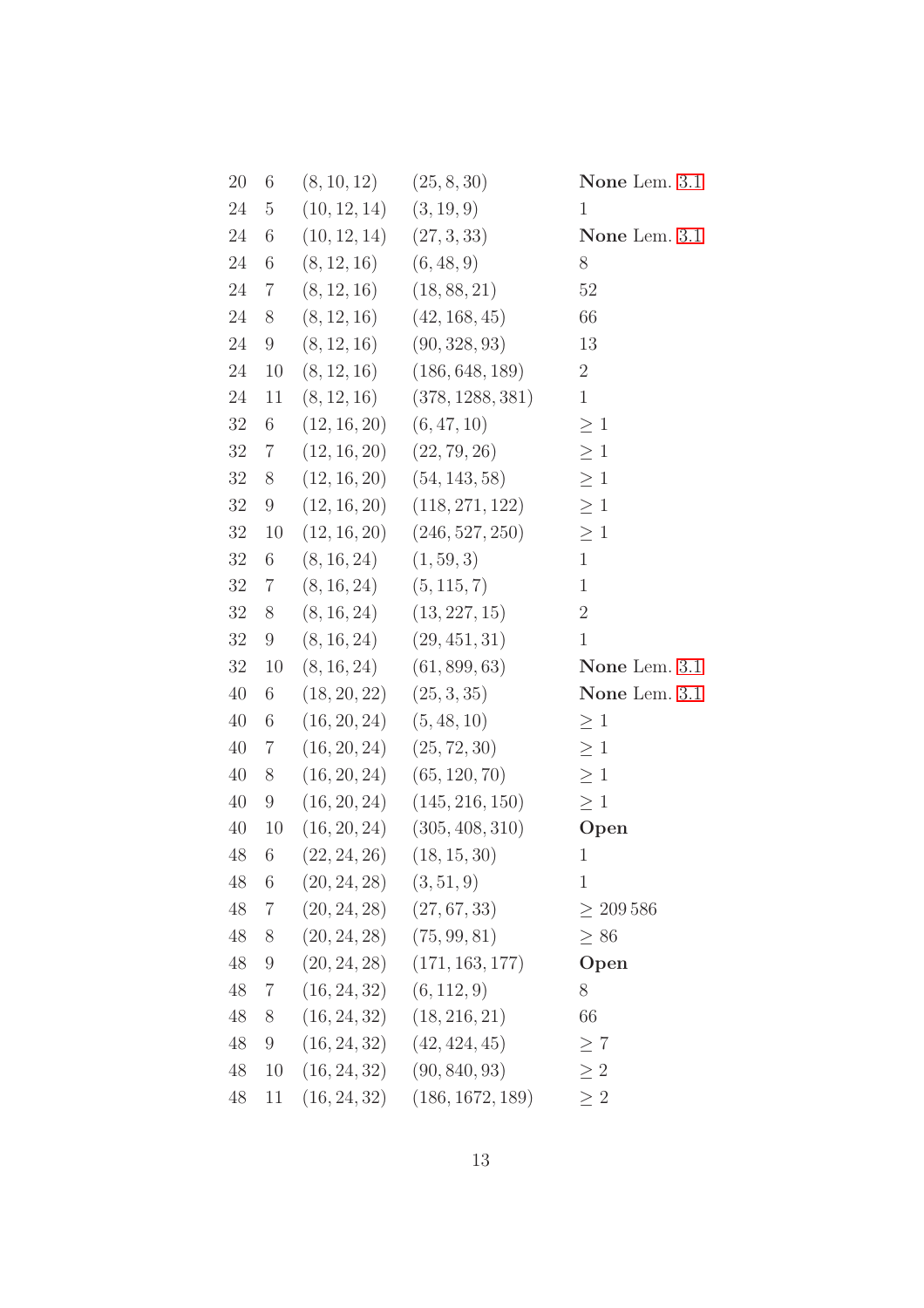| 48     | 12               | (16, 24, 32) | (378, 3336, 381)    |                  |  |
|--------|------------------|--------------|---------------------|------------------|--|
| $52\,$ | $\,6\,$          | (24, 26, 28) | (13, 24, 26)        | $\mathbf{1}$     |  |
| 56     | $\,6$            | (26, 28, 30) | (7, 35, 21)         | $\mathbf{1}$     |  |
| 56     | $\overline{7}$   | (24, 28, 32) | (28, 64, 35)        | $\geq 1$         |  |
| 56     | $8\,$            | (24, 28, 32) | (84, 80, 91)        | $\geq 1$         |  |
| 56     | $\boldsymbol{9}$ | (24, 28, 32) | (196, 112, 203)     | $\geq 1$         |  |
| 56     | 10               | (24, 28, 32) | (420, 176, 427)     | Open             |  |
| 58     | $8\,$            | (24, 31, 32) | (76, 128, 51)       | None Cor. 5.7    |  |
| 64     | $\overline{7}$   | (28, 32, 36) | (28, 63, 36)        | $\geq 1$         |  |
| 64     | $8\,$            | (28, 32, 36) | (92, 63, 100)       | $\geq 1$         |  |
| 64     | $\boldsymbol{9}$ | (28, 32, 36) | (220, 63, 228)      | $\geq 1$         |  |
| 64     | 10               | (28, 32, 36) | (476, 63, 484)      | Open             |  |
| 64     | 11               | (28, 32, 36) | (988, 63, 996)      | None codetables  |  |
| 64     | $\overline{7}$   | (24, 32, 40) | (6, 111, 10)        | $\geq 1$         |  |
| 64     | 8                | (24, 32, 40) | (22, 207, 26)       | $\geq 1$         |  |
| 64     | $\,9$            | (24, 32, 40) | (54, 399, 58)       | $\geq 1$         |  |
| 64     | 10               | (24, 32, 40) | (118, 783, 122)     | $\geq 1$         |  |
| 64     | 11               | (24, 32, 40) | (246, 1551, 250)    | 42               |  |
| 64     | 12               | (24, 32, 40) | (502, 3087, 506)    | $\mathbf{1}$     |  |
| 64     | 13               | (24, 32, 40) | (1014, 6159, 1018)  | None $[19]$      |  |
| 64     | $\,7$            | (16, 32, 48) | (1, 123, 3)         | $\geq 1$         |  |
| 64     | $8\,$            | (16, 32, 48) | (5, 243, 7)         | $\geq 1$         |  |
| 64     | $\boldsymbol{9}$ | (16, 32, 48) | (13, 483, 15)       | $\geq 1$         |  |
| 64     | 10               | (16, 32, 48) | (29, 963, 31)       | $\geq 1$         |  |
| $64\,$ | 11               | (16, 32, 48) | (61, 1923, 63)      | 1 [23]           |  |
| 64     | 12               | (16, 32, 48) | (125, 3843, 127)    | None Theorem 3.2 |  |
| 64     | $13\,$           | (16, 32, 48) | (253, 7683, 255)    | None Theorem 3.2 |  |
| 64     | 14               | (16, 32, 48) | (509, 15363, 511)   | None Theorem 3.2 |  |
| 64     | 15               | (16, 32, 48) | (1021, 30723, 1023) | None Theorem 3.2 |  |
| 68     | $\boldsymbol{9}$ | (30, 32, 40) | (64, 299, 148)      | None Theorem 3.2 |  |
|        |                  |              |                     |                  |  |

Based on [24, Thm. 4] (for the projective case an alternative proof is found in [\[21,](#page-31-9) Sec. 4]), we derive the following classification result on three-weight codes.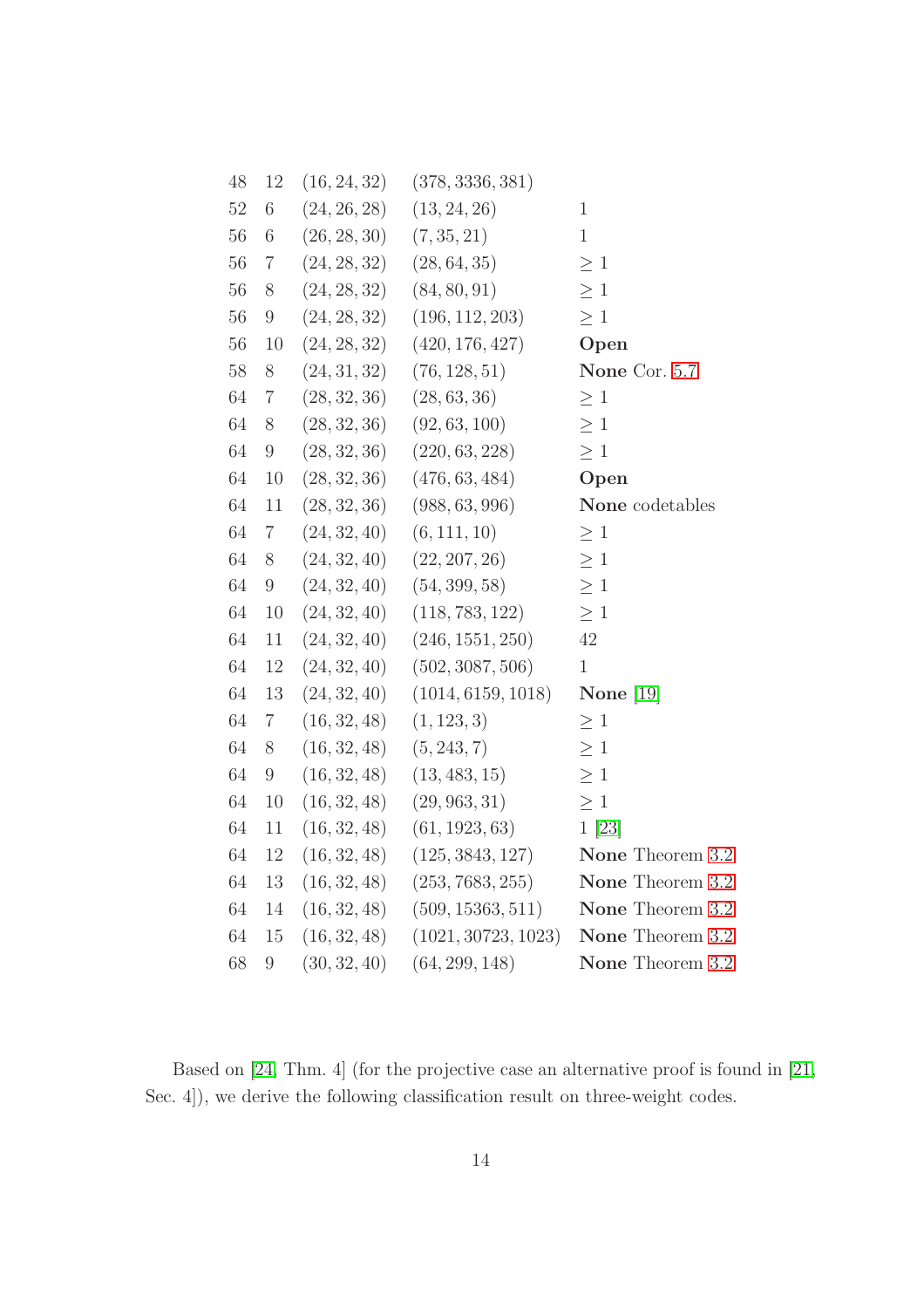<span id="page-14-0"></span>**Theorem 3.2.** Let  $\Delta = 2^a$  with  $a \geq 3$  an integer and let C be a full-length  $[n, k]_2$ three-weight code with the non-zero weights  $\Delta$ ,  $2\Delta$  and  $3\Delta$  and length  $3\Delta \leq n \leq 4\Delta$ . Then  $k \leq 2a + 3$ . In the case of equality, we have that  $n \in \{4\Delta - 1, 4\Delta\}$ , C is projective and falls into one of the following two cases.

<span id="page-14-2"></span>(i) For  $n = 4\Delta - 1$ , C is isomorphic to the direct sum of the binary simplex code of dimension  $a+1$  and the binary first order Reed-Muller code of dimension  $a+2$ . The weight enumerator of  $C$  is

$$
W_C(x) = 1 + (6\Delta - 3)x^{\Delta} + (8\Delta^2 - 8\Delta + 3)x^{2\Delta} + (2\Delta - 1)x^{3\Delta}.
$$

(ii) For  $n = 4\Delta$ , C is isomorphic to the code with the generator matrix

$$
\left(\begin{array}{ccc} & & & \\ R_{a+2} & & & \\ 1 & \cdots & 1 & \\ & & & R_{a+2} \\ & & & 1 & \cdots & 1 \end{array}\right) \in \mathbb{F}_2^{(2a+3)\times 4\Delta},
$$

where

$$
\begin{pmatrix} \ & 0 \\ 1 & \cdots & 1 \end{pmatrix} \in \mathbb{F}_2^{(a+2)\times 2\Delta}
$$

denotes a generator matrix of the binary first order Reed-Muller code of dimension  $a + 2$ , such that the all-one word is the last row of the generator matrix. The weight enumerator of C is

$$
W_C(x) = 1 + (4\Delta - 3)x^{\Delta} + (8\Delta^2 - 8\Delta + 3)x^{2\Delta} + (4\Delta - 1)x^{3\Delta}.
$$

*Proof.* After appending zero positions, we may consider C as a code of length  $4\Delta$ . Let 1 be the all-one word of length 4 $\Delta$ . The code  $\overline{C}=C+\langle 1\rangle$  is a  $\Delta$ -divisible binary linear code of effective length  $4\Delta$  containing the all-one word 1. By [24, Thm. 4],  $\dim(\overline{C}) \leq$  $2a + 4$ , and in the case of equality we may assume  $\overline{C} = \text{RM}_2(a + 2) \oplus \text{RM}_2(a + 2)$ , up to isomorphism. So  $k = \dim(C) \leq 2a + 3$ , and in the case of equality, C is a codimension 1 subcode of  $\overline{C}$  not containing 1.

We switch to the geometric description of linear codes. The corresponding point set of  $\overline{C} = \text{RM}_2(a+2) \oplus \text{RM}_2(a+2)$  has the form  $\overline{C} = A_1 \cup A_2$  with  $A_1 = V_1 \setminus W_1$ and  $A_2 = V_2 \setminus W_2$ , where  $V_1$  and  $V_2$  are vector spaces over  $\mathbb{F}_2$  of dimension  $a + 2$ having trivial intersection, and  $W_1 < V_1$ ,  $W_2 < V_2$  $W_2 < V_2$  $W_2 < V_2$  are codimension 1 subspaces.<sup>2</sup>

<span id="page-14-1"></span><sup>&</sup>lt;sup>2</sup>Remember that  $V_1 \setminus W_1$  is a lazy way for writing  $\begin{bmatrix} V_1 \\ 1 \end{bmatrix}_q \setminus {\begin{bmatrix} W_1 \\ 1 \end{bmatrix}_q}$ .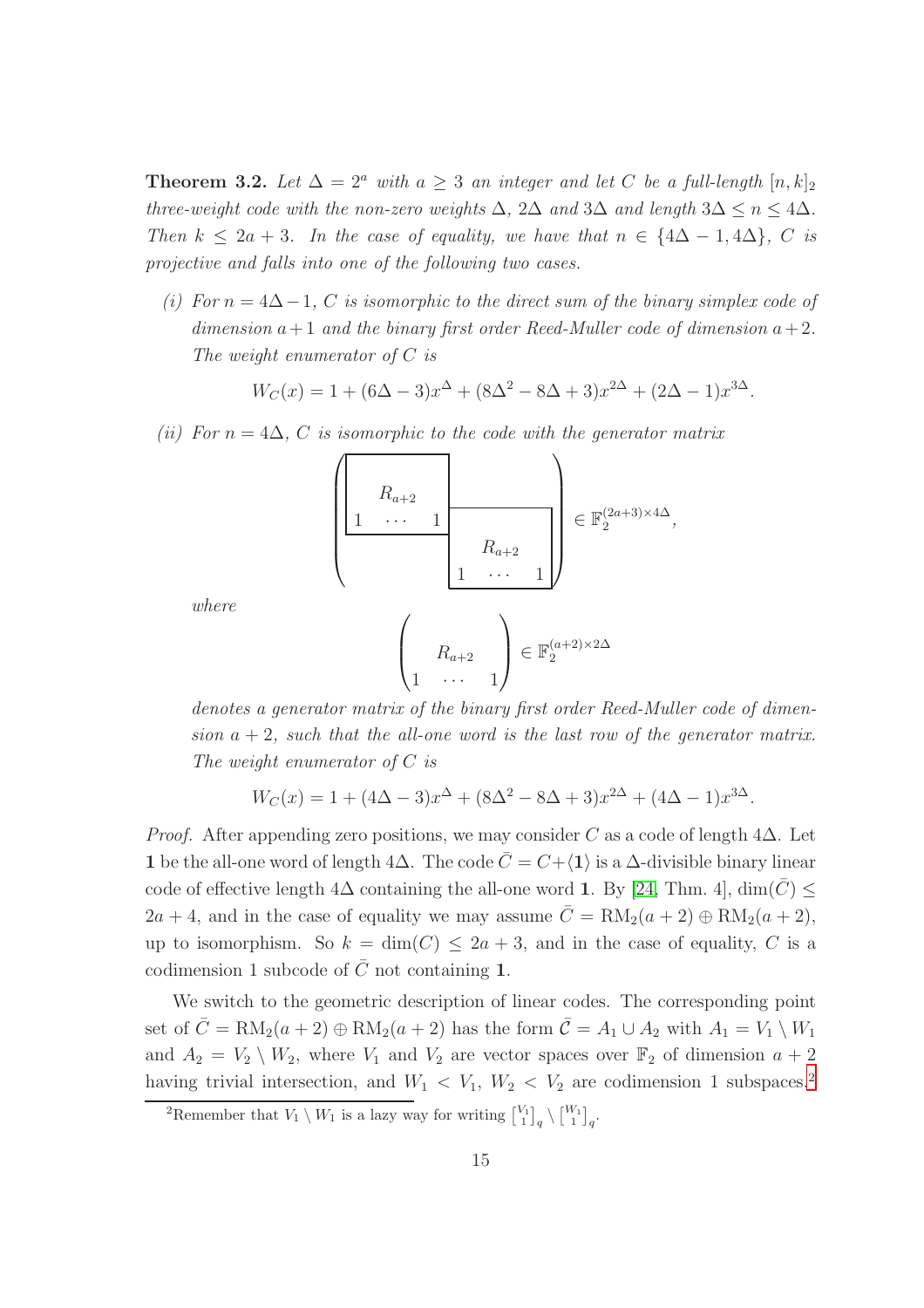The ambient vector space is  $V = V_1 \oplus V_2$ . The codeword  $\mathbf{1} \in \overline{C}$  corresponds to a hyperplane  $H_0$  of V not containing any point of  $\overline{C}$ . By the dimension formula,  $\dim(H_0 \cap V_1) \geq a+1$ , which forces  $H_0 \cap V_1 = W_1$ . In the same way,  $H_0 \cap V_2 = W_2$ and therefore,  $W_1 + W_2 < H_0$ . Since  $W_1 + W_2$  has codimension 2 in V, there are only  $\begin{bmatrix} 2 \\ 1 \end{bmatrix}$  $\binom{2}{1}_2 = 3$  hyperplanes of V containing  $W_1 + W_2$ . Two of these are  $V_1 + W_2$  and  $W_1 + V_2$ which do contain points of  $\overline{C}$ , so  $H_0$  is the third one.

As C is a subcode of  $\overline{C}$  of codimension 1, a corresponding point set C of C is given by the multiset image  $\pi_P(\bar{\mathcal{C}})$  of the projection  $\pi_P : V \to V/P$ ,  $x \mapsto x + P$ with respect to a suitable point  $P \in \begin{bmatrix} V_1 \\ V_2 \end{bmatrix}$  $\begin{bmatrix} V_1 \ 1 \end{bmatrix}_q$ . Since  $1 \notin C$ , we have that  $P \notin H_0$ , so P must be contained in one of the other two hyperplanes containing  $W_1 + W_2$ . Without restriction, we may assume  $P \in V_1 + W_2$ . Together with  $P \notin H_0$ , this implies  $P \in (V_1 + W_2) \setminus (W_1 + W_2)$ .

Case 1:  $P \in \overline{C}$ , so  $P \in V_1 \setminus W_1$ . We get that  $\pi_P(A_1)$  is the set of all points in a subspace of algebraic dimension  $a+1$ ,  $\pi_P (A_2)$  is again an affine subspace of dimension  $a + 2$ , and  $\langle \pi_P (A_1) \rangle \cap \langle \pi_P (A_2) \rangle = \{0\}.$  Therefore,  $C \cong \text{Sim}_2(a + 1) \oplus \text{RM}_2(a + 2).$ The weight enumerator is computed as  $W_C(x) = W_{\text{Sim}_2(a+1)}(x) \cdot W_{\text{RM}_2(a+2)}(x)$ .

Case 2:  $P \notin \bar{C}$ , so  $P \in (V_1 + W_2) \setminus ((W_1 + W_2) \cup V_1)$ . A moment's reflection shows that all these choices for P lead to equivalent point sets  $\overline{C}$ . As P is not collinear with two different points of  $\overline{C}$ , the projection C with respect to P is a proper set and therefore, C is projective. So C is the disjoint union of the two affine subspaces  $\pi_P(A_1)$  and  $\pi_P(A_2)$  of dimension  $a+1$ .

The dimension formula leads to  $\dim(\pi_P(V_1) \cap \pi_P(V_2)) = 1$ . There are unique points  $Q_1 \in V_1 \setminus W_1$  and  $Q_2 \in W_2$  such that P is the third point on the line  $L = Q_1 + Q_2$ The affine space  $\pi_P(A_2)$  has the hyperplane at infinity  $(W_2 + P)/P$ , which contains the single point  $(Q_1 + P)/P = (Q_2 + P)/P = L/P$  of the affine space  $\pi_P(A_1)$ . So the point  $\pi_P(V_1) \cap \pi_P(V_2) = L/P$  is contained in  $\pi_P(A_1)$  and in the hyperplane at infinity of  $\pi_P(A_2)$ . This leads to the generator matrix stated in the theorem.

By construction, the code corresponding to the point set C is a projective  $[2^{a+1}, 2a+$  $3]_2$ -code with (at most) the weights  $\Delta$ ,  $2\Delta$  and  $3\Delta$ . Equations [\(7\)](#page-5-0), [\(8\)](#page-5-0) and [\(9\)](#page-5-0) evaluate to the stated weight enumerator of C.  $\Box$ 

Looking at the feasible cases in Table [3.1,](#page-11-0) we notice that all of them satisfy  $w_2 = n/2$ , which corresponds to  $\theta_2 = 0$ ,  $\theta_3 = -\theta_1$  for the eigenvalues of s-SWRGs, see Equation [\(1\)](#page-1-0). While we conjecture that all integral solutions of Equation [\(1\)](#page-1-0) satisfy this extra constraint for all  $s \geq 5$ , see Section [4,](#page-18-0) the condition  $\theta_1 + \theta_2 + \theta_3 = 0$ ,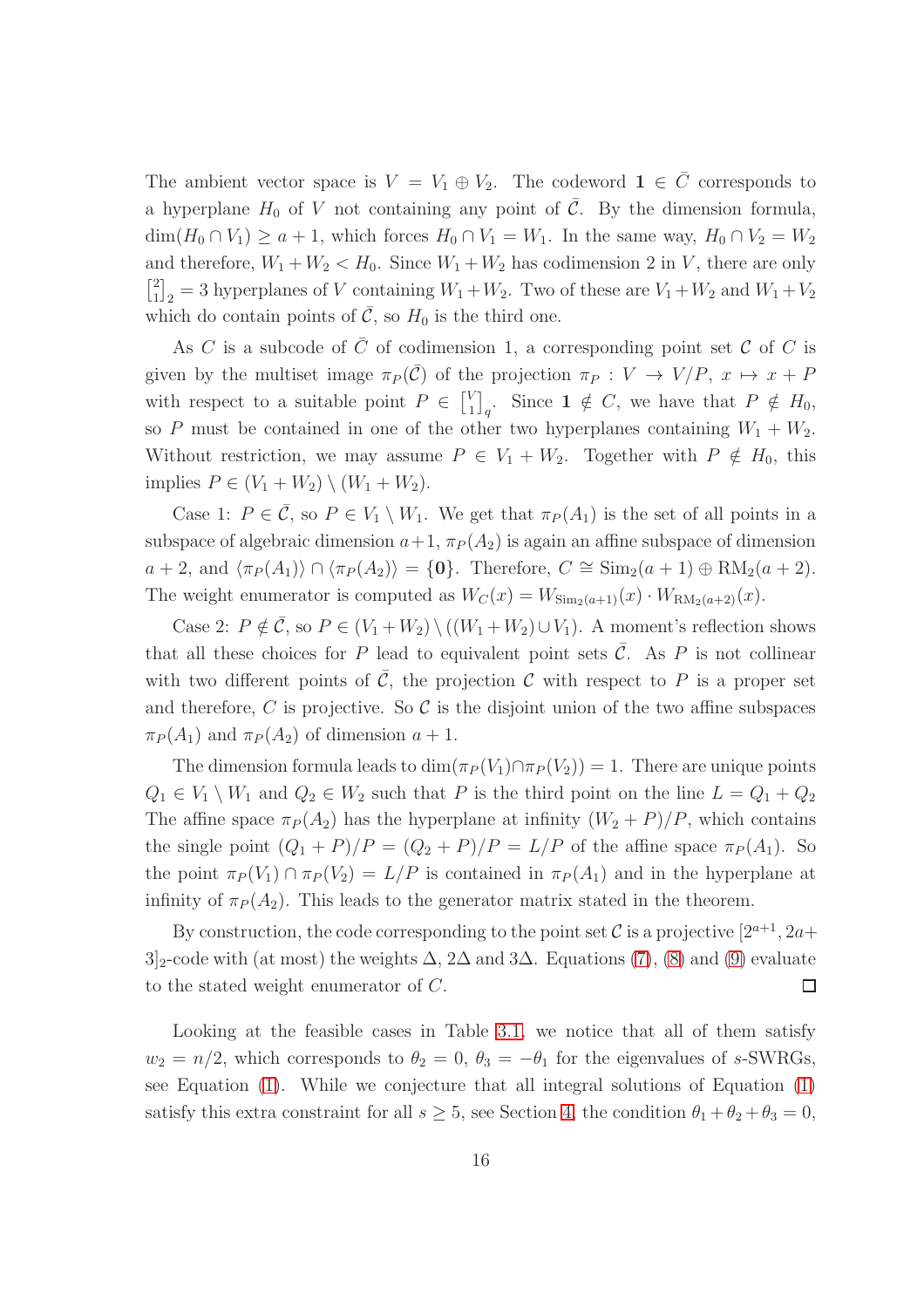<span id="page-16-1"></span>

| $\,n$ |      |            |    | $w_1$ $w_2$ $w_3$ $y = 2^{k-2}$ |             | $A_1 \quad A_2 \quad A_3$ | $B_3$                |
|-------|------|------------|----|---------------------------------|-------------|---------------------------|----------------------|
| 112   | 50   |            |    | 54 64<br>128                    |             |                           | 48 336 127 322       |
| 116   | - 54 | 56         | 64 |                                 | 128 256 56  |                           | 199 440              |
| 120   | 54   | 62         | 64 | 64                              | 72 120      |                           | 63 1180              |
| 124   | 56   | 64         | 66 | 64                              | 72 119      |                           | 64 1296              |
| 140   | 64   | 72 74      |    | -64                             | 71 120      |                           | 64 1840              |
| 202   |      | 96 103 104 |    | 64                              | 67 128      |                           | 60 5396              |
| 212   |      | 96 110 112 |    |                                 | 256 297 640 |                           | 86 1860              |
| 212   |      | 96 110 112 |    |                                 |             |                           | 512 649 896 502 1090 |
| 240   | 110  | 122 128    |    |                                 |             |                           | 256 288 480 255 2450 |

Table 3.2: Parameters of potential counterexamples to Conjecture [3.3](#page-16-0)

i.e.,  $w_1 + w_2 + w_3 = 3n(q-1)/q$ , is sufficient for  $s = 3$ . So, it is an interesting open question, if 3-SWRGs obtained from the coset graph of the dual code of a projective three-weight code also have to satisfy this extra condition. To stimulate research into this direction we propose:

<span id="page-16-0"></span>**Conjecture 3.3.** Let C be a projective  $[n, k]_2$  three-weight code with non-zero weights  $w_1 < w_2 < w_3$  satisfying  $w_1 + w_2 + w_3 = \frac{3n}{2}$  $\frac{3n}{2}$ . Then  $w_2 = \frac{n}{2}$  $\frac{n}{2}$ .

We remark that the MacWilliams identities, using the non-negativity and integrality constraints, are not sufficient to prove Conjecture [3.3.](#page-16-0) As an example, the values  $(n, w_1, w_2, w_3) \in \{(58, 24, 31, 32), (68, 30, 32, 40)\}\$ go in line with these conditions for  $q = 2$  but are excluded with more sophisticated methods, see the details stated above. Given the results obtained so far we can state that Conjecture [3.3](#page-16-0) is true for all  $n < 72$ . The next case, where all non-negativity and integrality constraints for the  $B_i$  are satisfied, is given by  $(n, w_1, w_2, w_3) = (100, 46, 48, 56)$ . Here we have  $k = 7$ ,  $A_{w_1} = 32$ ,  $A_{w_2} = 145$ ,  $A_{w_3} = 78$ , and  $B_3 = 580$ . However, we can apply Lemma [3.1](#page-10-0) to conclude the non-existence of a binary linear code with these parameters. More precisely, Lemma [3.1](#page-10-0)[.\(iii\),](#page-10-2) applied with  $a = 1$  and  $T = 224$ , yields a contradiction since  $T - 2^k + 2^{k-a} = 96$  is not a power of two. In Table [3.2](#page-16-1) we list all parameters  $(n, w_1, w_2, w_3, y = 2^{k-2}, A_1, A_2, A_3, B_3)$  up to  $n = 256$ , where all  $B_i$  are integral and non-negative and also Lemma [3.1](#page-10-0) does not yield a contradiction, i.e., the parameters of potential counterexamples to Conjecture [3.3:](#page-16-0)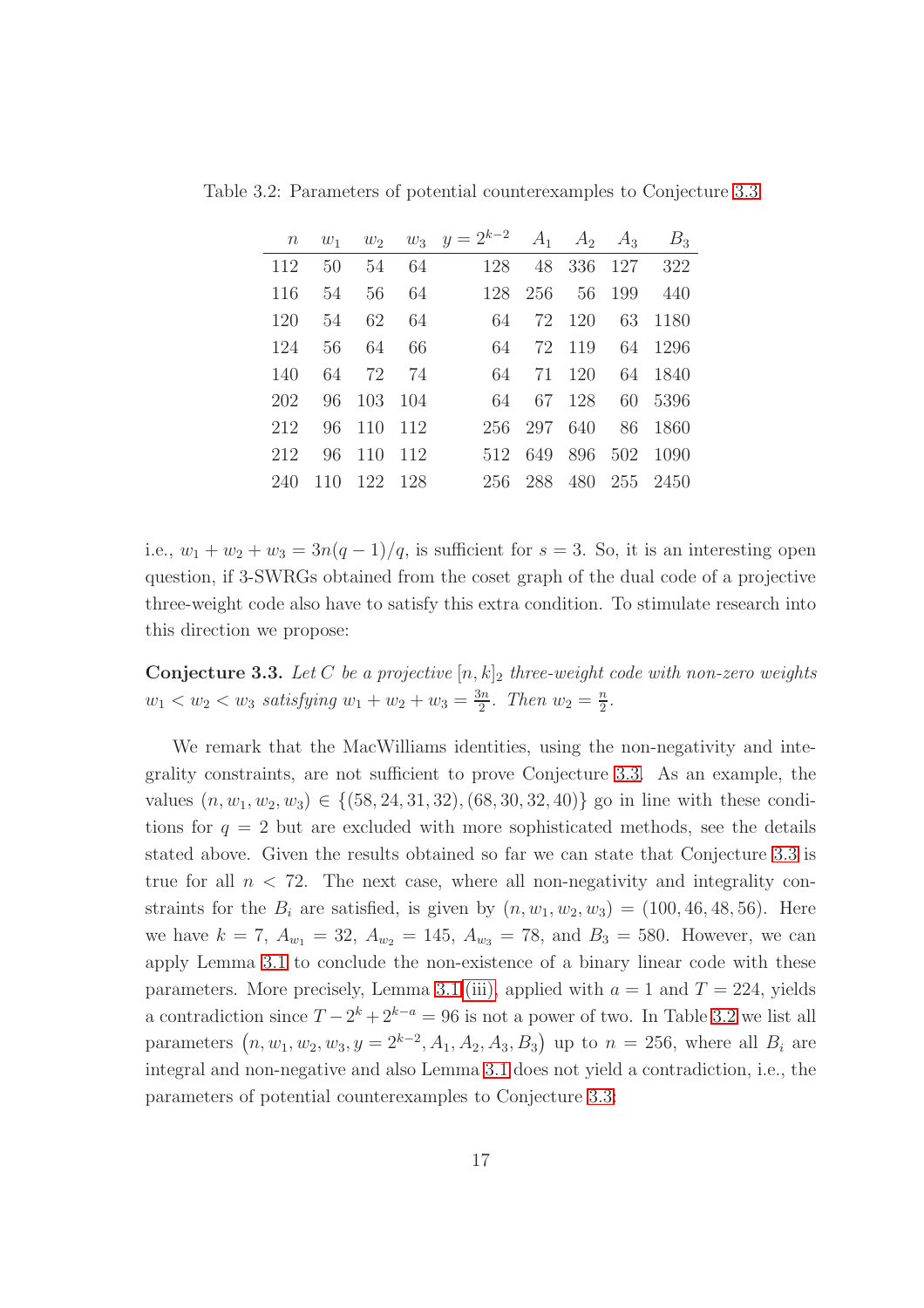### <span id="page-17-0"></span>3.2 Feasible parameters for projective ternary three-weight codes with  $w_1 + w_2 + w_3 = 2n$

In Table [3.3](#page-17-1) we list the admissible parameters for projective ternary three-weight codes with  $w_1 + w_2 + w_3 = 2n$ . For each length  $3 \leq n \leq 39$  we list the admissible dimensions k and weight triples  $(w_1, w_2, w_3)$ , and the weight distribution in the form  $(A_{w_1}, A_{w_2}, A_{w_3})$ . The last column contains known results about the existence of codes with these parameters, For some cases we can also state the number of isomorphism types of those codes. If not mentioned otherwise, the classification results are obtained with the software package LinCode [\[4\]](#page-30-7). For the parameters marked with  $\geq 1$  we constructed at least one code by prescribing an automorphism group, see [\[5\]](#page-30-9).

We also list those non-existence results where more sophisticated methods are necessary. We mark the non-existence results with the keyword "None" in the comment column of Table [3.3](#page-17-1) and give a reference to the used method.

For  $n = 27$ ,  $k = 6$ , and weight triple  $(9, 18, 27)$  we have used exhaustive enumeration using LinCode to exclude the existence of the corresponding code. It would be nice to also have a theoretical argument. For  $36 \leq n \leq 39$  four cases remain undecided, which we mark with the keyword "Open". For each feasible case we give a suitable generator matrix in Appendix [A.](#page-33-0)

<span id="page-17-1"></span>Table 3.3: Admissible and realizable parameters of ternary projective three-weight codes

| $\boldsymbol{n}$ | $k_{\parallel}$ | $(w_1, w_2, w_3)$   | $(A_{w_1}, A_{w_2}, A_{w_3})$ | isomorphism types |
|------------------|-----------------|---------------------|-------------------------------|-------------------|
| 3                | 3               | (1, 2, 3)           | (6, 12, 8)                    | 1                 |
| $6\,$            | 3               | (3, 4, 5)           | (8, 6, 12)                    | 1                 |
| 9                | 3               | (5,6,7)             | (6, 8, 12)                    | 1                 |
| 9                | $\overline{4}$  | (3,6,9)             | (6, 66, 8)                    | $\mathbf{1}$      |
| 18               |                 | $4\quad(9, 12, 15)$ | (8, 60, 12)                   | $\overline{4}$    |
| 18               |                 | $5\quad(9, 12, 15)$ | (44, 150, 48)                 | 213               |
| 18               |                 | 6(9, 12, 15)        | (152, 420, 156)               | 52                |
| 27               |                 | 4(15, 18, 21)       | (6, 62, 12)                   | $\overline{2}$    |
| 27               | 5 <sup>5</sup>  | (15, 18, 21)        | (60, 116, 66)                 | > 2695546         |
| 27               | $6\phantom{.}6$ | (15, 18, 21)        | (222, 278, 228)               | 6                 |
| 27               | 5 <sup>5</sup>  | (9, 18, 27)         | (6, 228, 8)                   |                   |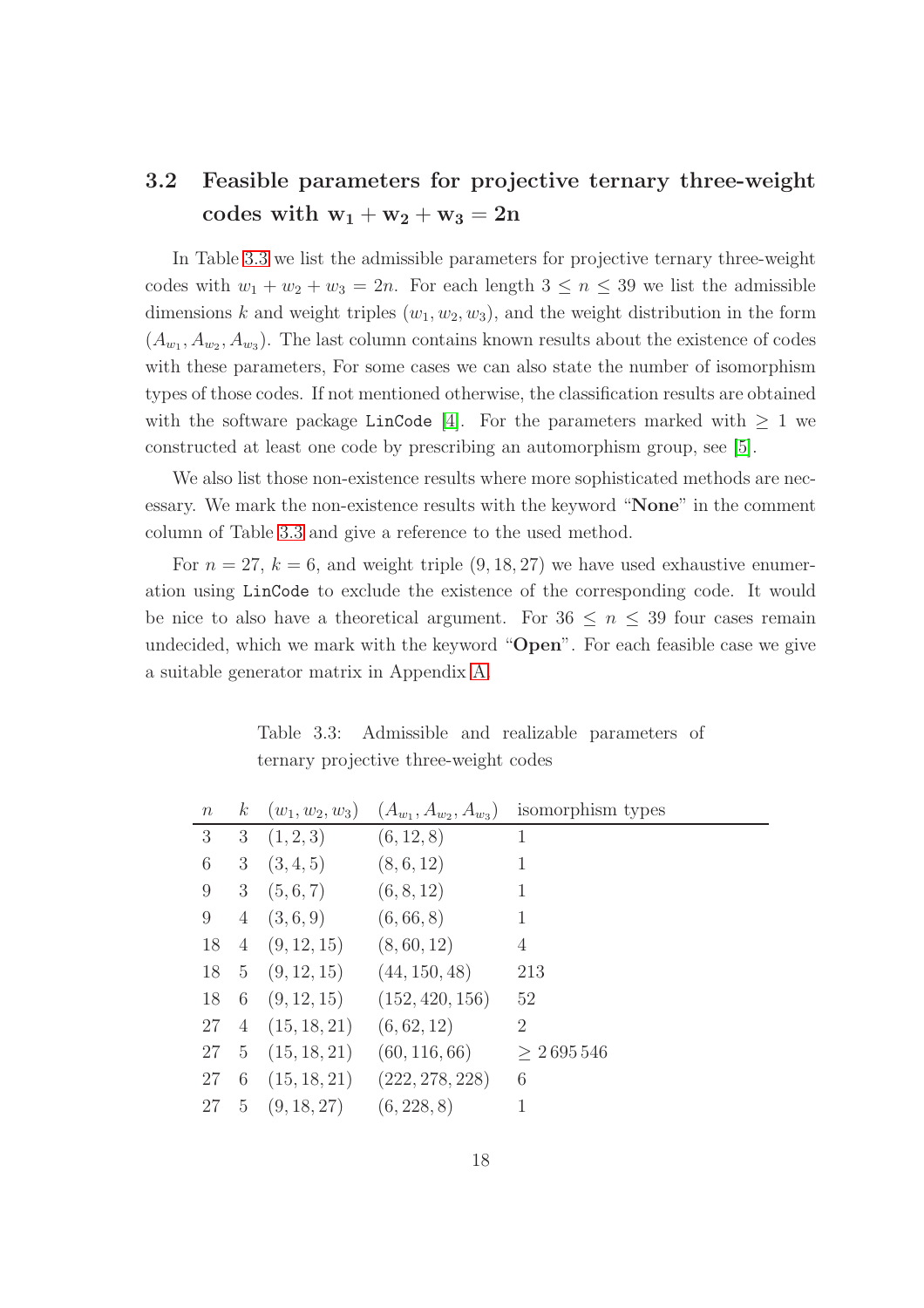|  |                                                    | 27 6 $(9, 18, 27)$ $(24, 678, 26)$                    | None exhaustive enumeration |
|--|----------------------------------------------------|-------------------------------------------------------|-----------------------------|
|  | $36 \quad 5 \quad (21, 24, 27) \quad (72, 90, 80)$ |                                                       | >1                          |
|  |                                                    | $36 \quad 6 \quad (21, 24, 27) \quad (288, 144, 296)$ | >1                          |
|  |                                                    | $36 \quad 7 \quad (21, 24, 27) \quad (936, 306, 944)$ | Open                        |
|  |                                                    | 39 5 $(21, 27, 30)$ $(42, 188, 12)$ Open              |                             |
|  |                                                    | $39 \quad 6 \quad (21, 27, 30) \quad (156, 494, 78)$  | Open                        |
|  |                                                    | 39 7 $(21, 27, 30)$ $(498, 1412, 276)$                | Open                        |

Similar to Conjecture [3.3,](#page-16-0) the numerical data suggests the conjecture  $w_2 = \frac{2}{3}$  $\frac{2}{3}n$ . Based on our computational data, we dare to state the following  $q$ -ary version of Conjecture [3.3.](#page-16-0)

<span id="page-18-1"></span>**Conjecture 3.4.** Let C be a projective  $[n, k]_q$  three-weight code with non-zero weights  $w_1 < w_2 < w_3$  satisfying  $w_1 + w_2 + w_3 = 3(1 - \frac{1}{a})$  $(\frac{1}{q})n$ . Then  $w_2 = (1 - \frac{1}{q})$  $\frac{1}{q}$ )n. Moreover,  $w_1 = w_2 - t$  and  $w_3 = w_2 + t$ , where t is a power of the characteristic p of  $\mathbb{F}_q$ .

For  $q = 2$ , Conjecture [3.4](#page-18-1) follows from Conjecture [3.3](#page-16-0) by Lemma [5.10.](#page-25-0) We further remark that the precondition  $w_1 + w_2 + w_3 = 3(1 - \frac{1}{a})$  $\frac{1}{q}$ )n cannot be dropped, as seen by the binary  $[7, 4]_2$  Hamming code, which is a three-weight code with weight distribution  $(0^13^34^37^1).$ 

## <span id="page-18-0"></span>4 Plane curves given by the sum of all monomials of given degree

In this section, we present some results on rational (or integral) solutions of the equation

<span id="page-18-2"></span>
$$
\sum_{h+i+j=s-2} \theta_1^h \theta_2^i \theta_3^j = 0,
$$
\n(12)

which for pairwise distinct  $\theta_1, \theta_2, \theta_3$  is equivalent to [\(1\)](#page-1-0) by Lemma [2.6.](#page-6-1) We restrict to the case that  $s$  is odd. When  $s$  is even, then there are no nontrivial real solutions, so a fortiori no rational solutions.

We denote by  $C_{s-2}$  the plane projective curve defined by [\(12\)](#page-18-2), and we will rename the variables  $\theta_1, \theta_2, \theta_3$  in this section as  $x, y, z$ . As already mentioned,  $C_1$  is the line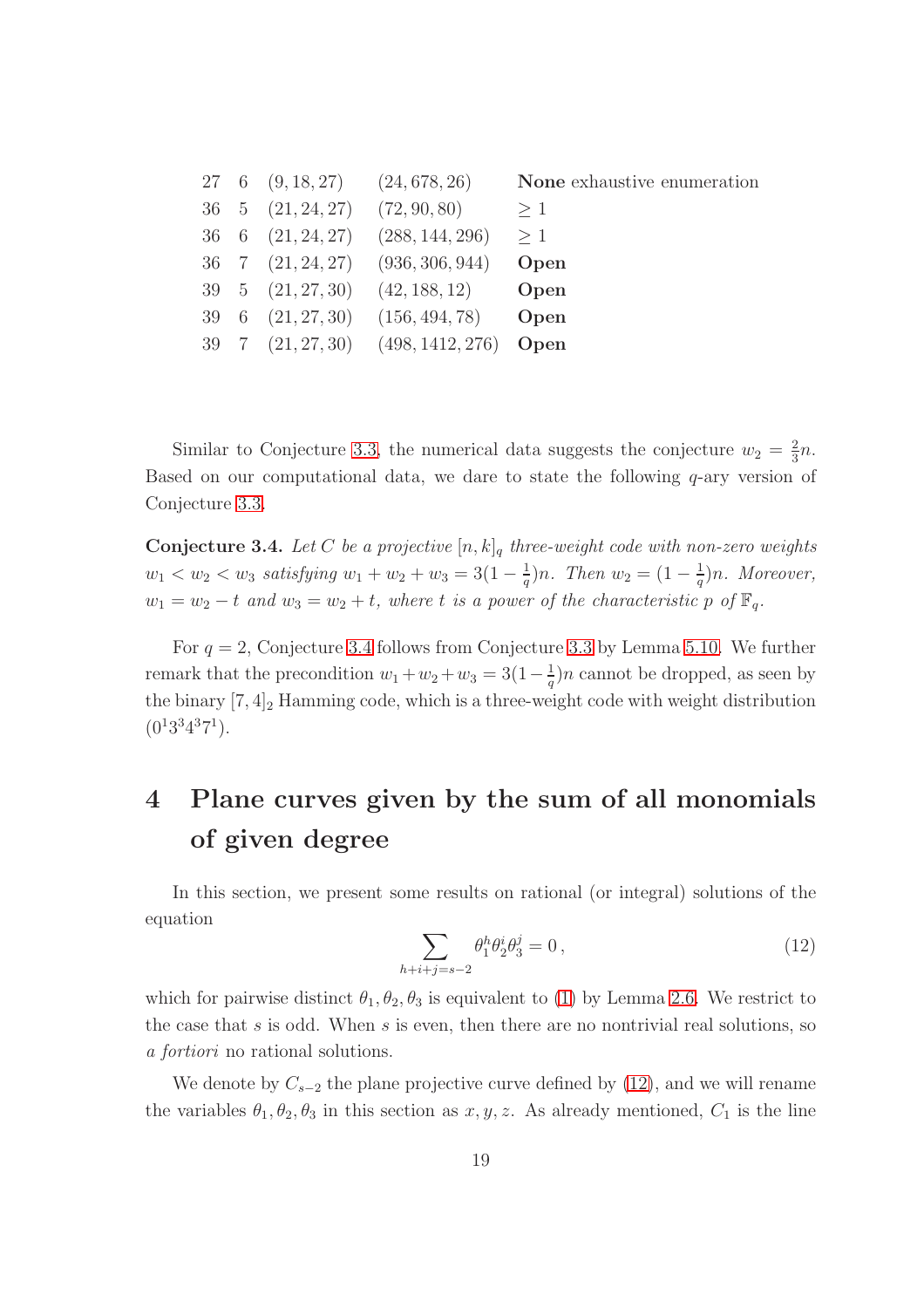$x + y + z = 0$ , and there are many rational points on this curve. In general, it is not hard to see that  $C_d$  is smooth over  $\mathbb Q$ , so the curve is in particular geometrically irreducible and has genus  $g(C_d) = (d-1)(d-2)/2$ .

For  $d = 3$  (corresponding to  $s = 5$ ),  $C_3$  is a curve of genus 1 with some rational points, so it is an elliptic curve. A standard procedure (implemented, for example, in Magma [\[3\]](#page-30-10)) produces an isomorphic curve in Weierstrass form. It turns out that  $C_3$  is isomorphic to the curve with label 50a1 in the Cremona database [\(50](http://www.lmfdb.org/EllipticCurve/Q/50/a/3).a3 in the LMFDB [\[26\]](#page-32-5)). In Cremona's tables or under the link above, one can check that this curve has exactly three rational points. This proves the following.

#### <span id="page-19-0"></span>Lemma 4.1.

$$
C_3(\mathbb{Q}) = \{ (1:-1:0), (-1:0:1), (0:1:-1) \}.
$$

The curve  $C_5$  is a plane quintic of genus 6. Note that there is an action of the symmetric group  $S_3$  on three letters on every curve  $C_d$  by permuting the coordinates. We can restrict this action to an action of the subgroup  $A_3$  generated by a cyclic permutation. The quotient  $C'_5$  of  $C_5$  by this action of  $A_3$  is a curve of genus 2. We can compute a singular plane model of  $C'_{5}$  by taking the image of  $C_{5}$  under the map

$$
\mathbb{P}^2 \to \mathbb{P}^2, \quad (x:y:z) \mapsto (xyz: (xy+yz+zx)(x+y+z): (x-y)(y-z)(z-y)).
$$

A procedure implemented in Magma [\[3\]](#page-30-10) then produces the hyperelliptic equation

$$
H_5: y^2 = -3x^6 + 8x^5 - 28x^4 - 30x^3 + 40x^2 + 16x - 15
$$

for  $C_5'$ . A 2-descent as described in [\[31\]](#page-32-6) (and implemented in Magma) shows that the Mordell-Weil rank of the Jacobian  $J$  of  $H_5$  is at most 1. Since one finds a point on J of infinite order (with Mumford representation  $(x^2 - x + 2, 7x + 7)$ ), the rank is indeed 1. Using the Magma implementation of Chabauty's method combined with the Mordell-Weil sieve (see [\[10\]](#page-30-11)), one quickly finds that the only rational point on this hyperelliptic curve is  $(-1, 0)$ . This point must be the image of the three obvious rational points on  $C_5$ . Since any other rational point would have to map to a different point on  $H_5$ , this proves the following.

#### <span id="page-19-1"></span>Lemma 4.2.

$$
C_5(\mathbb{Q}) = \{ (1:-1:0), (-1:0:1), (0:1:-1) \}.
$$

The combination of Lemma [4.1](#page-19-0) and Lemma [4.2](#page-19-1) with Lemma [1.1](#page-1-1) leads to the following theorem.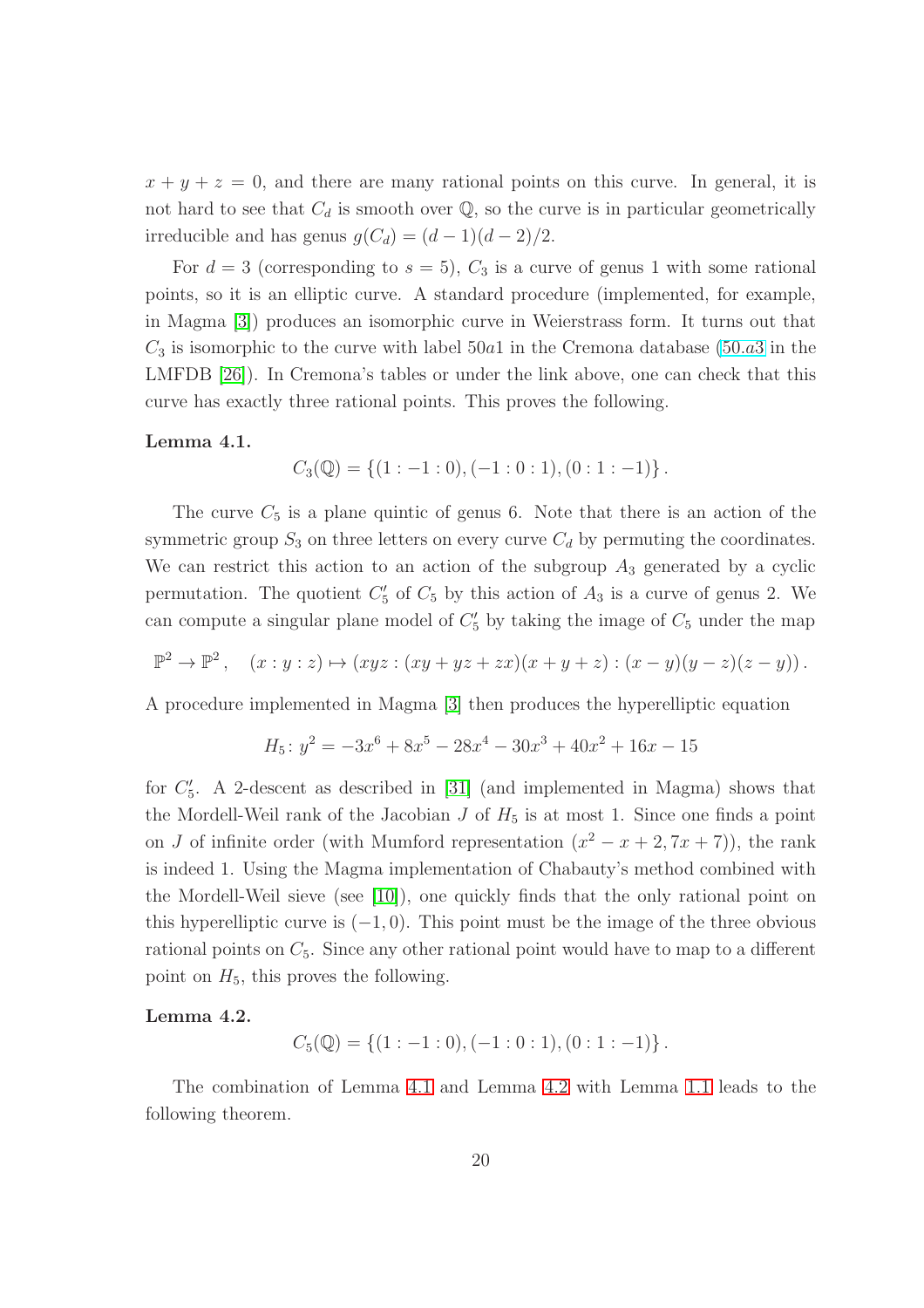**Theorem 4.3.** Let  $\Gamma$  be a k-regular graph with four distinct eigenvalues  $k > \theta_1$  $\theta_2 > \theta_3$  and let  $s \in \{5, 7\}$ . Then  $\Gamma$  is an s-SWRG if and only if  $\theta_2 = 0$  and  $\theta_3 = -\theta_1$ .

Considering larger odd  $d$ , we can say the following. The quotient  $C''_7$  of  $C_7$  by the full  $S_3$ -action is an elliptic curve, which is isomorphic to the curve with label  $10368w1$ in the Cremona database  $(10368.71 \text{ in the LMFDB } [25])$  $(10368.71 \text{ in the LMFDB } [25])$  $(10368.71 \text{ in the LMFDB } [25])$ . Unfortunately, this curve has rank 2 and therefore has infinitely many rational points. So we cannot use this approach to determine the set of rational points on  $C_7$ .

The quotient  $C''_9$  of  $C_9$  by the  $S_3$ -action is a smooth plane quartic curve, isomorphic to the curve with equation

$$
x^{4} + 2x^{3}y + x^{2}y^{2} - xy^{3} - y^{4} + 2x^{3}z - 4x^{2}yz - 3xy^{2}z
$$
  
+ 
$$
2y^{3}z + 4x^{2}z^{2} - 3xyz^{2} + 3y^{2}z^{2} + 3xz^{3} - 4yz^{3} + z^{4} = 0.
$$

A point search finds the two rational points  $(-5:1:4)$  and  $(-1:1:0)$ . The first is the image of the three obvious rational points on  $C_9$ , whereas the second point does not lift to a rational point on  $C_9$ . Let  $J$  be the Jacobian of the curve. Then  $\#J(\mathbb{F}_3) = 3^3$  and  $\#J(\mathbb{F}_7) = 11 \cdot 31$ , so  $J(\mathbb{Q})$  has trivial torsion subgroup. Therefore, the point in  $J(\mathbb{Q})$  given by the difference of the two rational points has infinite order. It might be possible to use the methods of [\[9\]](#page-30-12) to determine the rank of  $J(\mathbb{Q})$ . If the rank turns out to be  $\leq 2$ , then an application of Chabauty's method might show that the two known rational points are the only ones.

In any case, searching for rational points does not exhibit any other points than the obvious ones when  $d \geq 3$  is odd. This leads to the following conjecture, which generalizes the results of Lemma [4.1](#page-19-0) and [4.2.](#page-19-1)

Conjecture 4.4. If  $d \geq 3$  is odd, then

$$
C_d(\mathbb{Q}) = \{ (1:-1:0), (-1:0:1), (0:1:-1) \}.
$$

Equivalently, all solutions  $(\theta_1, \theta_2, \theta_3)$  in integers of [\(1\)](#page-1-0) with  $s \geq 5$  odd and  $\theta_1 > \theta_2$  $\theta_3$  satisfy  $\theta_2 = 0$  and  $\theta_3 = -\theta_1$ .

### <span id="page-20-0"></span>5 Divisibility for binary linear codes with few weights

In this section we want to study the divisibility properties of the weights and the length of the binary linear codes with few weights. A first but very powerful tool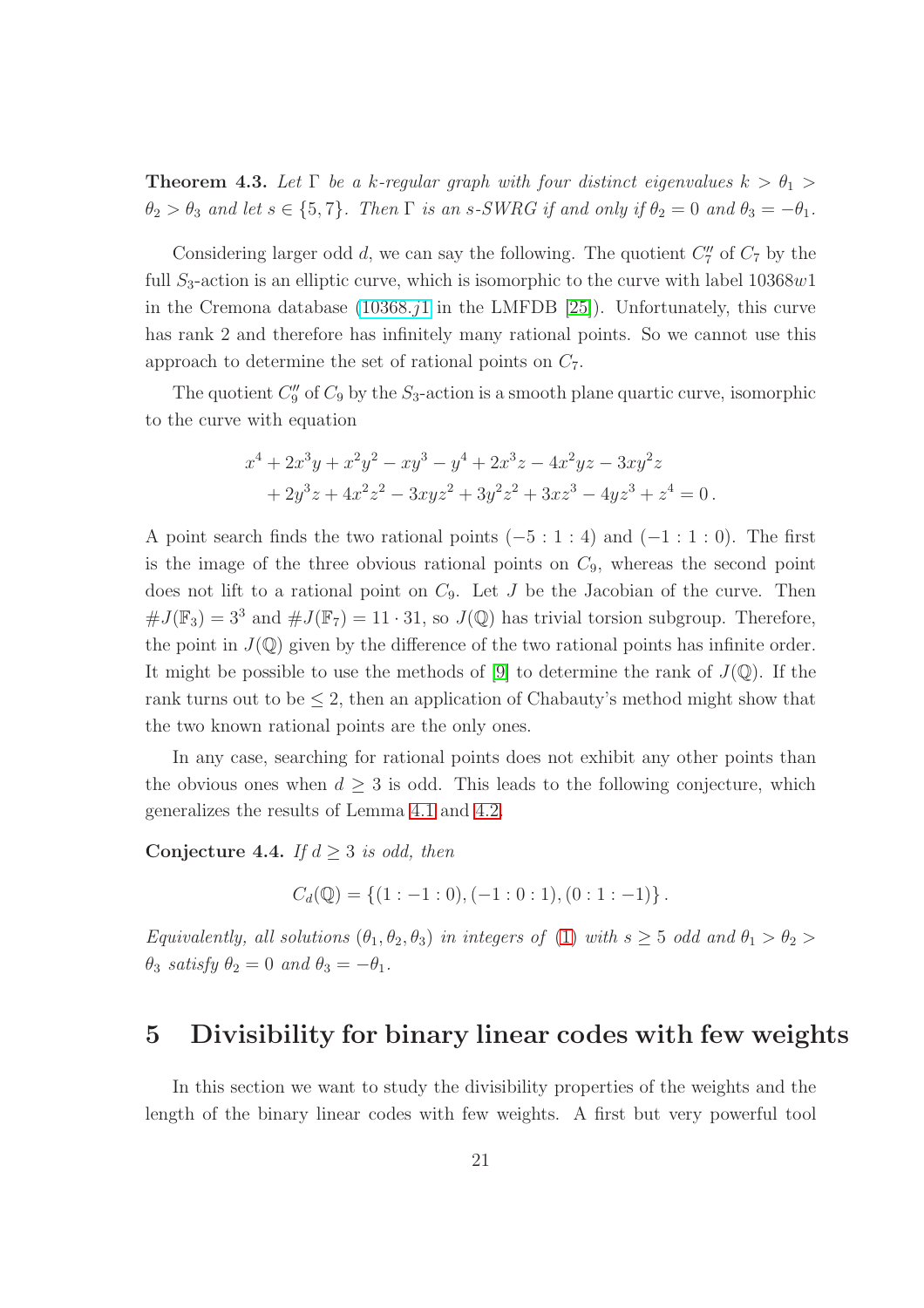are the MacWilliams identities. Since we do not want to assume that the codes are binary or projective, i.e.,  $B_2 \neq 0$  is possible, we replace Equations [\(3\)](#page-4-0)-[\(6\)](#page-4-0) by

<span id="page-21-2"></span>
$$
\sum_{i>0} A_i = q^k - 1,\tag{13}
$$

$$
\sum_{i\geq 0} iA_i = q^{k-1}n, \tag{14}
$$

$$
\sum_{i\geq 0} i^2 A_i = q^{k-1} (B_2 + n(n+1)/2), \tag{15}
$$

$$
\sum_{i\geq 0} i^3 A_i = q^{k-2} (3(B_2 n - B_3) + n^2 (n+3)/2), \tag{16}
$$

for an  $[n, k]_q$  code C with  $B_1 = 0$ .

<span id="page-21-0"></span>**Lemma 5.1** (Folklore). Let C be an  $[n, k]_2$  code and  $C_2$  the subset of all codewords of even weight. Then  $C_2$  is a linear subcode of C of dimension k or  $k-1$ .

*Proof.* Consider the  $\mathbb{F}_2$ -linear map  $f: C \to \mathbb{F}_2$ ,  $c \mapsto \sum_{i=0}^n c_i$ . Then  $C_2 = \ker f$  is a linear subspace of C. By the rank-nullity theorem, the codimension of  $C_2$  in C equals dim ker  $f \in \{0, 1\}.$  $\Box$ 

We call  $C_2$  the *even-weight subcode* of  $C$ .

A direct consequence of Lemma [5.1](#page-21-0) is the following

<span id="page-21-3"></span>**Lemma 5.2.** Let C be an  $[n, k]_2$  code of dimension  $k \geq 2$ . Then C has a non-zero even weight.

<span id="page-21-1"></span>**Lemma 5.3.** Let C be a linear binary  $[n, k]_2$  three-weight code. Then  $k \geq 2$ . If C is projective, then  $k \geq 3$ .

*Proof.* if  $k \leq 1$ , then C consists of at most a single non-zero codeword, so C cannot have three different weights.

Assume that C is projective of dimension  $k = 2$  and let G be a generator matrix of C. Then G neither has a zero column, nor a repeated column. Therefore, each of the  $2^k - 1 = 3$  possible column vectors in  $\mathbb{F}_2^2 \setminus \{0\}$  appears at most once as a column of G, implying that  $n \leq 3$ . As C has three different non-zero weights,  $n \geq 3$ , so together we get  $n = 3$  and each of the 3 non-zero vectors appears exactly once as a column of G. Therefore, C is isomorphic to the simplex code  $\text{Sim}_2(2)$ , which is a constant weight code. Contradiction.  $\Box$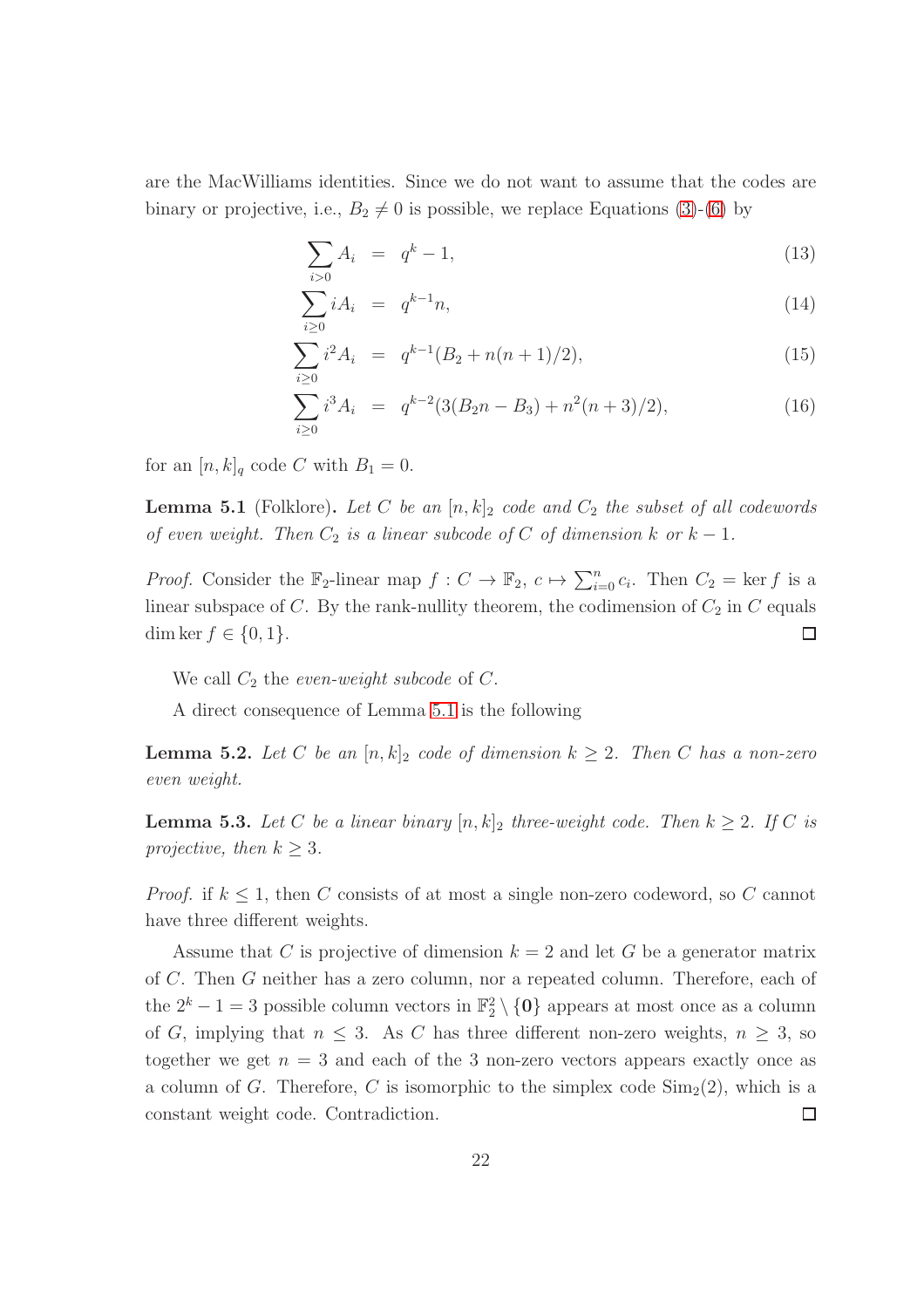Remark 5.4. There are indeed (many) non-projective binary three-weight codes of dimension 2. An example for the smallest possible length  $n = 3$  is given by the generator matrix  $\begin{pmatrix} 1 & 0 & 0 \\ 0 & 1 & 1 \end{pmatrix}$ , which spans a code with the weight distribution  $(0^11^12^13^1)$ .

<span id="page-22-0"></span>**Lemma 5.5.** Let C be a projective full-length  $[n, k]_2$  three-weight code with non-zero weights  $w_1 < w_2 < w_3$ , such that n is even and exactly one weight is odd. W.l.o.g. let  $w_2$  be the odd weight. Then  $w_2 = \frac{n}{2}$  $\frac{n}{2}$  and the even-weight subcode  $C_2$  of  $C$  has effective length n and is a 2-fold replication of a projective  $\left[\frac{n}{2}\right]$  $\left[\frac{n}{2},k-1\right]_{2}$  two-weight code with non-zero weights  $\frac{w_1}{2}$  and  $\frac{w_3}{2}$ .

*Proof.* Let  $A_{w_i}$  be the number of codewords of weight  $w_i$  in C. Furhtermore, let  $(B_i)$  be the dual weight distribution of C and  $(B'_i)$  the dual weight distribution of C<sub>2</sub>. Since C is projective, we have  $B_1 = B_2 = 0$ . We set  $y = 2^{k-2} = \frac{1}{4} \# C$ . By Lemma [5.3,](#page-21-1)  $y \in \mathbb{Z}$ . Since  $w_2$  is the only odd weight, Lemma [5.1](#page-21-0) gives  $A_{w_2} = 2y$ . Now Equation  $(4)$  applied to C yields

$$
w_1 A_{w_1} + w_3 A_{w_3} = 2y(n - w_2).
$$

From Lemma [5.1](#page-21-0) we conclude that  $C_2$  is a two-weight code of dimension  $k-1$  and effective length  $n' \leq n$  with non-zero weights  $w_1$  and  $w_3$ . Since C is projective, we have  $n' \in \{n-1, n\}$ . Noting that  $A_{w_1}$  and  $A_{w_3}$  are also the numbers of codewords of weights  $w_1$  and  $w_3$  in  $C_2$ , the application of equation [\(14\)](#page-21-2) to the full-length code arising from  $C_2$  after (possibly) removing the zero position yields

$$
w_1 A_{w_1} + w_3 A_{w_3} = n'y. \tag{17}
$$

Hence  $n'y = 2y(n - w_2)$  and thus  $n' = 2(n - w_2)$  is even. By the assumtion that n is even,  $n' = n - 1$  is not possible. Therefore  $n' = n$  and  $w_2 = \frac{n}{2}$  $\frac{n}{2}$ . So  $C_2$  is full-length and hence  $B'_1 = 0$ . Now the difference of Equations [\(15\)](#page-21-2) for C and  $C_2$  with  $w_2 = \frac{n}{2}$  $\frac{n}{2}$  $A_{w_2} = 2y$  and  $B_2 = 0$  gives

$$
\frac{n^2}{4} \cdot 2y = 2y \cdot \frac{n(n+1)}{2} - y \left( B_2' + \frac{n(n+1)}{2} \right),
$$

which simplifies to  $\frac{n^2}{2} = \frac{n(n+1)}{2} - B'_2$  and further to  $B'_2 = \frac{n}{2}$  $\frac{n}{2}$ . As *C* is projective, the position multiplicities of the codimension 1 subcode  $C_2$  are at most 2. Denoting the number of position pairs of multiplicity 2 by m, Lemma [2.4](#page-4-1) yields  $m = B'_2 = \frac{n}{2}$  $\frac{n}{2}$ . Therefore, all positions of  $C_2$  appear with multiplicity 2 and thus,  $C_2$  is the two-fold repetition of a projective two-weight code with non-zero weights  $\frac{w_1}{2}$  and  $\frac{w_3}{2}$ . □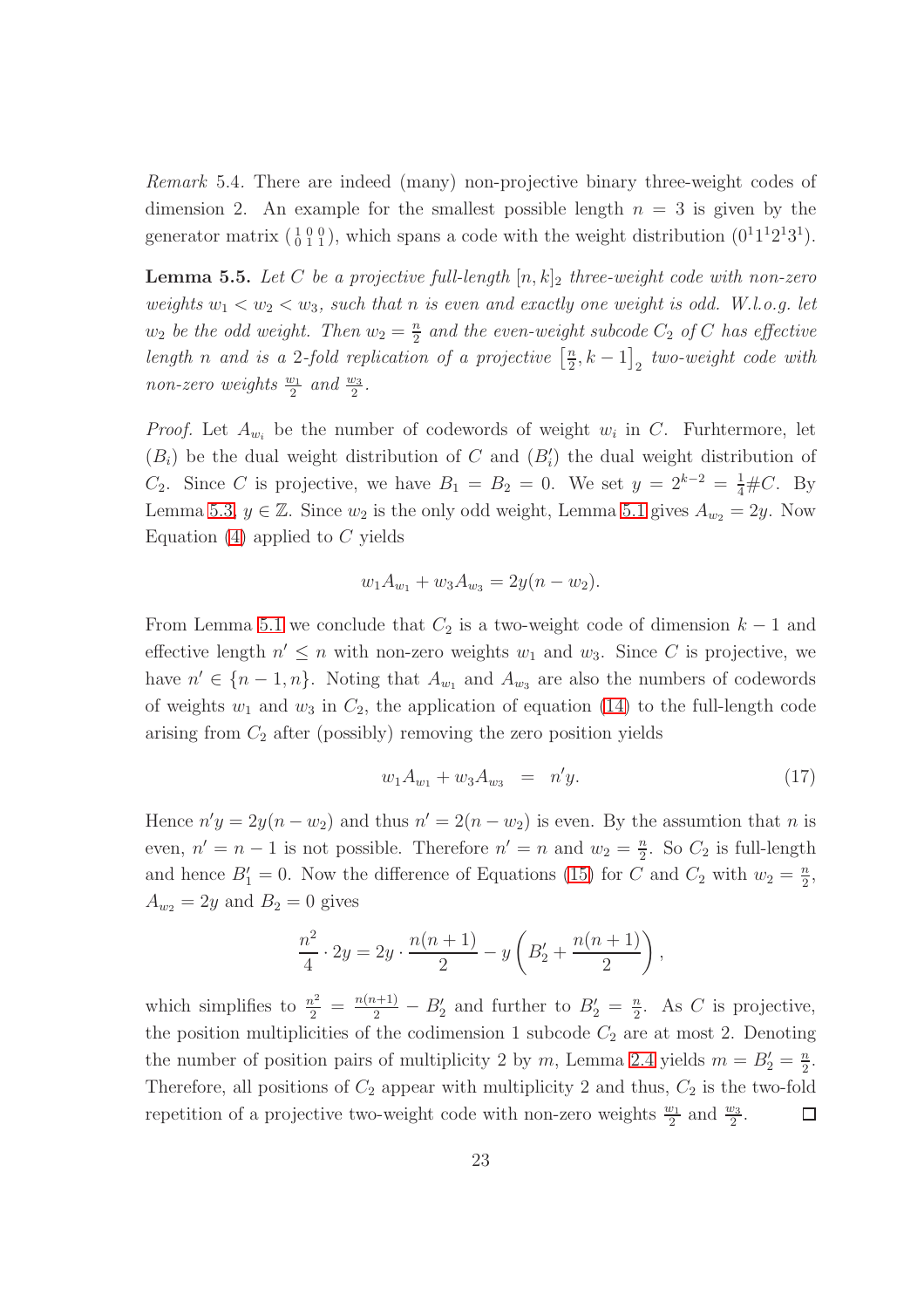<span id="page-23-1"></span>Remark 5.6. As seen in the above proof, in the situation of Lemma [5.5](#page-22-0) we have  $A_{w_2} = 2y$ . Moreover, we can use Equations [\(13\)](#page-21-2) and [\(14\)](#page-21-2) to compute the frequencies

$$
A_{w_1} = \frac{(2y-1)w_3 - yn}{w_3 - w_1} \quad \text{and} \quad A_{w_3} = \frac{yn - (2y-1)w_1}{w_3 - w_1}
$$

depending on the weights  $w_1$  and  $w_3$ .

From now on, we add the extra constraint  $w_1 + w_2 + w_3 = \frac{3n}{2}$  $\frac{3n}{2}$ .

<span id="page-23-0"></span>Corollary 5.7. Let C be a projective  $[n, k]_2$  three-weight code with non-zero weights  $w_1 < w_2 < w_3$  satisfying  $w_1 + w_2 + w_3 = \frac{3n}{2}$  $\frac{2n}{2}$ . Then n is a multiple of 4.

*Proof.* Since  $w_1 + w_2 + w_3$  is an integer, n has to be even, so that we assume  $n \equiv 2$ (mod 4). Then  $\frac{3n}{2} = w_1 + w_2 + w_3$  is odd. By Lemma [5.2,](#page-21-3) C has an even weight, so exactly one weight of  $C$  is odd. Without restriction, let  $w_2$  be the odd weight. Lemma [5.5](#page-22-0) yields  $w_2 = \frac{n}{2}$  $\frac{n}{2}$ . From  $w_1 + w_2 + w_3 = \frac{3}{2}$  $\frac{3}{2}n$  we may further assume  $w_1$  <  $w_2 < w_3$ . As an abbreviation we set  $w_1 = \frac{n}{2} - t$  and  $w_3 = \frac{n}{2} + t$  for some positive integer t. Since  $w_1$  and  $w_3$  are even, t has to be odd. Moreover, Lemma [5.5](#page-22-0) says that  $\overline{w_1}$  $\frac{v_1}{2}$  and  $\frac{w_3}{2}$  are the weights of a projective binary two-weight code. By Lemma [2.2](#page-3-0) the weight difference  $\frac{w_3}{2} - \frac{w_1}{2} = t$  has to be a power of 2. Since t is odd, we conclude that  $t=1$ , so

$$
w_1 = \frac{n}{2} - 1
$$
,  $w_2 = \frac{n}{2}$  and  $w_3 = \frac{n}{2} + 1$ .

Writing  $y = 2^{k-2}$ , the frequencies from Remark [5.6](#page-23-1) evaluate to

<span id="page-23-2"></span>
$$
A_{w_1} = y - \frac{n}{4} - \frac{1}{2}, \quad A_{w_2} = 2y \quad \text{and} \quad A_{w_3} = y + \frac{n}{4} - \frac{1}{2}.
$$
 (18)

Plugging these expressions into Equation [\(5\)](#page-4-0) leads to

$$
n^2y + 2y + \frac{n^2}{4} - 1 = n(n+1)y
$$

and further to the quadratic equation

$$
n^2 - 4ny + (8y - 2) = 0
$$

with the two solutions  $n \in \{2, 4y - 2\}$ . Since the length of a three-weight code is at least 3, necessarily  $n = 4y - 2$ . Now Equation [\(18\)](#page-23-2) yields  $A_{w_1} = 0$  – a contradiction.  $\Box$ 

24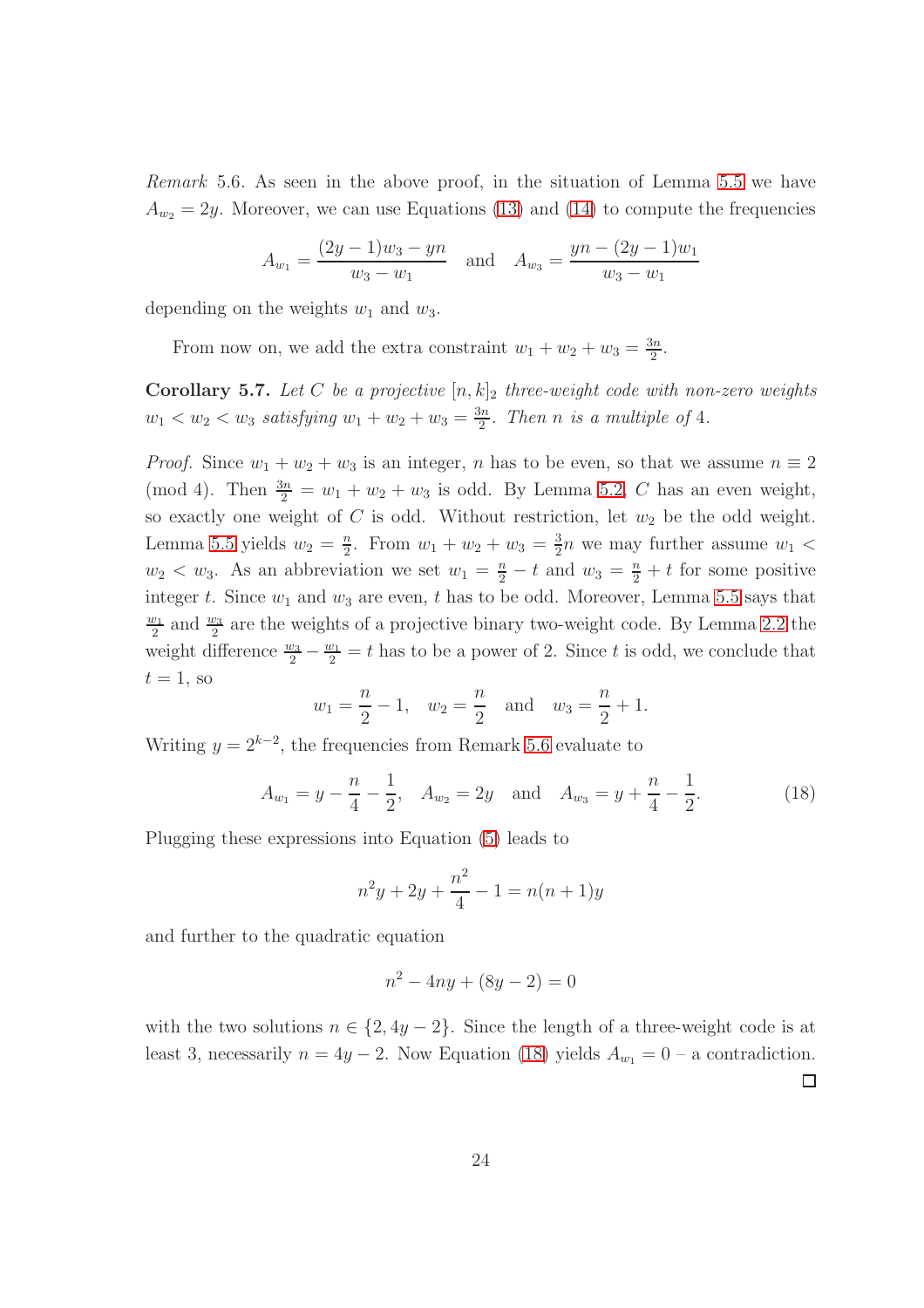Using the abbreviation  $y = 2^{k-2}$ , we prepare equations [\(7\)](#page-5-0)–[\(10\)](#page-5-0) in the special case  $w_1 = \frac{n}{2} - t$ ,  $w_2 = \frac{n}{2}$  $\frac{n}{2}$  and  $w_3 = \frac{n}{2} + t$ .

<span id="page-24-1"></span>
$$
A_{w_1} = \frac{n(4y - n - 2t)}{8t^2} \tag{19}
$$

$$
A_{w_2} = 4y - 1 - \frac{n(4y - n)}{4t^2} \tag{20}
$$

$$
A_{w_3} = \frac{n(4y - n + 2t)}{8t^2} \tag{21}
$$

$$
3B_3 = \frac{n(n-2t)(n+2t)}{8y} \tag{22}
$$

<span id="page-24-0"></span>**Lemma 5.8.** Let C be a projective  $[n,3]_2$  three-weight code with non-zero weights  $w_1 \, < \, w_2 \, < \, w_3$  satisfying  $w_1 + w_2 + w_3 = \frac{3n}{2}$  $\frac{2n}{2}$ . Then C has length  $n = 4$ , weight distribution  $(0^11^12^33^3)$  and is isomorphic to the code spanned by the generator matrix

$$
\begin{pmatrix} 1 & 0 & 0 & 0 \\ 0 & 1 & 0 & 1 \\ 0 & 0 & 1 & 1 \end{pmatrix}.
$$

*Proof.* By Lemma [2.3,](#page-3-2)  $n \leq 5$ , and by Corollary [5.7,](#page-23-0) 4 | *n*. Therefore  $n = 4$ . The code  $C$  is isomorphic to a systematic code, which has a generator matrix of the form  $(I_3 | v)$ , where  $I_3$  denotes the  $3 \times 3$  unit matrix and v is a vector in  $\mathbb{F}_2^3$ . As C is projective,  $w(y) \geq 2$ . Furthermore,  $w(y) = 3$  is not possible, as C would have only the two weights 2 and 4. So  $w(y) = 2$ . We note that the three possibilities for y lead to equivalent codes, and that the resulting code has the stated weight distribution.  $\Box$ 

We remark that geometrically, the above  $[4,3]_2$  code corresponds to the complement of a triangle in the projective plane  $PG(2, 2)$ .

<span id="page-24-2"></span>**Theorem 5.9.** Let C be a projective  $[n, k]_2$  three-weight code with non-zero weights  $w_1 < w_2 < w_3$  satisfying  $w_1 + w_2 + w_3 = \frac{3n}{2}$  $\frac{2n}{2}$ . Then n is a multiple of 4, and one of the following cases occurs.

- (i)  $k \geq 4$ ,  $n \geq 8$  and all weights of C are even.
- (ii) The code C has the parameters  $[4,3]_2$  and is isomorphic to the code in Lemma [5.8.](#page-24-0)

Proof. By Corollary [5.7,](#page-23-0) n is a multiple of 4.

In the case that n has only even weights, the largest weight is at least 6, so  $n \geq 8$ . Moreover,  $k \geq 4$  by Lemma [5.8.](#page-24-0)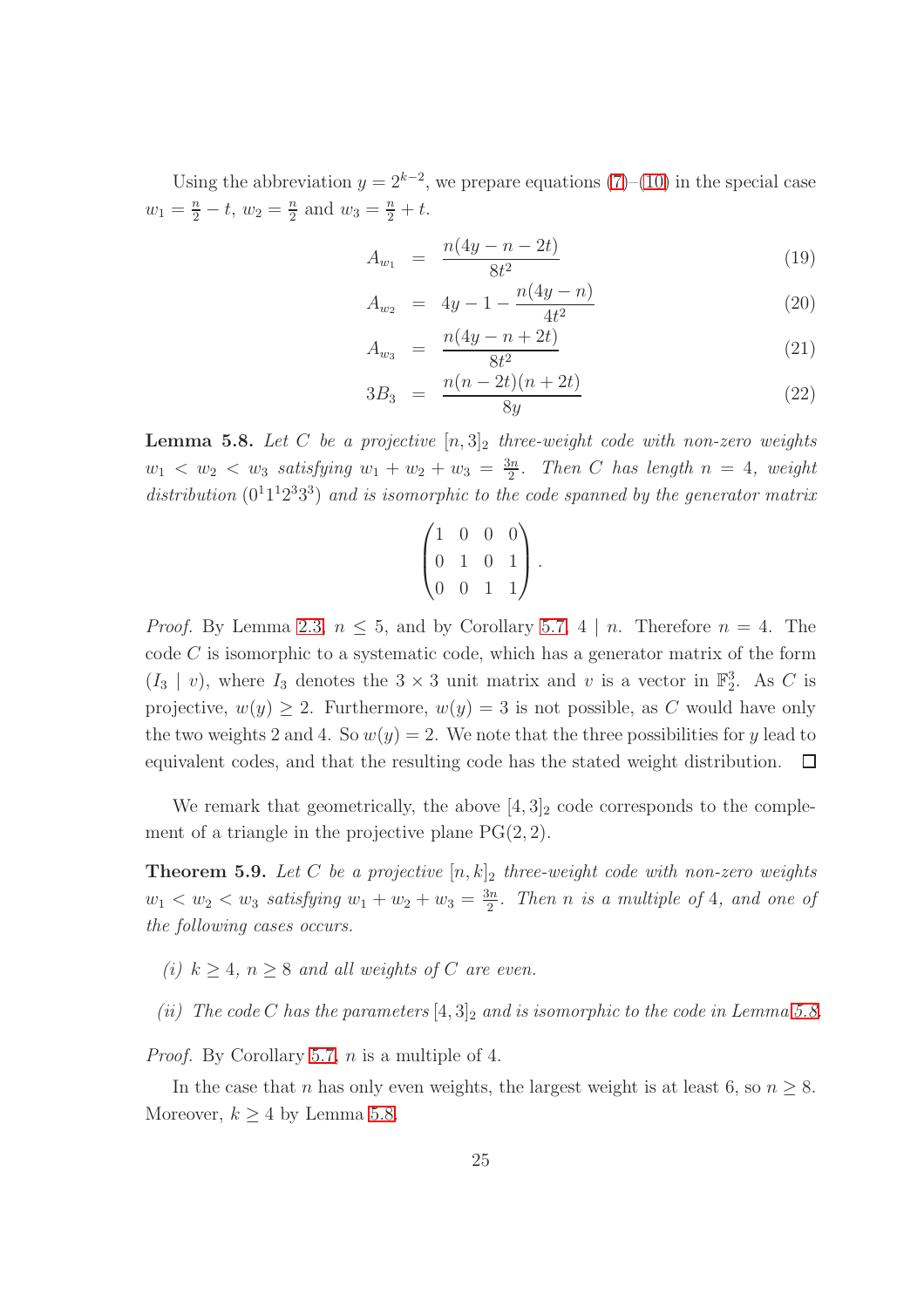Now we assume that C has an odd weight. As  $\frac{n}{2}$  is even, C has at least two odd weights by Lemma [5.5.](#page-22-0) Since  $w_1 + w_2 + w_3 = n$  is even, we get that C has exactly two odd weights, say  $w_1$  and  $w_3$ . Let  $C_2$  be the even-weight subcode of C. The code C is projective and by Lemma [5.1,](#page-21-0) the codimension of  $C_2$  in C is 1. Therefore, the maximum position multiplicity of  $C_2$  is at most 2, and the effective length  $n'$  of  $C_2$  is either  $n-1$  or n. Since  $w_2$  is the only even weight of C, the subcode  $C_2$  is a code of constant weight  $w_2$  and frequency  $A_{w_2} = \#C_2 - 1 = 2^{k-1} - 1$ . From Lemma [2.1](#page-2-1) we conclude that  $w_2 = u \cdot 2^{k-2}$  and  $n' = u \cdot (2^{k-1} - 1)$  with an integer  $u \in \{1, 2\}$ , where  $u \leq 2$  follows from the maximum position multiplicity.

Let us first investigate the case  $u = 2$ . Here,  $n' = 2<sup>k</sup> - 2$  and  $n \in \{2<sup>k</sup> - 2, 2<sup>k</sup> - 1\}$ . Let G be a generator matrix of C. Since C is projective, G neither has a zero column, nor a repeated column. So each of the  $2^k-1$  non-zero vectors in  $\mathbb{F}_2^k$  occurs exactly once as a column in  $G$ , possibly with the excection that a single vector might not occur at all. In the case  $n = 2<sup>k</sup> - 1$ , all vectors occur as a column in G, so  $C = \text{Sim}_2(k)$ , which is a code of constant weight  $2^{k-1}$ . In the case  $n = 2^k - 2$ , C is the simplex code  $\text{Sim}_2(k)$  punctured in a single position, so C has the two weights  $2^{k-1}$  and  $2^{k-1} - 1$ .<sup>[3](#page-25-1)</sup> This contradicts the assumption that  $C$  is a three-weight code.

It remains to consider  $u = 1$ . Here,  $w_2 = 2^{k-2}$  and  $n' = 2^{k-1} - 1$ , which is odd. Since *n* is even, necessarily  $n' = n - 1$ , so  $n = 2^{k-1}$  and  $w_2 = \frac{n}{2}$  $\frac{n}{2}$ . Combined with  $w_1 + w_2 + w_3 = \frac{3n}{2}$  we can write  $w_1 = \frac{n}{2} - t$  and  $w_3 = \frac{n}{2} + t$  for some positive integer t. Together with the abbreviation  $y = 2^{k-2}$ , equations [\(19\)](#page-24-1)–[\(21\)](#page-24-1) can be simplified to

$$
A_{w_1} = \frac{y(y-t)}{2t^2}
$$
  
\n
$$
A_{w_2} = 4y - 1 - \frac{y^2}{t^2}
$$
  
\n
$$
A_{w_3} = \frac{y(y+t)}{2t^2}.
$$

Now we use  $A_{w_2} = 2^{k-1} - 1 = 2y - 1$  to conclude  $y = 2t^2$  (or  $y = 0$ , which is impossible). As y is a power of 2, so is t. From  $w_1 = t(2t - 1)$  odd we get that t is is odd. Together, this forces  $t = 1$ , which gives  $y = 2$  and therefore  $k = 3$ . Therefore, C is isomorphic to the code in Lemma [5.8.](#page-24-0)  $\Box$ 

<span id="page-25-0"></span>**Lemma 5.10.** Let C be a projective  $[n, k]_2$  three-weight code with non-zero weights  $w_1 < w_2 < w_3$  satisfying  $w_1 + w_2 + w_3 = \frac{3n}{2}$  $\frac{3n}{2}$  and  $w_2 = \frac{n}{2}$  $\frac{n}{2}$ . Then  $w_1 = w_2 - t$  and

<span id="page-25-1"></span><sup>&</sup>lt;sup>3</sup>In fact, in this case C is a MacDonald code.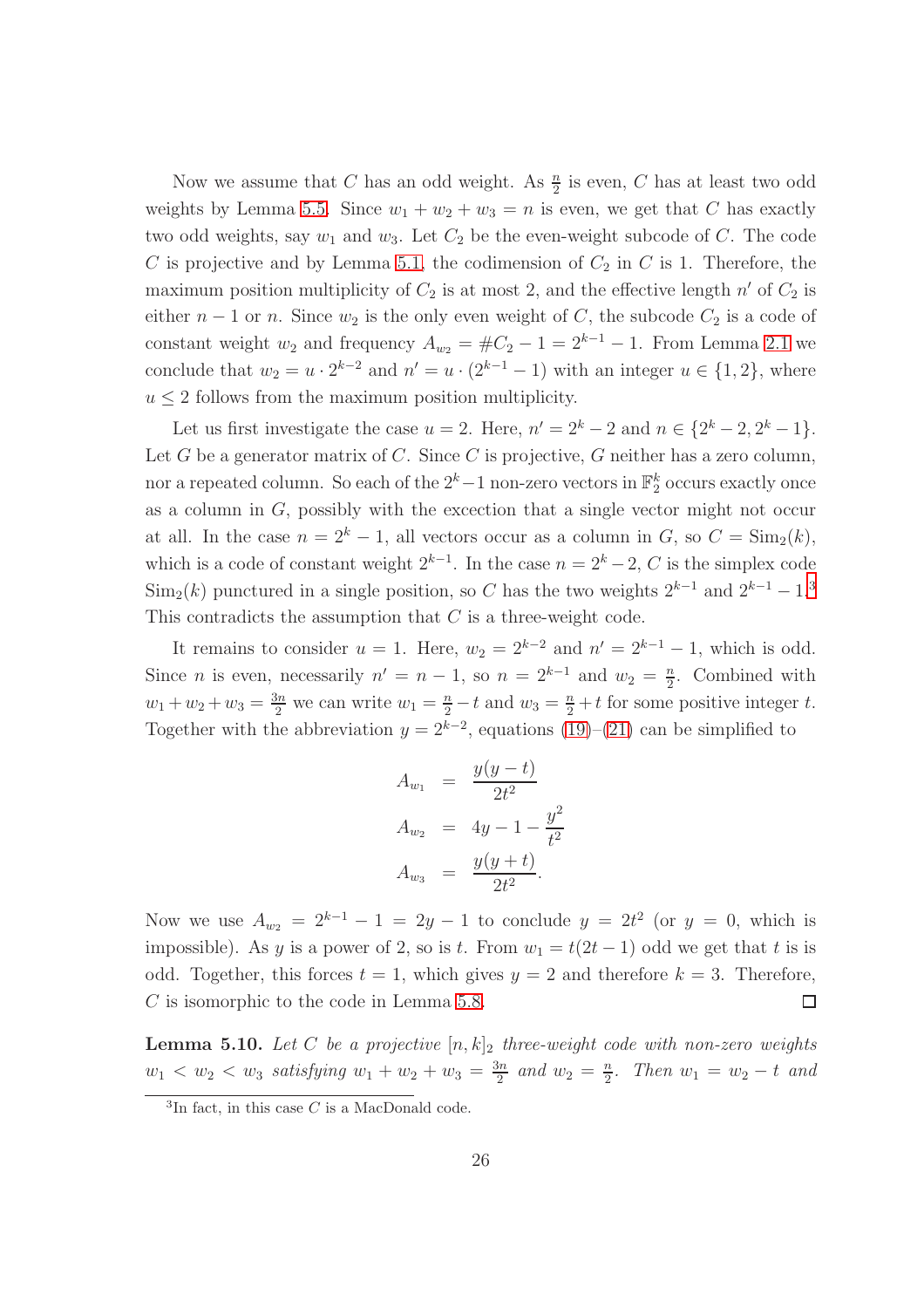$w_3 = w_2 + t$  where t is a power of 2. Moreover, 2t | n, and t is the largest integer  $\Delta$ such that  $C$  is  $\Delta$ -divisible.

*Proof.* Equations [\(19\)](#page-24-1) and [\(21\)](#page-24-1) give  $A_{w_3} - A_{w_1} = \frac{n}{24}$  $\frac{n}{2t}$ , so 2t | n. Therefore  $t \mid w_2 = \frac{n}{2}$  $\frac{n}{2}$ implying that t is the greatest common divisor of  $w_1 = w_2 - t$ ,  $w_2$  and  $w_3 = w_2 + t$ , so  $\Delta = t$ . Since C is projective, C cannot be the proper repetition of some code. Now as a consequence of [\[33,](#page-32-3) Theorem 1], the number  $\Delta = t$  must be a power of 2.  $\Box$ 

<span id="page-26-0"></span>**Lemma 5.11.** Let C be a projective  $[n, k]_2$  three-weight code with non-zero weights  $w_1 < w_2 < w_3$  satisfying  $w_1 + w_2 + w_3 = \frac{3n}{2}$  $\frac{3n}{2}$  and  $w_2 = \frac{n}{2}$  $\frac{n}{2}$ . Let  $a \geq 0$  be the largest integer such that C is  $2^a$ -divisible. Then  $k \leq 8a + 9$ .

*Proof.* As before, we will use the abbreviation  $y = 2^{k-2}$  and write  $w_1 = \frac{n}{2} - t$  and  $w_3 = \frac{n}{2} + t$  with an integer  $t \ge 1$ . By Lemma [5.3,](#page-21-1)  $y \in \mathbb{Z}$ . By Lemma [5.10,](#page-25-0)  $t = 2^a$ is the largest integer  $\Delta$  such that C is  $\Delta$ -divisible. There is an odd integer z and a non-negative integer x with  $n = 2^x \cdot z$ . Since C is projective,  $n \leq 2^k - 1$ . Together with  $2t \mid n$ , we get  $a + 1 \leq x \leq k - 1$ .

Plugging  $t = 2^a$ ,  $n = 2^x z$  and  $y = 2^{k-2}$  into Equations [\(19\)](#page-24-1)–[\(22\)](#page-24-1) we get

<span id="page-26-1"></span>
$$
A_{w_1} = \frac{z \cdot (2^{k-a-1} - 2^{x-a-1}z - 1)}{2^{a+2-x}},
$$
\n(23)

$$
A_{w_2} = 2^{2(x-a-1)}z^2 + 2^k - 2^{x+k-2a-2}z - 1,
$$
\n(24)

$$
A_{w_3} = \frac{z \cdot (2^{k-a-1} - 2^{x-a-1}z + 1)}{2^{a+2-x}},
$$
\n(25)

$$
3B_3 = \frac{z \cdot (2^{x-a-1}z - 1) \cdot (2^{x-a-1}z + 1)}{2^{k-x-2a-1}}.
$$
 (26)

First case:  $k \geq x+2a+2$ . Equivalently,  $k-x-2a-1 \geq 1$ , so the denominator of the right hand side of Equation [\(26\)](#page-26-1) is even. By  $B_3 \in \mathbb{Z}$ , the numerator is even, too. Since z is odd, this implies  $a = x - 1$ . Now  $0 < w_1 = \frac{n}{2} - t = 2^{x-1}z - 2^a = 2^a(z - 1)$ yields  $z > 1$ . Equation [\(26\)](#page-26-1) with  $a = x - 1$  yields

$$
3B_3 = \frac{z \cdot (z-1) \cdot (z+1)}{2^{k-3x+1}}.
$$

From our precondition  $k \ge x + 2a + 2 = 3x$  we have  $k - 3x \ge 0$ , so  $2^{k-3x}$  is an integer. Since  $gcd(z-1, z+1) = 2$ , we have that  $2^{k-3x}$  either divides  $z-1$  or  $z+1$ . Therefore,  $z = s \cdot 2^{k-3x} + \alpha$  for some integer s and  $\alpha \in \{-1, 1\}$ . By  $z > 1$ ,  $s \ge 1$ . Now Equation [\(23\)](#page-26-1) yields

$$
0 < \frac{2^{a+2-x}}{z} \cdot A_{w_1} = 2^{k-x} - \left(s \cdot 2^{k-3x} + \alpha + 1\right) \le 2^{k-x} - s \cdot 2^{k-3x},
$$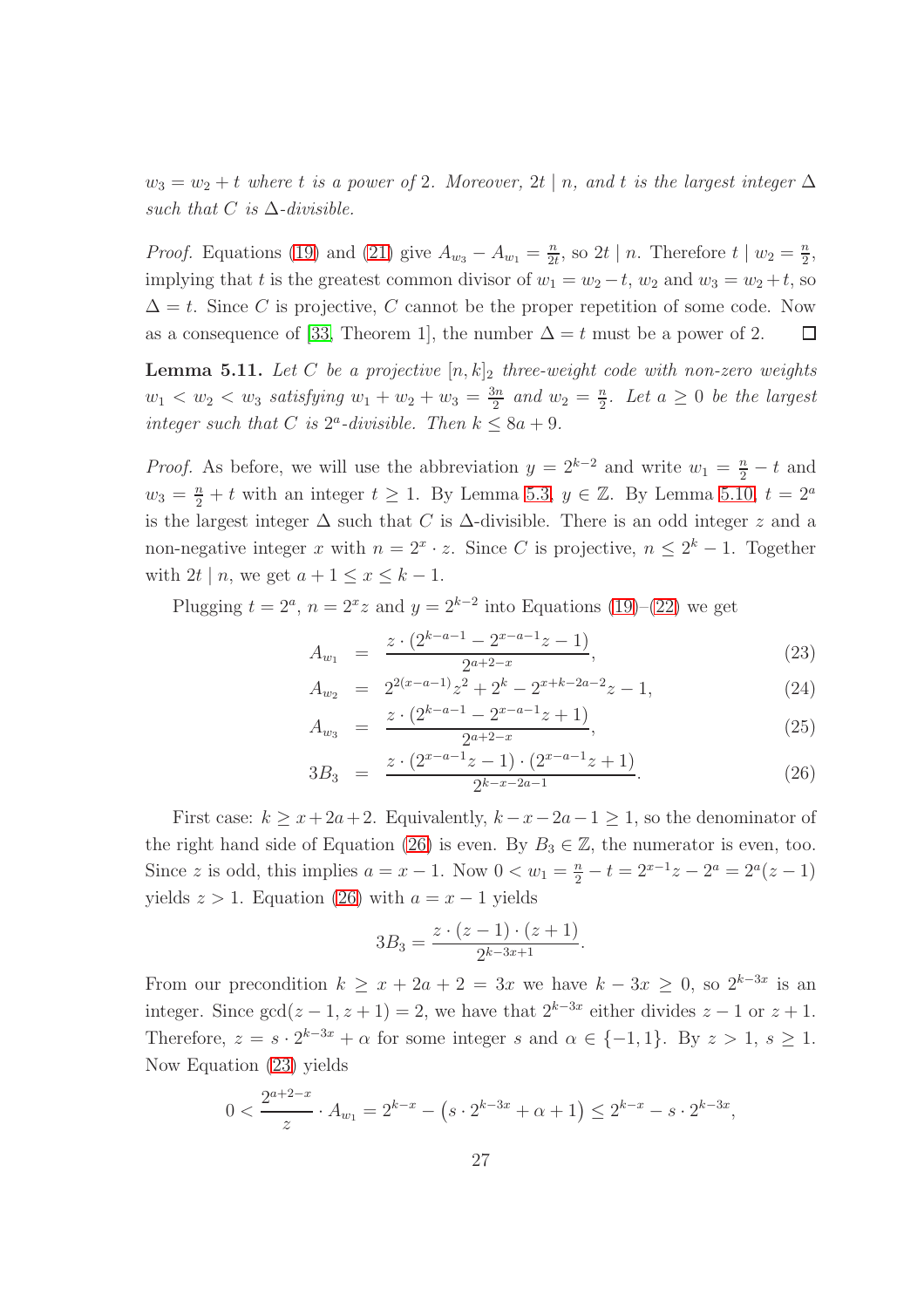so that  $s < 2^{2x}$  and hence  $s \leq 2^{2x} - 1$ .

Using Equation [\(24\)](#page-26-1) we get

$$
0 < s(A_{w_2} + 1)
$$
\n
$$
= s(z^2 + 2^k) + s \cdot z \cdot 2^{k-x}
$$
\n
$$
\leq (2^{2x} - 1)((s2^{k-3x} + \alpha)^2 + 2^k) - s(s2^{k-3x} + \alpha)2^{k-x}
$$
\n
$$
= (2^{2x} - 1)(s^2 2^{2k-6x} + 2\alpha s 2^{k-3x} + 1 + 2^k) - s(s2^{k-3x} + \alpha)2^{k-x}
$$
\n
$$
= s^2 2^{2k-4x} + 2\alpha s 2^{k-x} + 2^{2x} + 2^{k+2x} - s^2 2^{2k-6x} - \alpha s 2^{k-3x+1} - 1 - 2^k
$$
\n
$$
- s^2 2^{2k-4x} - \alpha s 2^{k-x}
$$
\n
$$
= \alpha s(2^{k-x} - 2^{k-3x+1}) + (2^{2x} + 2^{k+2x}) - s^2 2^{2k-6x} - (1 + 2^k)
$$
\n
$$
\leq 2s \cdot 2^{k+2x} + 2s \cdot 2^{k+2x} - s 2^{2k-6x}
$$
\n
$$
= s(2^{k+2x+2} - s^{2k-6x}),
$$

where in the second last step  $s \ge 1$  has been used. Therefore  $k + 2x + 2 > 2k - 6x$ and hence

$$
k \le 8x + 1 = 8(a + 1) + 1 = 8a + 9.
$$

Second case:  $k \leq x + 2a + 1$ . Equation [\(19\)](#page-24-1) implies

$$
0 < \frac{8t^2}{n}A_{w_1} = 4y - n - 2t < 4y - n.
$$

We have  $2^x \mid n$  and from  $x \leq k-1$  also  $2^x \mid 2^k = 4y$ . Therefore  $2^x \mid 4y - n > 0$  and thus  $4y - n \geq 2^x$ .

By Equation [\(20\)](#page-24-1),

$$
0 < 4t2 Aw2
$$
  
= 4t<sup>2</sup>(4y - 1) - n(4y - n)  

$$
\leq 4t2 \cdot 4y - n \cdot 2x
$$
  
= 2<sup>k+2a+2</sup> - 2<sup>2x</sup> z  

$$
\leq (2k+2a+2 - 22x)
$$

and thus  $k + 2a + 2 > 2x$  and  $k \ge 2x - 2a - 1$ . Combined with  $k \le x + 2a + 1$ , finally

$$
k = 2k - k \le 2(x + 2a + 1) - (2x - 2a - 1) = 6a + 3 < 8a + 9.
$$

 $\Box$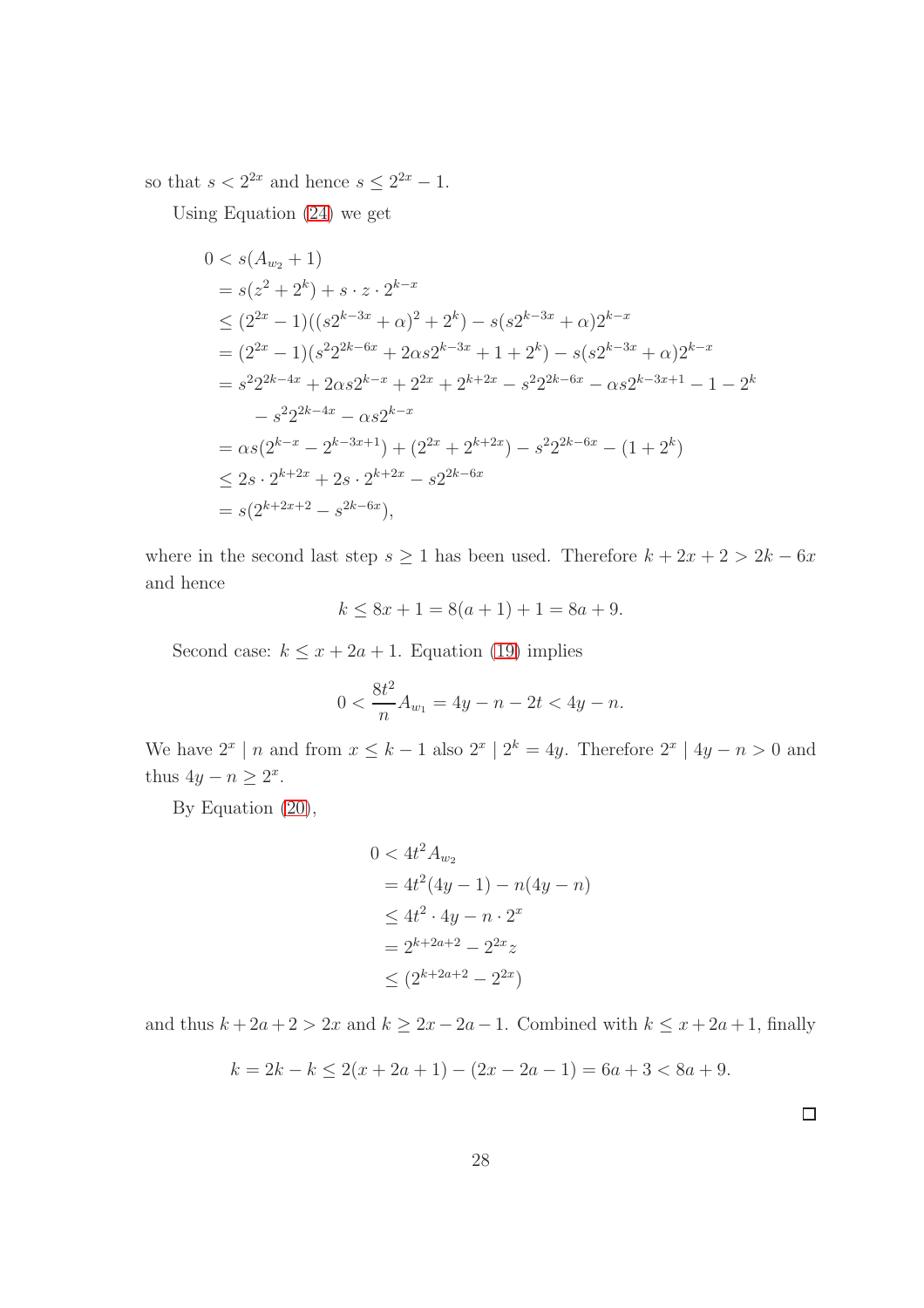By Lemma [5.11](#page-26-0) and Lemma [2.3,](#page-3-2) the following numbers  $K(r)$  and  $N(r)$  are welldefined.

**Definition 5.12.** Let  $a \ge 1$  be an integer. We define  $K(a)$  (resp.  $N(a)$ ) as the largest dimension (resp. length) of a projective  $[n, k]_2$  three-weight code C with nonzero weights  $w_1 < w_2 < w_3$  satisfying  $w_1 + w_2 + w_3 = \frac{3n}{2}$  $rac{3n}{2}$  and  $w_2 = \frac{n}{2}$  $\frac{n}{2}$  such that C is not  $2^a$ -divisible.

<span id="page-28-1"></span>**Theorem 5.13.** Let  $a \geq 1$  be an integer. Then

 $2a + 1 \le K(a) \le 8a + 1$  and  $2^{2a+1} - 2^{a+1} \le N(a) \le 2^{K(a)} - 3$ .

*Proof.*  $K(a) \leq 8(a-1) + 9 = 8a + 1$  by Lemma [5.11](#page-26-0) and  $N(a) \leq 2^{K(a)} - 3$  by Lemma [2.3.](#page-3-2)

For the lower bounds, let  $C = \text{Sim}_2(a) \oplus \text{RM}_2(a+1)$ . It is a projective three-weight code of length  $n = (2^a - 1) + 2^a = 2^{a+1} - 1$ , dimension  $k = a + (a + 1) = 2a + 1$ and weights  $w_1 = 2^{a-1}$ ,  $w_2 = 2^a$  and  $w_3 = 3 \cdot 2^{a-1}$ .<sup>[4](#page-28-0)</sup>Since C does not have the weight  $2^{k-1} = 2^{2a}$ , the anticode  $C^{\mathbb{C}}$  is defined. It is a projective three-weight code of the same dimension k, length  $n^{\mathbb{C}} = (2^k - 1) - n = 2^{2a+1} - 2^{a+1}$  and the three non-zero weights

$$
w_1^{\mathbb{C}} = 2^{k-1} - w_3 = 2^{2a} - 3 \cdot 2^{a-1} = 2^{a-1}(2^{a+1} - 3),
$$
  
\n
$$
w_2^{\mathbb{C}} = 2^{k-1} - w_2 = 2^{2a} - 2^a = 2^{a-1}(2^{a+1} - 2)
$$
 and  
\n
$$
w_3^{\mathbb{C}} = 2^{k-1} - w_1 = 2^{2a} - 2^{a-1} = 2^{a-1}(2^{a+1} - 1),
$$

so  $C^{\complement}$  is  $2^{a-1}$ -divisible, but not  $2^a$ -divisible. Furthermore

$$
w_1^{\mathsf{C}} + w_2^{\mathsf{C}} + w_3^{\mathsf{C}} = 3 \cdot 2^{2a} - 3 \cdot 2^a = \frac{3}{2} n^{\mathsf{C}}
$$
 and  $w_2^{\mathsf{C}} = \frac{n^{\mathsf{C}}}{2}$ .

 $\Box$ 

Therefore,  $K(a) \ge k = 2a + 1$  and  $N(a) \ge n^{\mathbb{C}} = 2^{2a+1} - 2^{a+1}$ .

For small values of a, we can determine the exact values of  $N(a)$  and  $K(a)$ .

#### <span id="page-28-2"></span>Theorem 5.14.

- (a)  $K(1) = 3$  and  $N(1) = 4$ .
- (b)  $K(2) = 6$  and  $N(2) = 56$ .

<span id="page-28-0"></span><sup>4</sup>We have already seen the code C in Theorem [3.2](#page-14-0) Case [\(i\),](#page-14-2) with  $a - 1$  in instead of a.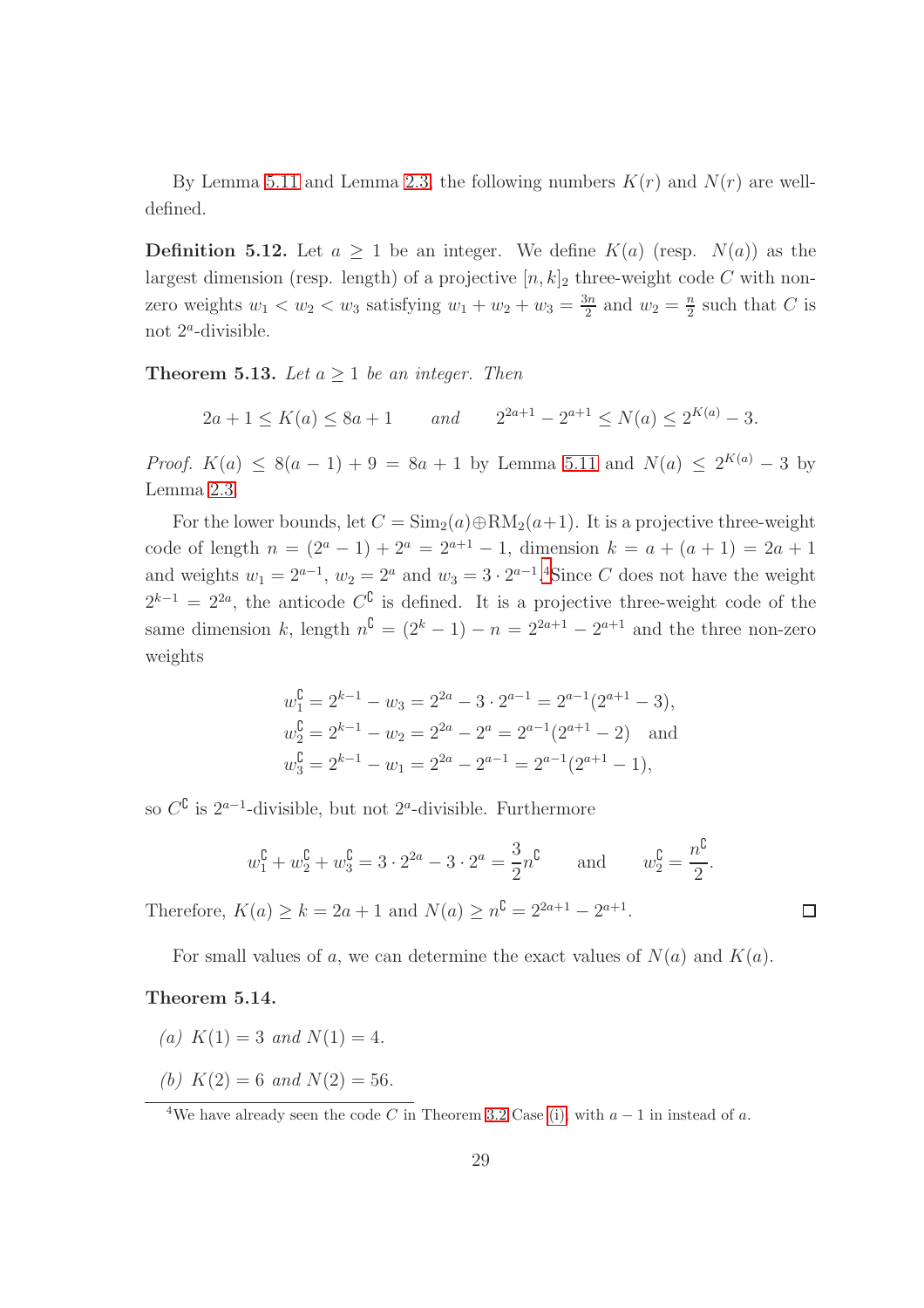(c)  $K(3) = 11$  and  $N(3) = 2024$ .

*Proof.* The case  $a = 1$ : The values  $K(1) = 3$  and  $N(1) = 4$  are a direct consequence of Theorem [5.9.](#page-24-2)<sup>[5](#page-29-0)</sup>

The case  $a = 2$ : Using  $K(2) \le 17$  from Theorem [5.13](#page-28-1) and  $t = 2^a = 4$  from Lemma [5.10,](#page-25-0) we determined all feasible parameters computationally. The ones with  $k \geq 7$  are listed below.

|       | $n \kappa$ | $w_1$         | $w_2$ | $w_3$ |
|-------|------------|---------------|-------|-------|
| 244   |            | 8 120 122 124 |       |       |
| 116 7 |            | 56            | 58    | 60    |
| 112 7 |            | 54            | 56    | 58    |
| 16    | -7         | 6             | 8     | 10    |

The last code has already been excluded in Section [3](#page-8-0) via Lemma [3.1.](#page-10-0) Of the first three codes, the anticodes would have the parameters  $[11, 8, 4]$ ,  $[11, 7, 4]$  and  $[15, 7, 6]$ . The application of the Hamming-bound to the punctured parameters [10, 7, 3], [10, 6, 3] and [14, 7, 5] shows that these codes do not exist.

Among all feasible parameters with  $k \leq 6$ , the ones with the largest possible length are  $n = 56$ ,  $k = 6$ ,  $w_1 = 26$ ,  $w_2 = 28$  and  $w_3 = 30$ . These parameters are realized by the anticode of the binary  $[7, 6]_2$  parity check code.

The case  $a = 3$ : Similar as before, based on  $K(3) \leq 25$  and  $t = 8$  we were able to determine all feasible parameters computationally. There is only a single feasible parameter set with  $k \ge 12$ , which is  $n = 4040$ ,  $k = 12$ ,  $w_1 = 2016$ ,  $w_2 = 2020$  and  $w_3 = 2024$ . The anticode would have the parameters [55, 12, 24], which does not exist according to the online tables [\[17\]](#page-31-6).

Among all parameters with  $k \leq 11$ , the ones with the largest possible length are  $n = 2024, k = 11, w_1 = 1008, w_2 = 1012$  and  $w_3 = 1016$ . These parameters are realized by the anticode  $C^{\complement}$  of the binary  $[23, 12]_2$  Golay code C. The code C has the weight enumerator  $1 + 506x^8 + 1288x^{12} + 253x^{16}$ .  $\Box$ 

Theorem [5.14](#page-28-2) indicates that in general, neither the lower nor the upper bound of Theorem [5.13](#page-28-1) are sharp. We leave it as a research problem to improve the bounds and further investigate the asymptotic growth.

<span id="page-29-0"></span><sup>&</sup>lt;sup>5</sup>Theorem [5.9](#page-24-2) refers to the code in Lemma [5.8.](#page-24-0) It is isomorphic to the code  $C^{\mathbb{C}}$  considered in the proof of Theorem [5.13](#page-28-1) in the smallest case  $a = 1$ .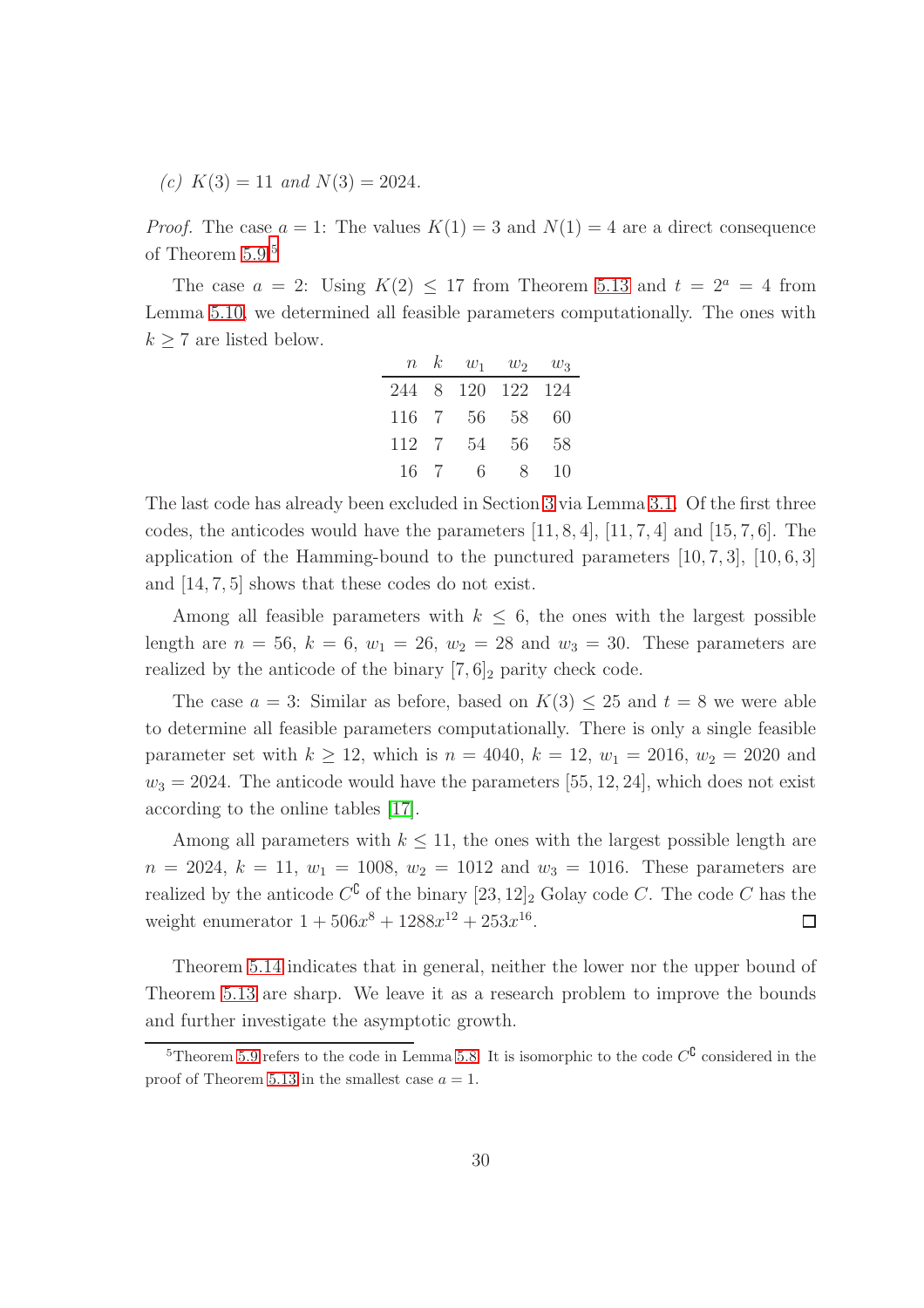### <span id="page-30-8"></span>References

- <span id="page-30-4"></span>[1] K. Betsumiya and A. Munemasa, On triply even binary codes, Journal of the London Mathematical Society 86 (2012), no. 1, 1–16.
- <span id="page-30-10"></span>[2] A. Bonisoli, Every equidistant linear code is a sequence of dual Hamming codes., Ars Comb. 18 (1984), 181–186.
- [3] W. Bosma, J. Cannon, and C. Playoust, The Magma algebra system. I. The user language, vol. 24, 1997, Computational algebra and number theory (London, 1993), pp. 235–265.
- <span id="page-30-9"></span><span id="page-30-7"></span>[4] I. Bouyukliev, S. Bouyuklieva, and S. Kurz, Computer classification of linear codes, IEEE Transactions on Information Theory 67 (2021), no. 12, 7807–7814.
- <span id="page-30-2"></span>[5] M. Braun, A. Kohnert, and A. Wassermann, Optimal linear codes from matrix groups, IEEE Trans. Inform. Theory 51 (2005), no. 12, 4247–4251.
- <span id="page-30-5"></span>[6] A. E. Brouwer, Parameters of strongly regular graphs, <https://www.win.tue.nl/~aeb/graphs/srg/srgtab.html>.
- <span id="page-30-0"></span>[7] A.E. Brouwer, A.M. Cohen, and A. Neumaier, Distance-regular graphs, Springer-Verlag, Berlin, 1989.
- <span id="page-30-12"></span>[8] A.E. Brouwer and W.H. Haemers, Spectra of graphs, Springer Science & Business Media, 2012.
- <span id="page-30-11"></span>[9] N. Bruin, B. Poonen, and M. Stoll, Generalized explicit descent and its application to curves of genus 3, Forum of Mathematics. Sigma 4 (2016), e6, 80pp.
- [10] N. Bruin and M. Stoll, The Mordell-Weil sieve: proving non-existence of rational points on curves, LMS Journal of Computation and Mathematics 13 (2010), 272– 306.
- <span id="page-30-3"></span><span id="page-30-1"></span>[11] R. Calderbank and W.M. Kantor, The geometry of two-weight codes, Bulletin of the London Mathematical Society 18 (1986), no. 2, 97–122.
- <span id="page-30-6"></span>[12] E. Chen, Two-weight codes, <http://moodle.tec.hkr.se/~chen/research/2-weight-codes>.
- [13] B. Courteau and J. Wolfmann, On triple-sum-sets and two or three weights codes, Discrete Mathematics 50 (1984), 179–191.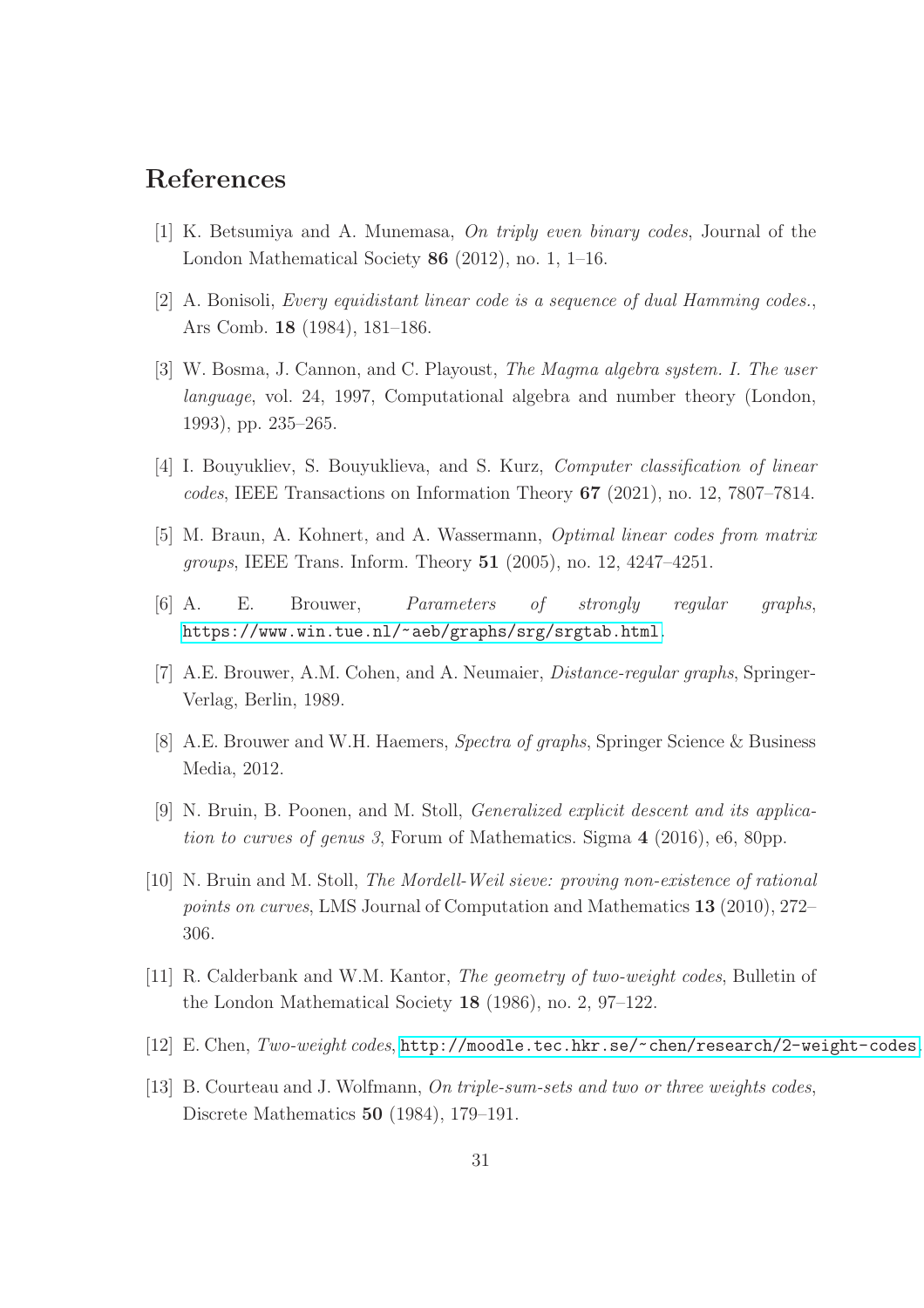- <span id="page-31-5"></span><span id="page-31-0"></span>[14] Ph. Delsarte, Weights of linear codes and strongly regular normed spaces, Discrete Mathematics 3 (1972), no. 1–3, 47–64.
- [15] S. Dodunekov, S. Guritman, and J. Simonis, Some new results on the minimum length of binary linear codes of dimension nine, IEEE Transactions on Information Theory 45 (1999), no. 7, 2543–2546.
- <span id="page-31-6"></span><span id="page-31-3"></span>[16] Stefan Dodunekov and Juriaan Simonis, Codes and projective multisets, Electron. J. Combin. 5 (1998), #R37, 23 pp.
- <span id="page-31-4"></span>[17] M. Grassl, Bounds on the minimum distance of linear codes and quantum codes, 2007, online available at [http://www.codetables.de.](http://www.codetables.de)
- [18] D. Heinlein, T. Honold, M. Kiermaier, S. Kurz, and A. Wassermann, Projective divisible binary codes, The Tenth International Workshop on Coding and Cryptography 2017 : WCC Proceedings, Saint-Petersburg, September 2017.
- <span id="page-31-7"></span><span id="page-31-2"></span>[19] D.B. Jaffe and D. Ruberman, A sextic surface cannot have 66 nodes, Journal of Algebraic Geometry 6 (1997), no. 1, 151–168.
- <span id="page-31-9"></span>[20] M. Kiermaier, S. Kurz, M. Shi, and P. Solé, *Three-weight codes over rings and* strongly walk regular graphs, arXiv preprint 1912.03892 (2019), 28 pp.
- <span id="page-31-1"></span>[21] M. Kiermaier and S. Kurz, Classification of ∆-divisible linear codes spanned by codewords of weight  $\Delta$ , arXiv preprint 2011.05872 (2021), 28 pp.
- <span id="page-31-8"></span>[22] A. Kohnert, Constructing two-weight codes with prescribed groups of automorphisms, Discrete Applied Mathematics 155 (2007), no. 11, 1451–1457.
- [23] S. Kurz, Classification of 8-divisible binary linear codes with minimum distance 24, arXiv preprint 2012.06163 (2020), 53 pp.
- <span id="page-31-10"></span>[24] X. Liu, Binary divisible codes of maximum dimension, Int. J. Inf. Coding Theory 1 (2010), no. 4, 355–370.
- [25] The LMFDB Collaboration, The L-functions and modular forms database, home page of the *l*-function  $l(s, e)$  for elliptic curve with lmfdb label 10368.j1, <https://www.lmfdb.org/EllipticCurve/Q/10368/j/1>, 2020, [Online; accessed 20 July 2020].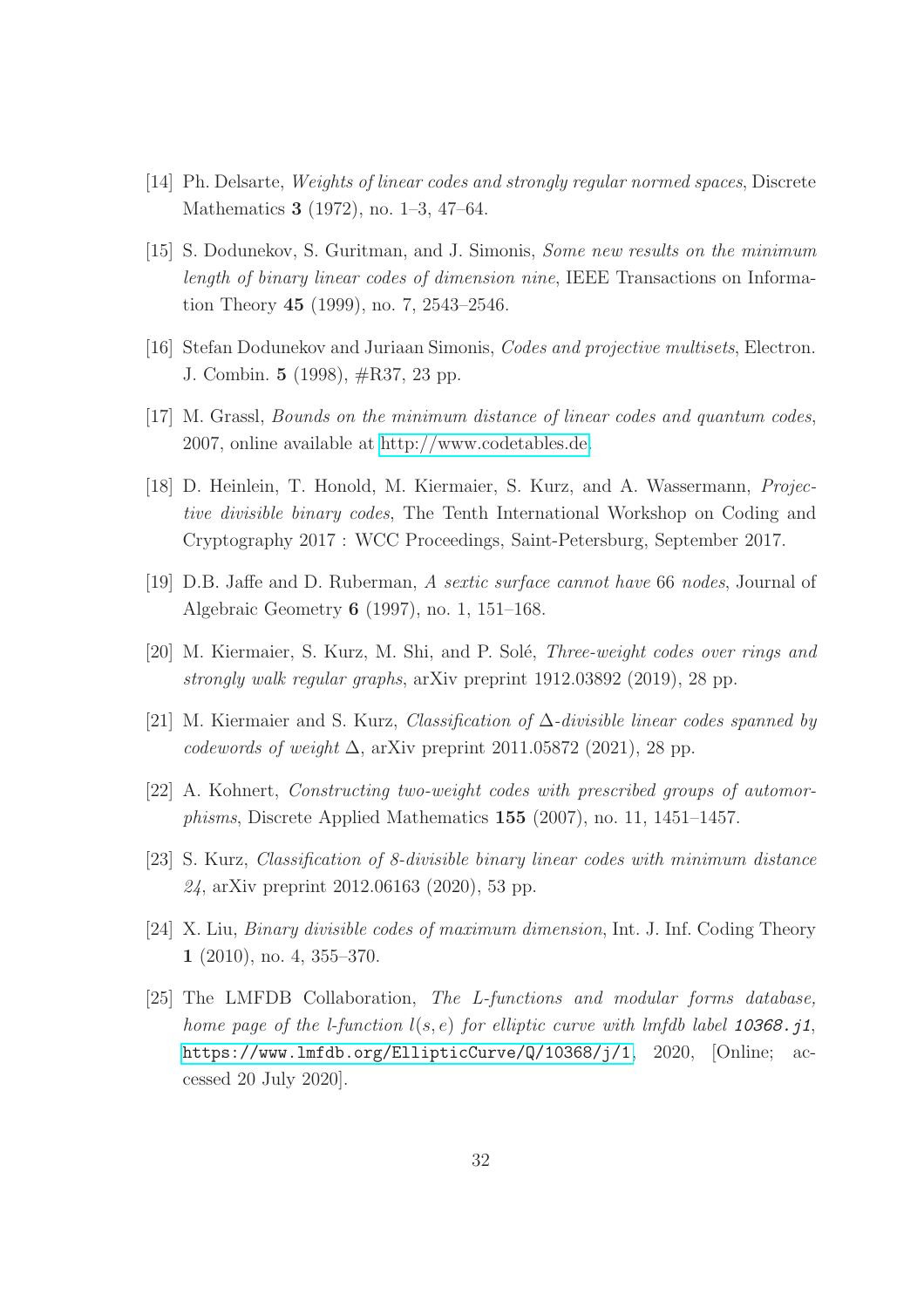- <span id="page-32-5"></span>[26]  $\frac{1}{26}$ , The L-functions and modular forms database, home page of the *l*-function  $l(s, e)$  for elliptic curve with lmfdb label 50. $a3$ , <https://www.lmfdb.org/EllipticCurve/Q/50/a/3>, 2020, [Online; accessed 20 July 2020].
- <span id="page-32-2"></span>[27] J. MacWilliams, A theorem on the distribution of weights in a systematic code, Bell System Tech. J. 42 (1963), no. 1, 79–94.
- <span id="page-32-1"></span>[28] V. Pless, Power moment identities on weight distributions in error correcting codes, Information and Control 6 (1963), no. 2, 147–152.
- <span id="page-32-4"></span>[29] M. Shi and P. Solé, *Three-weight codes, triple sum sets, and strongly walk regular* graphs, Designs, Codes and Cryptography 87 (2019), 2395–2404.
- [30] J. Simonis, Restrictions on the weight distribution of binary linear codes imposed by the structure of Reed-Muller codes, IEEE Transactions on Information Theory 40 (1994), no. 1, 194–196.
- <span id="page-32-6"></span><span id="page-32-0"></span>[31] M. Stoll, Implementing 2-descent for Jacobians of hyperelliptic curves, Acta Arithmetica 98 (2001), no. 3, 245–277.
- <span id="page-32-3"></span>[32] E.R. van Dam and G.R. Omidi, Strongly walk-regular graphs, Journal of Combinatorial Theory, Series A 120 (2013), no. 4, 803–810.
- [33] H.N. Ward, Divisible codes, Archiv der Mathematik 36 (1981), no. 1, 485–494.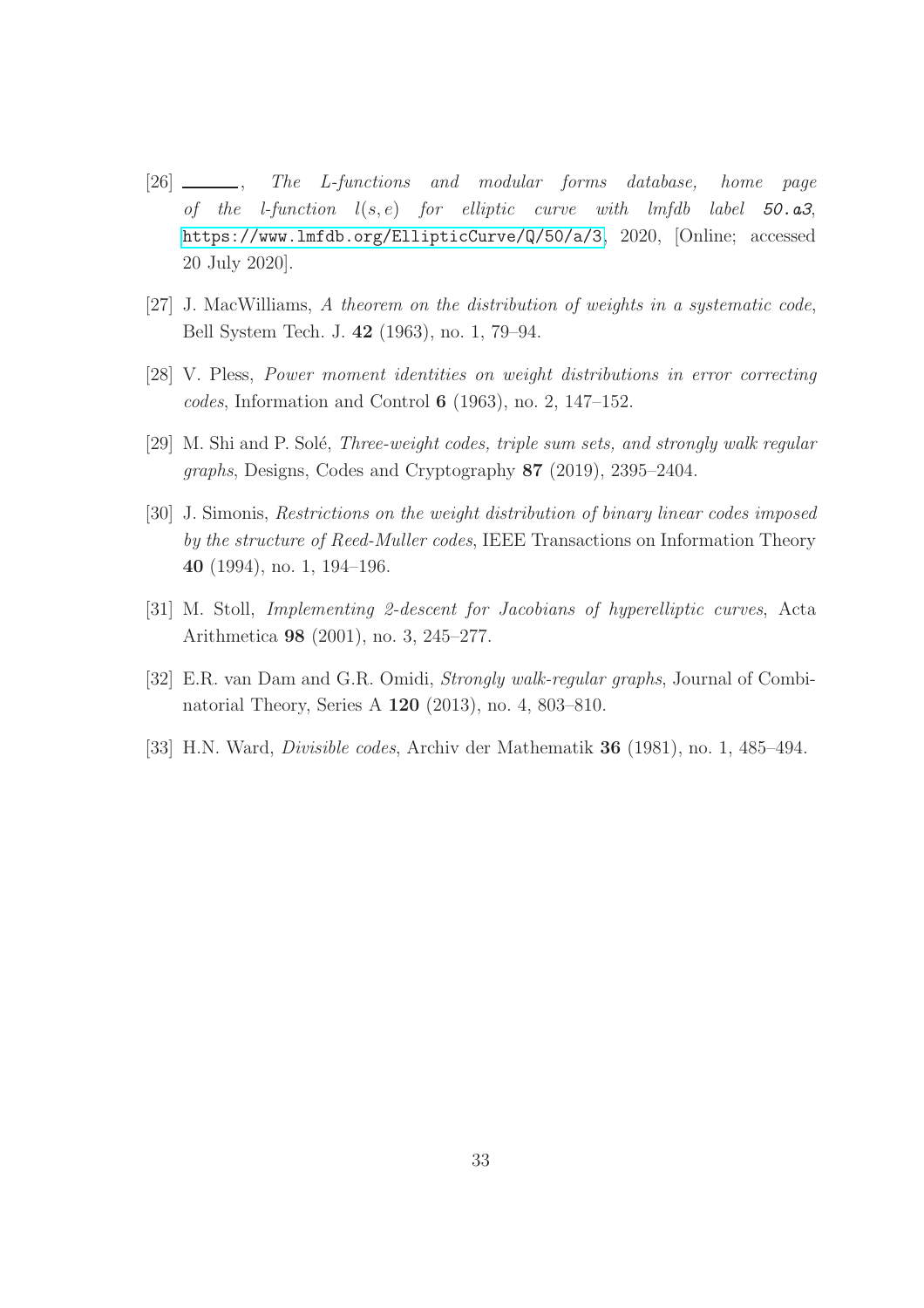# <span id="page-33-0"></span>A Generator matrix of projective three-weights codes satisfying  $\mathbf{w}_1 + \mathbf{w}_2 + \mathbf{w}_3 = 3(\mathbf{q}-\mathbf{1})\mathbf{n}/\mathbf{q}$

In this appendix we list examples of generator matrices corresponding to the feasible cases listed in Section [3.](#page-8-0)

| $q = 2, n = 4, k = 3, w = [1, 2, 3]$ :<br>$\left( \begin{array}{c} 1000 \\ 0101 \\ 0011 \end{array} \right)$                                                      |
|-------------------------------------------------------------------------------------------------------------------------------------------------------------------|
| $q = 2, n = 8, k = 4, w = [2, 4, 6]$ :<br>$\begin{array}{c} 01101010 \\ 10101100 \\ 10110010 \end{array}$                                                         |
| $\begin{array}{r} 01010000 \\ 00111010 \\ 10001000 \\ 11000011 \end{array}$<br>$q = 2, n = 8, k = 5, w = [2, 4, 6]$ :                                             |
| 00110110<br>00010001<br>$q = 2, n = 8, k = 6, w = [2, 4, 6]$ :<br>01010011<br>10010110<br>10100110                                                                |
| 100100111001<br>$q = 2, n = 12, k = 5, w = [4, 6, 8]$ :<br>$\left\{\begin{array}{c} 010100111100 \ 001000111101 \ 000010110010 \ 000001101010 \end{array}\right.$ |
| 100000000111<br>• $q = 2, n = 12, k = 6, w = [4, 6, 8]$ :<br>001000110100<br>000100111011<br>000010001011                                                         |
| 1011111000110000<br>$q = 2, n = 16, k = 5, w = [6, 8, 10]$ :                                                                                                      |
| 000100110010011<br>0010110001101000<br>• $q = 2, n = 16, k = 6, w = [6, 8, 10]$ :                                                                                 |
| $q = 2, n = 16, k = 5, w = [4, 8, 12]$ :<br>0111111011100111                                                                                                      |
| 1101001010010101<br>1110001000011101<br>$q = 2, n = 16, k = 6, w = [4, 8, 12]$ :<br>1101000101001011<br>1001011111100000<br>1100111011111011<br>1110011100011000  |
| 1000000111011110<br>0100000101100000<br>$q = 2, n = 16, k = 7, w = [4, 8, 12]:$                                                                                   |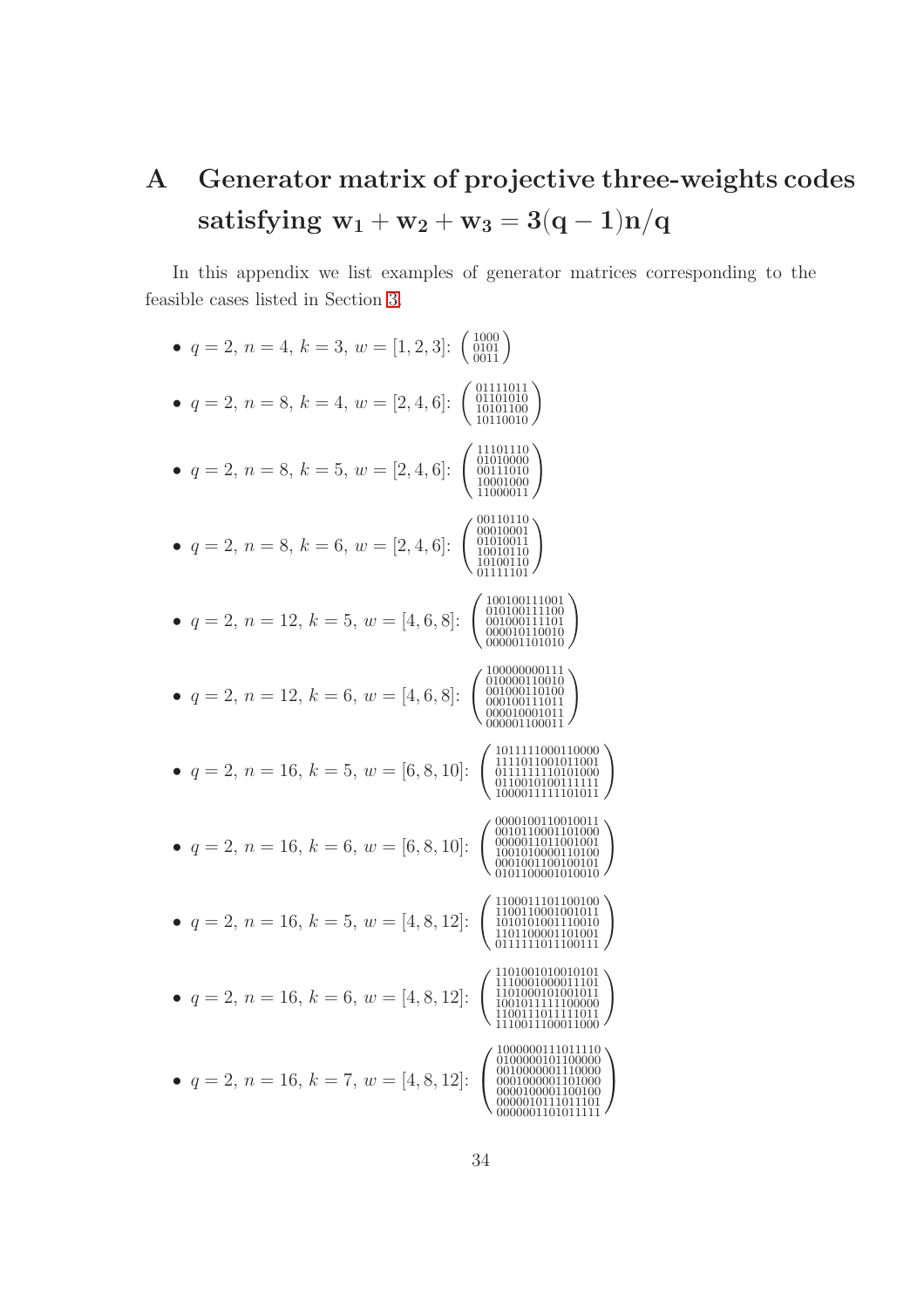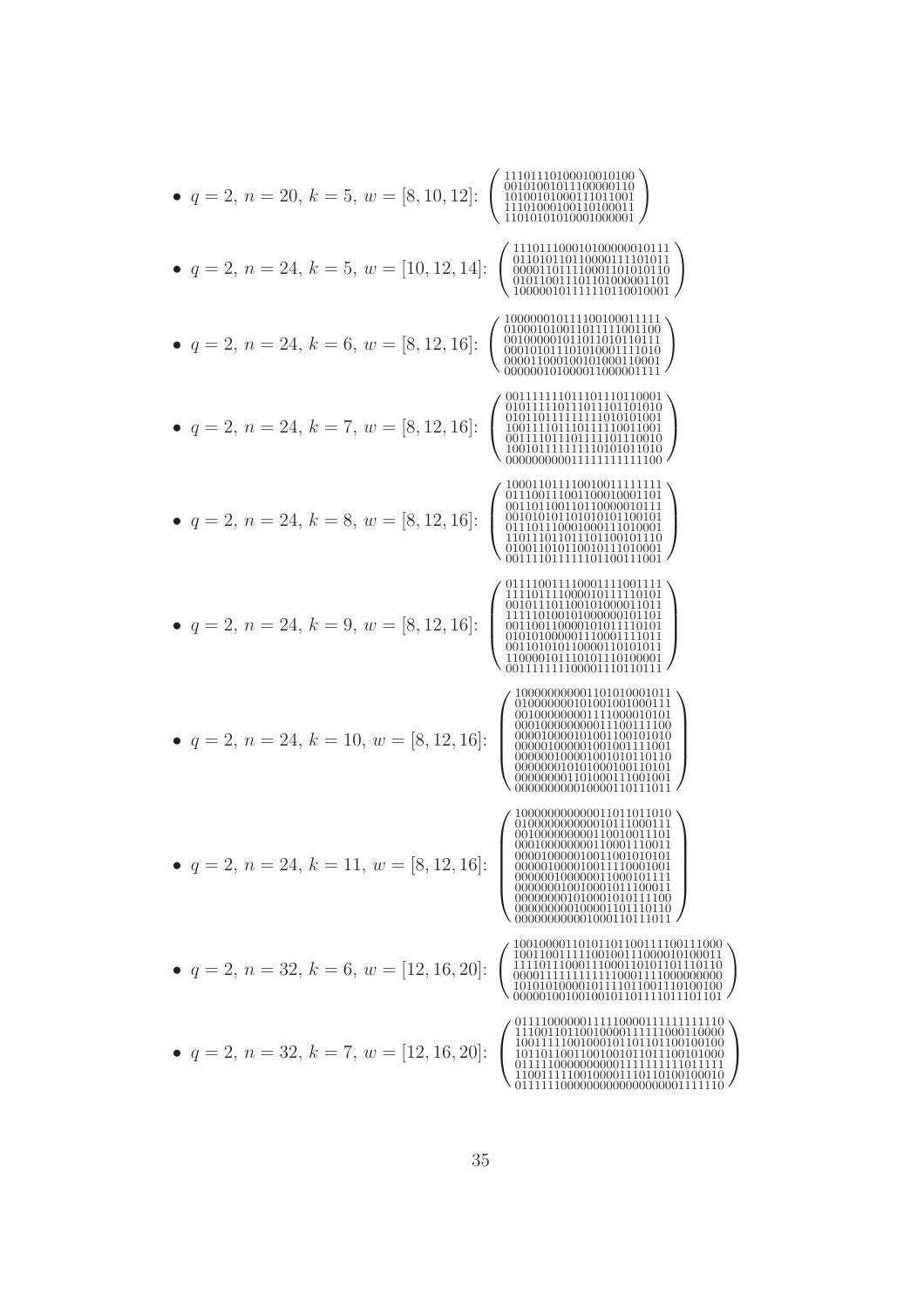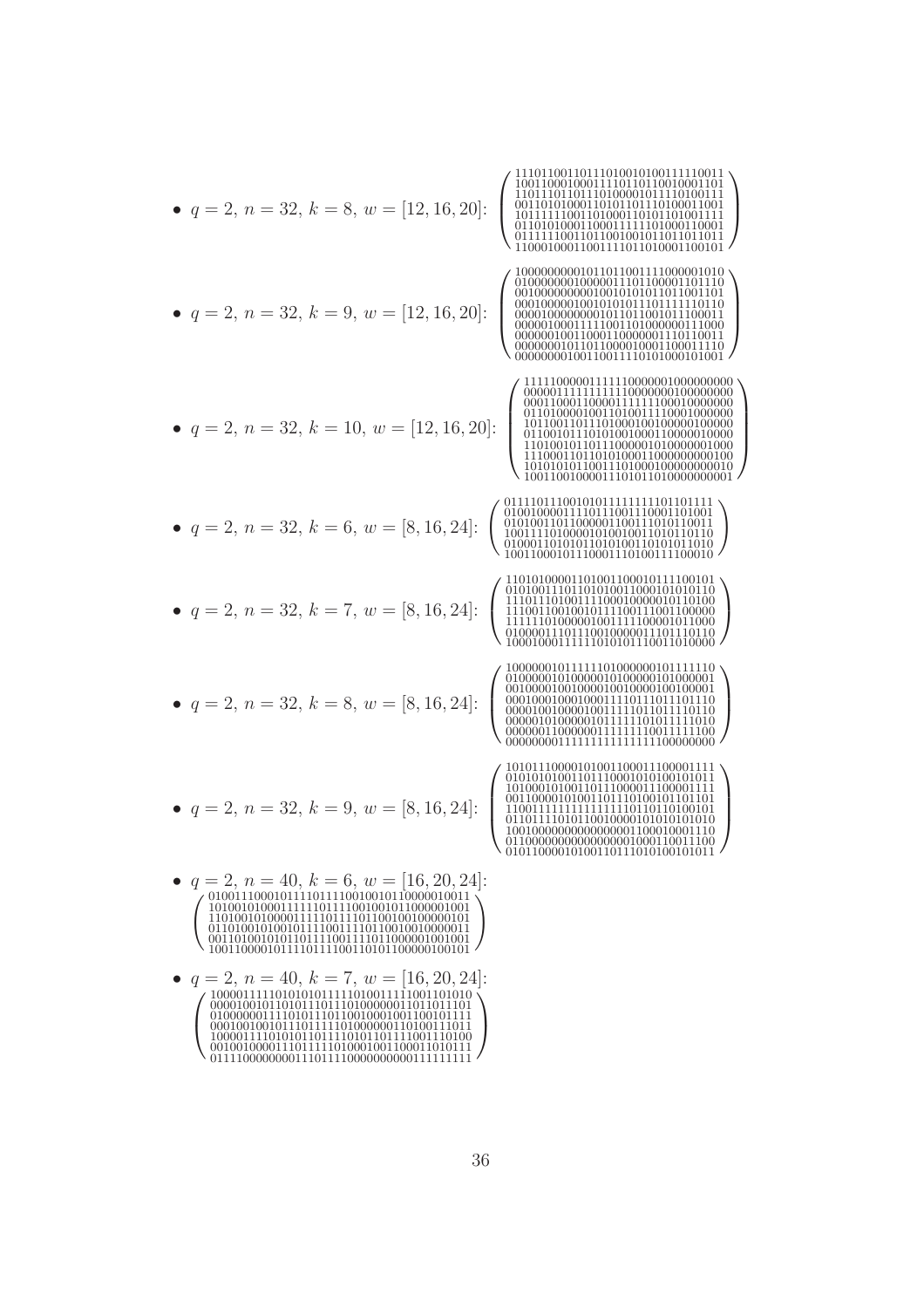- $q = 2, n = 40, k = 8, w = [16, 20, 24]$  $1111100000011111011111000000111111010110$  $\frac{01100110001010001101001111001011011000011}{1100010001110000111000011110111101000011}$ 1111100000011111000000000001000001111001
- $q = 2, n = 40, k = 9, w = [16, 20, 24]$ :  $\bullet$ 1101001011110010001000001010000011100001
- $q = 2, n = 48, k = 6, w = [22, 24, 26]:$  $\bullet$ 101000001101110110010111110011001100111000110011
- $q = 2, n = 48, k = 6, w = [20, 24, 28]$
- $q = 2, n = 48, k = 7, w = [20, 24, 28]$
- $q=2, n=48, k=8, w=[20, 24, 28]$  $\bullet$
- 
-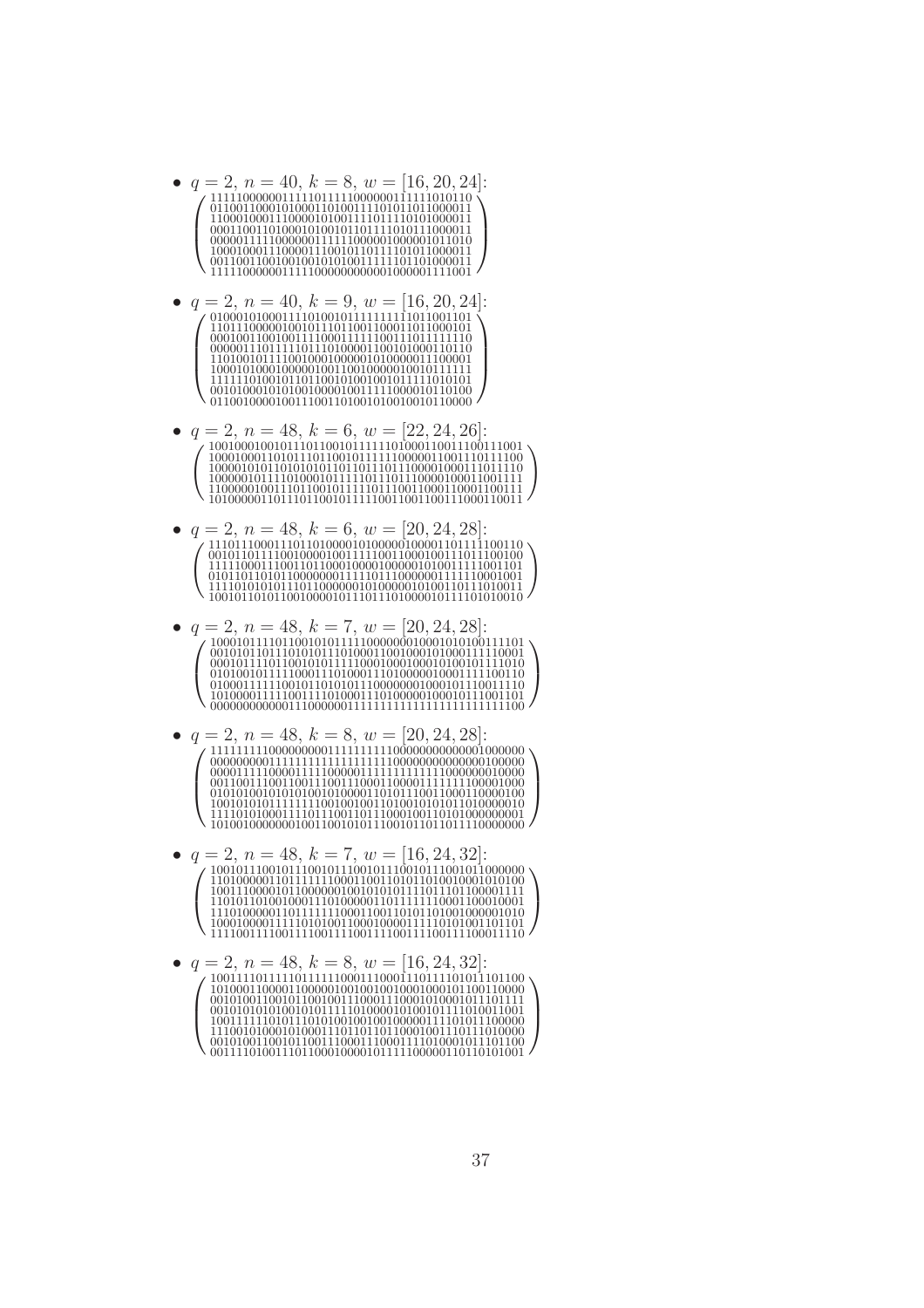

•  $q = 2$ ,  $n = 56$ ,  $k = 8$ ,  $w = [24, 28, 32]$ :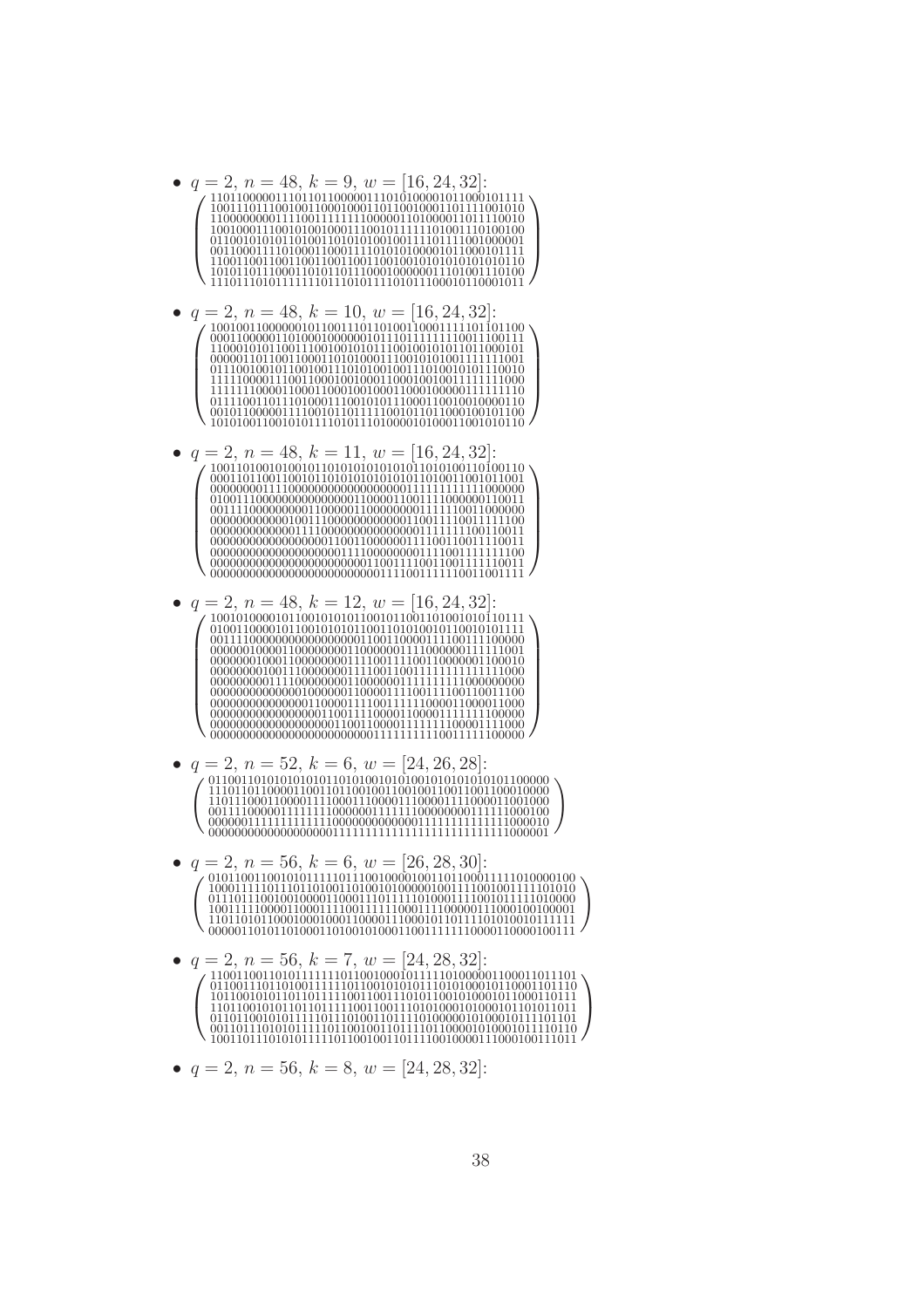

 $q = 2, n = 56, k = 9, w = [24, 28, 32]$ 

- $q=2, n=64, k=7, w=[28, 32, 36]$
- $q = 2, n = 64, k = 8, w = [28, 32, 36]$ :
- $q = 2, n = 64, k = 9, w = [28, 32, 36]$  $\bullet$
- $q = 2, n = 64, k = 7, w = [24, 32, 40]:$

 $a = 2, n = 64, k = 8, w = [24, 32, 40]$  $\bullet$ 

 $q = 2, n = 64, k = 9, w = [24, 32, 40]:$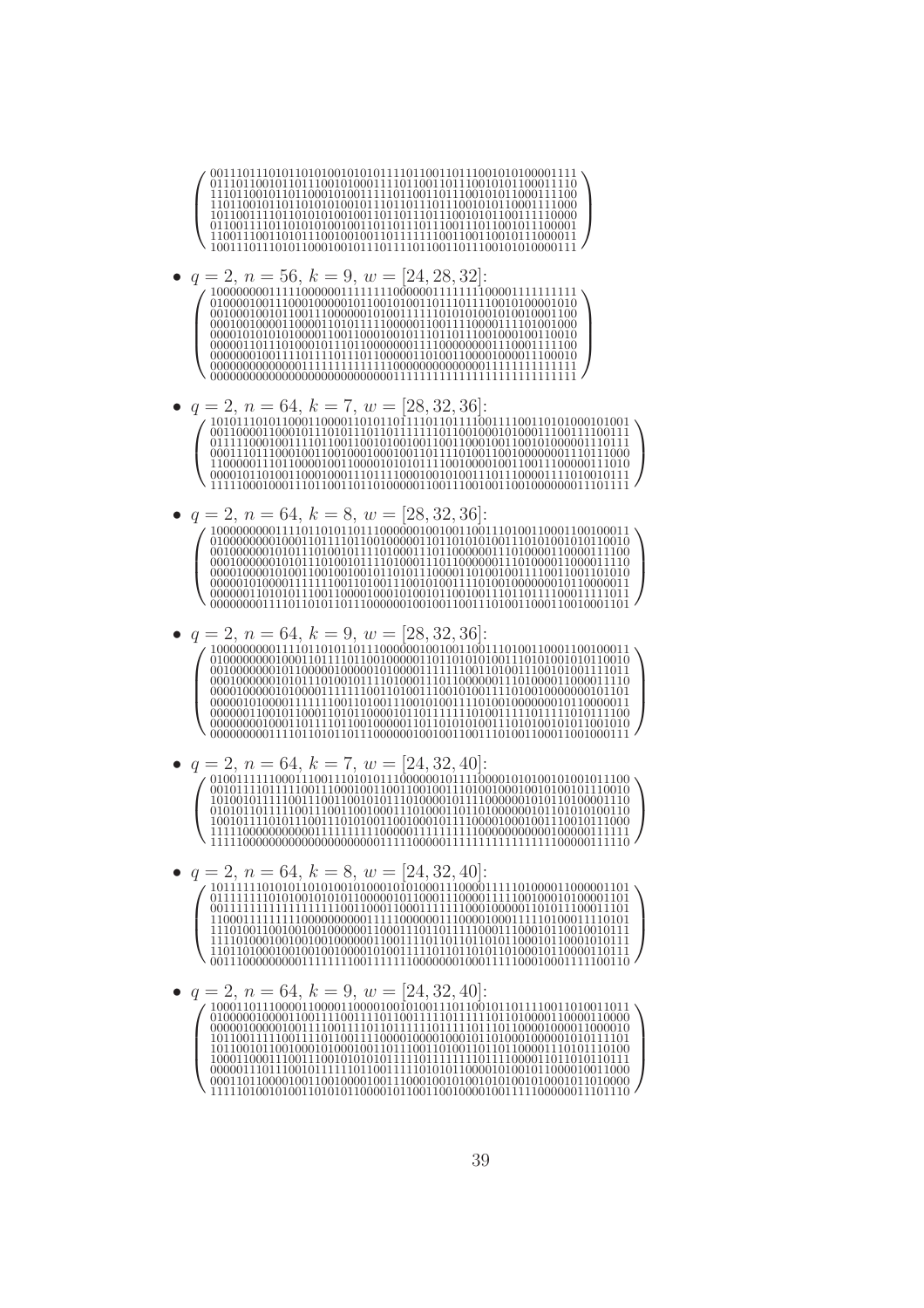$a = 2, n = 64, k = 10, w = [24, 32, 40]$ 

•  $q = 2, n = 64, k = 11, w = [24, 32, 40]$ :

 $q=2, n=64, k=12, w=[24,32,40]$  $\bullet$ 

- $q = 2, n = 64, k = 7, w = [16, 32, 48]$ 
	-
- $q = 2$ ,  $n = 64$ ,  $k = 8$ ,  $w = [16, 32, 48]$ :

 $q = 2, n = 64, k = 9, w = [16, 32, 48]$ 

 $q = 2, n = 64, k = 10, w = [16, 32, 48]$